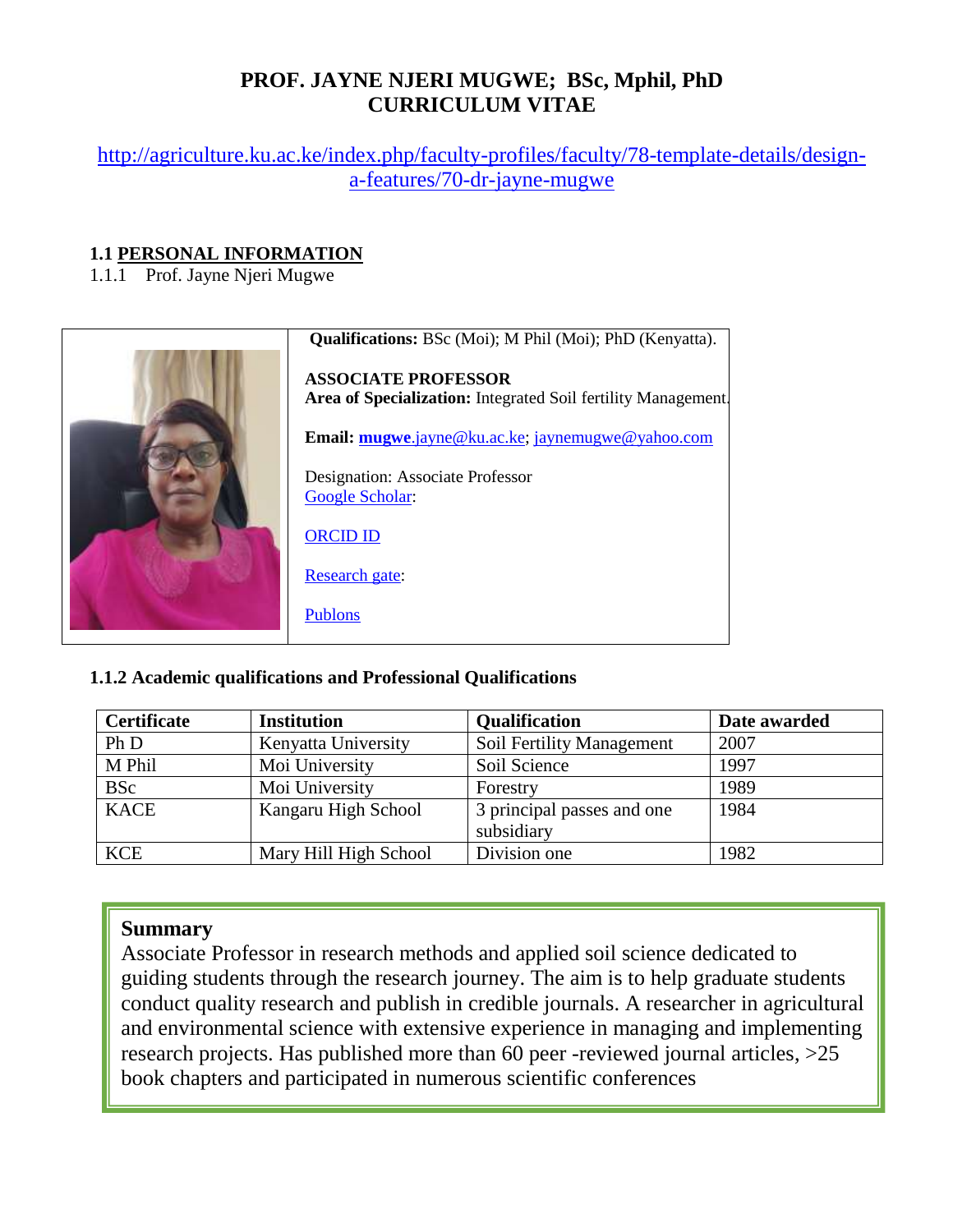#### **1.1.3 EMPLOYMENT HISTORY/WORKING EXPERIENCE**

**January 2022 to Date:** Ag. Registrar, Research, Innovation and Outreach

#### **Duties**

**Work closely on a day to day basis with Deputy Vice Chancellor Research, Innovation and outreach in:** Coordination and administration of Kenyatta University Research Vision and Mission. Specific roles include;

- 1. Coordinate and implement programmes and activities that support research, innovation, outreach and extension related activities
- 2. Encourage and support the development and implementation of high quality research initiatives while maintaining a culture of compliance among faculty staff and students
- 3. Build, strengthen and enhance skills and competencies for research and innovation among faculty staff and students

**February 2020 to December 2021 Associate Professor**: Department of Agricultural Science and

Technology

Duties

- **Teaching and supervising undergraduate and post graduate** students
- Examination of PhD and Masters thesis
- Attend oral examination for PhD and masters students
- **Member of departmental post graduate studies**
- **Member of Departmental quality Management systems**

#### **Units Taught**

Graduate Courses; KCU 801: Research Methods, KRM 813 Advanced Agriculture and Environment, KRM 802: Soil Fertility Evaluation, KRM 804: Cropping Systems and Agroforestry

Undergraduate courses: KCU 400: Research Project, KRM 305: Research Methods and Agricultural Experimentation; KCU 202: Principles of Soil Science, KRM 300 Soil Fertility and plant nutrition; KST 422: Agroforestry Development

| <b>May 2013 to January 2020:</b> | Senior Lecturer (KU)                                            |
|----------------------------------|-----------------------------------------------------------------|
| September 2017 to May 2018:      | Sabbatical leave at the University of Embu (Reviewed Curriculum |

in BSc Agriculture, and taught Research Methods courses at both undergraduate and post graduate levels )

| August 2011 to February 2017:  | Chairperson: Department of Agricultural Resource Management            |
|--------------------------------|------------------------------------------------------------------------|
| <b>April 2009 to May 2013:</b> | Lecturer (KU)                                                          |
| 2004 to 2009:                  | Senior Research Officer: Kenya Forestry Research Institute (KEFRI) HQs |
| 1991 to 2004:                  | Research Officer: KEFRI                                                |
| 1990 to 1991:                  | <b>Assistant Research Officer: KEFRI</b>                               |

Area of Specialization

• Integrated Soil Fertility Management; Research Methods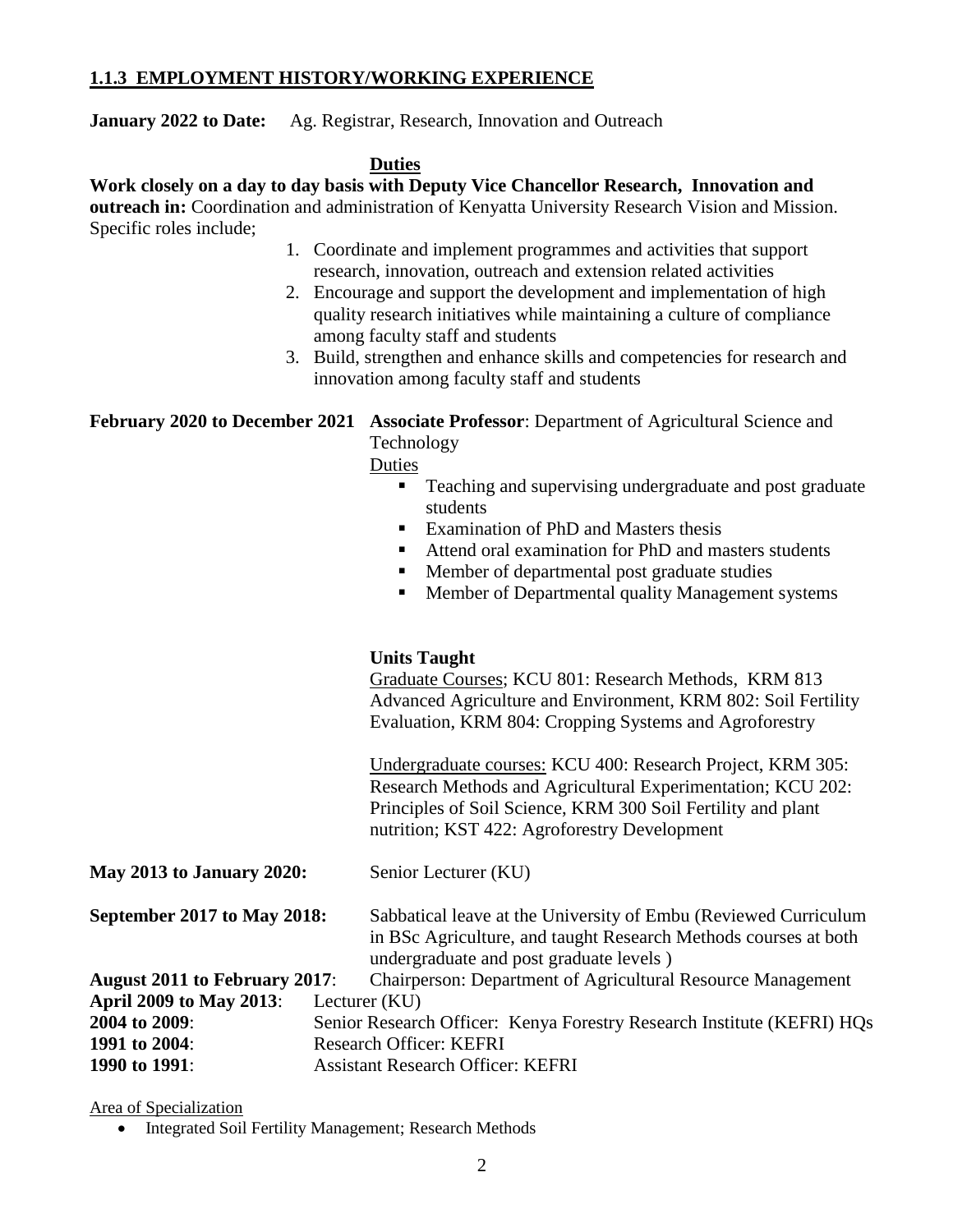Research Interests

- Soil Health and fertility
- Soil productivity
- Legume cropping systems
- Adoption of agricultural technologies
- Climate Change

# **ADMINSTRATIVE RESPONSIBILITIES**

- August 2011 to February 2017: Chair of Department of ARM
- 3<sup>rd</sup> March to 15<sup>th</sup> April, 2015: Ag Dean, School of Agriculture and Enterprise Development.
- April 2009 to August 2011: In charge of Timetable; Department Brochure development
- April 2009 to August: In charge of Field trips coordination
- Chairperson: Soil Science Society of East Africa (2010 to 2011)

## **1.1.4 Major Achievements since 2013**

- **1. September, 2020**: Research Grant by Kenya Climate Smart Agriculture Project (KSCAP). "*Balanced nutrition for management of soil acidity and nutrients deficiency for sustained agricultural productivity*"; **KES 9,524,813.**
- 2. **February, 2020.** Promoted to Associate Professor of Soil Fertility Management
- 3. **May 2019:** Grant to Host East Africa Community Masters scholarships (Masters in integrated Soil fertility Management)
- 4. **April 2019**: Proposal to Host PASET PhD scholarships in integrated Soil fertility Management) selected for on-site visits
- 5. **Published 65 articles** in peer reviewed journals
- 6. **Published Seven (7)** Book chapters (Total 39 Book Chapters)
- 7. **Published Eight (8)** project Reports
- 8. **14 Papers** in peer reviewed proceedings
- *9.* **15 Papers** presented in conferences but not in proceedings
- 10. **Post graduate supervision**: Successfully supervised Four (4) PhD students and 32 Masters students since Joining KU in 2009.
- 11. **External Examiner:** South Eastern University, Captain Cook University, Jomo Kenyatta of Agriculture and Technology
- 12. **Administration:** Chair of Department (ARM) for 5.6 years (Headed accreditation of Animal Health and production programme and creation of the Department of Animal Sciences; initiated open learning programmes)
- 13. **Grants:** Winning Research Grant to carry of (AGRA 2013 SHP 014) that started in May 2014 and ended in April 2017 (closure letter received) Title: Scaling up soybean and climbing beans using a value chain approach in maize-based systems of central Highlands of Kenya **(USD 549,645)** <http://socoproject.org/>
- 14. Best paper in food security during the 11<sup>th</sup> Egerton University conference held in March, 2017
- 15. **Grants:** Successfully completing Donor funded project (AGRA 2009 SHP 022) and receiving closure letter after fulfilling requirements of the grant **(USD 806,629)** [http://research.ku.ac.ke/index.php/en/component/content/article/119-latest-research-news/286](http://research.ku.ac.ke/index.php/en/component/content/article/119-latest-research-news/286-dirt-matters-invest-in-soils-improve-livelihoods) [dirt-matters-invest-in-soils-improve-livelihoods](http://research.ku.ac.ke/index.php/en/component/content/article/119-latest-research-news/286-dirt-matters-invest-in-soils-improve-livelihoods)
- 16. Earning a Nine Months Sabbatical leave to University of Embu
- 17. Supporting 15 Masters student in their Research Projects through AGRA SHP 014 Grant (Self Initiative)
- 18. Supporting two (2) Masters student with CONNESSA Grant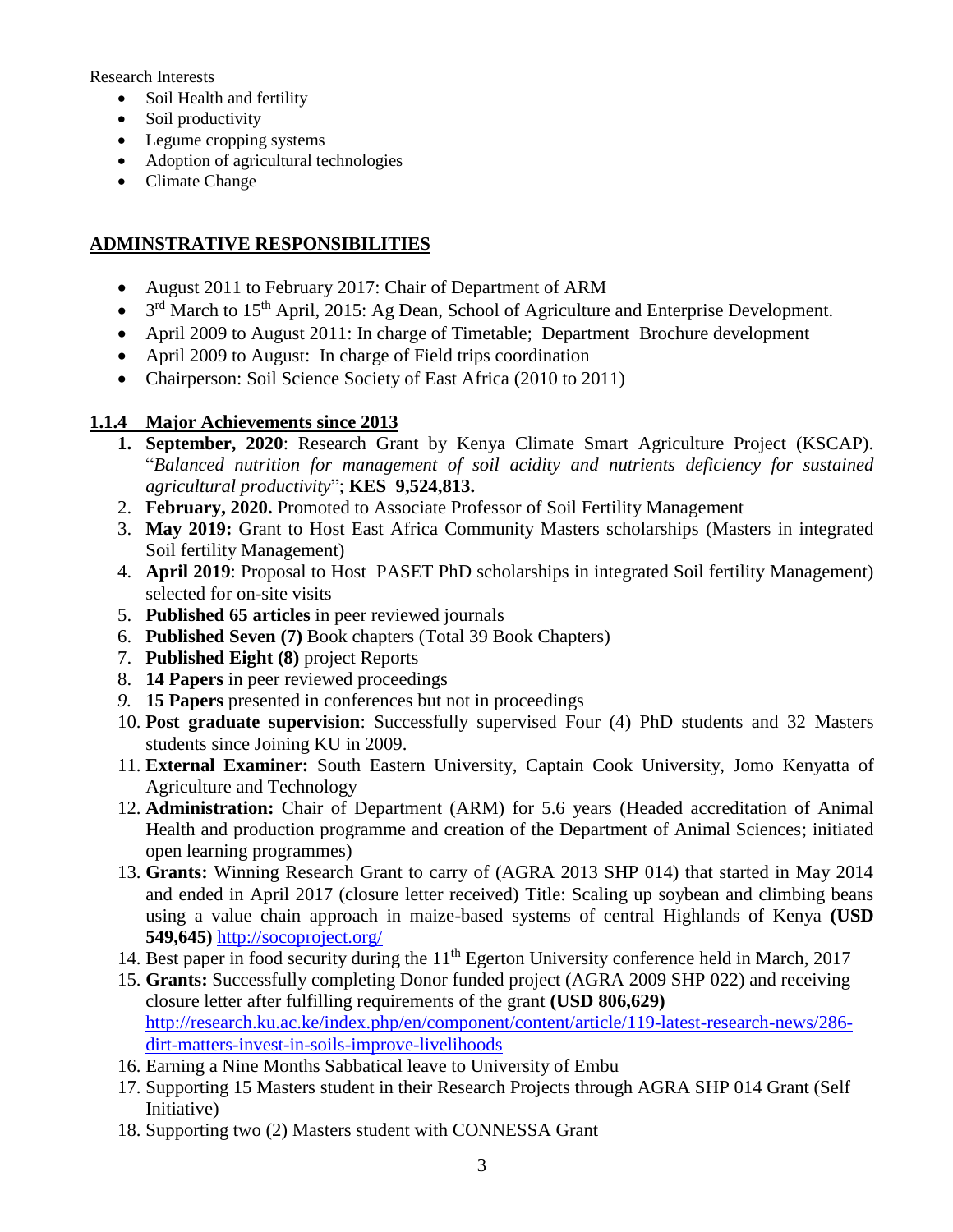19. Community outreach through working with farmers and preparing extension materials

### **1.1.5 Other recent responsibilities and duties**

- 1. Member of committee on enhancing completion rate of post graduate students at Kenyatta University
- 2. Secretary of University Research Advisory Board (URAB)
- 3. Chair of Science, Technology and Innovation (STI) mainstreaming committee

### **2.0 RESEARCH AND PUBLICATIONS**

### **2.1 PAPERS/PUBLICATIONS IN REFEREED JOURNALS**

- 1. Njenga MW, **Mugwe JN,** Mogaka H, Nyabuga G, Kiboi MN, Ngetich F, Mucheru-Muna M, Sijali I, Mugendi D (2021). Determinants of Farmers' Knowledge on Soil and Water Conservation Technologies in Dry Zones of Central Highlands, Kenya. Journal of Agricultural Extension, 25: 127-143,<http://www.journal.aesonnigeria.org/index.php/jae/article/view/297>
- 2. Mugi-Ngenga EW, Kiboi MN, Mucheru-Muna MW, **Mugwe JN**, Mairura FS, Mugendi DN, Ngetich FN (2021). Indigenous and conventional climate-knowledge for enhanced farmers' adaptation to climate variability in the semi-arid agro-ecologies of Kenya. Environmental Challenges 5 (2021) 100355,<https://doi.org/10.1016/j.envc.2021.100355>
- 3. Njenga MW, **Mugwe JN**, Mogaka H, Nyabuga G, Kiboi MN, Ngetich F, Mucheru-Muna M, Sijali I, Mugendi D (2021). Communication factors influencing adoption of soil and water conservation technologies in the dry zones of Tharaka-Nithi County, Kenya. Heliyon, <https://doi.org/10.1016/j.heliyon.2021.e08236>
- 4. Kimiti W W, Mucheru-Muna MW, **Mugwe JN**, Ngetich KF, Kiboi MN and Mugendi DN (2021). Lime, manure and Inorganic Fertilizer Effects on Soil Chemical Properties, Maize Yield and Profitability in Acidic Soils in Central Highlands of Kenya . *Asian Journal of Environment & Ecology*, Page 40-51DOI: [10.9734/ajee/2021/v16i330250. P](https://doi.org/10.9734/ajee/2021/v16i330250)ublished: 21 September 2021
- 5. G.G. Mwaura , M.N. Kiboi , **J.N. Mugwe** , G. Nicolay , E.K. Bett, A. Muriuki , C.M. Musafiri , F.K. Ngetich (2021) Economic evaluation and socioeconomic drivers influencing farmers' perceptions on benefits of using organic inputs technologies in Upper Eastern Kenya, Environmental Challenges doi:<https://doi.org/10.1016/j.envc.2021.100282>
- 6. Ndeke AM, **Mugwe JN**, Mogaka H, Nyabuga G, Kiboi M, Ngetich FK, Mucheru-Muna M, Sijali I, Mugendi DN. (2021). Gender-specific determinants of Zai technology use intensity for improved soil water management in the drylands of Upper Eastern Kenya" *Heliyon 7 e07217*. <https://doi.org/10.1016/j.heliyon.2021.e07217>
- 7. **Mugwe J.N** and Oduor E.O. (2021). Integrated Soil Fertility Management Approaches for Climate Change Adaptation, Mitigation, and Enhanced Crop Productivity. Springer Nature Switzerland AG 2021. W. Leal Filho et al. (eds.), Handbook of Climate Change Management, [https://doi.org/10.1007/978-3-030-22759-3\\_325-1](https://doi.org/10.1007/978-3-030-22759-3_325-1)
- 8. Mucheru-Muna MM, Ada MA, **Mugwe JN**, Mairura SM, Ada A, Mugi-Ngenga E, Zingore S, Mutegi JK (2021). Socio-economic predictors, soil fertility knowledge domains and strategies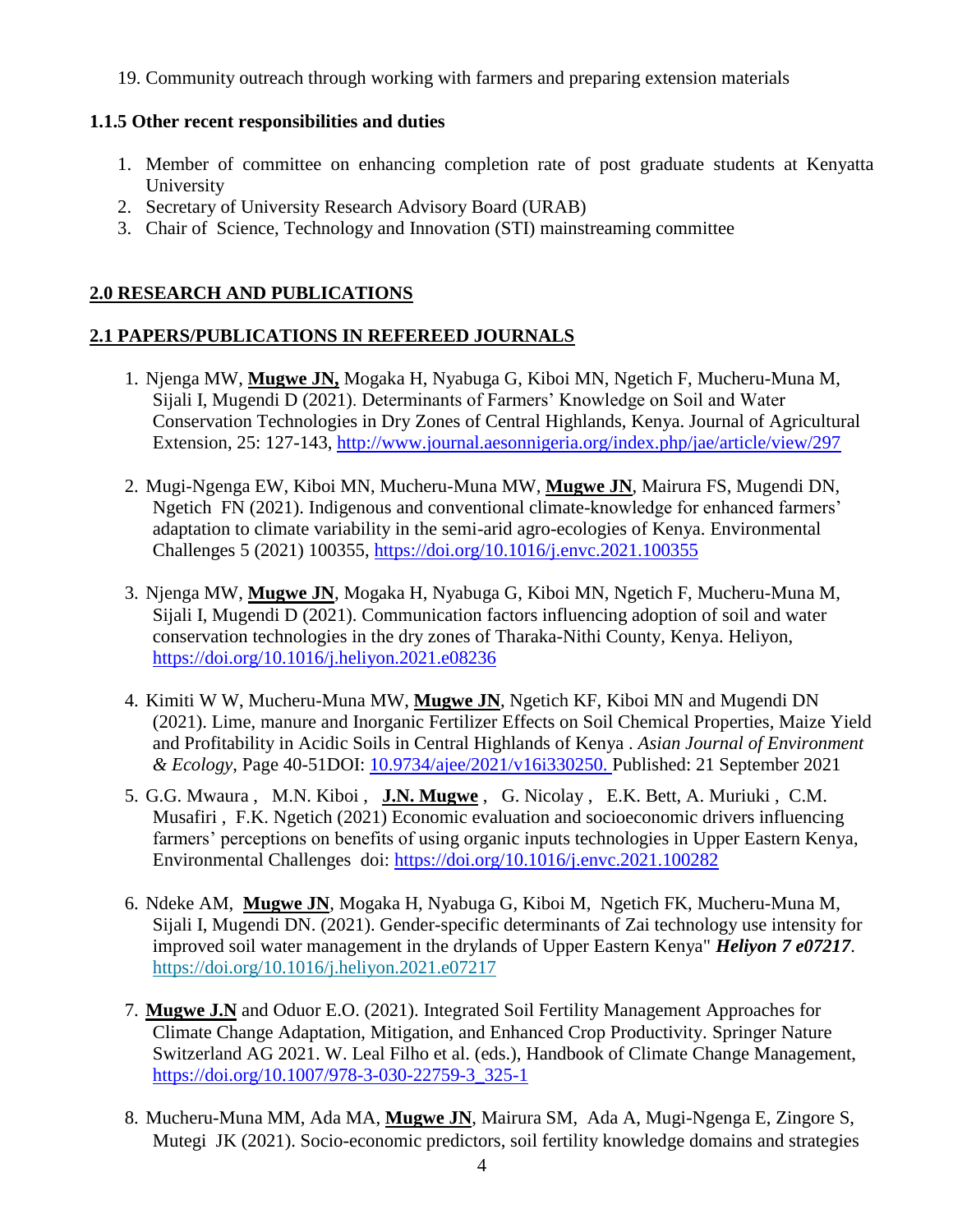for sustainable maize intensification in Embu County, Kenya. Heylion 7:2 e06345. <https://doi.org/10.1016/j.heliyon.2021.e06345>

- 9. Mwaura, G. G., Kiboi, M. N., Bett, E. K., **Mugwe, J. N**., Muriuki, A., Nicolay, G., & Ngetich, F. K. (2021). Adoption Intensity of selected organic-Based soil fertility management technologies in the Central Highlands of Kenya. *Frontiers in Sustainable Food Systems*, 4. <https://doi.org/10.3389/fsufs.2020.570190>
- 10. **Mugwe, JN.,** Ayieko D, Bett E and Mogaka., H (2020). Determinants of smallholders farmers' participation in collective marketing of maize in the central highlands of Kenya. *African Journal of Rural Development*, [S.l.], v. 4, n. 2, p. 225-241., April, 2020. ISSN 2415-2838. [https://www.afjrd.org/jos/index.php/afjrd/article/view/2000.](https://www.afjrd.org/jos/index.php/afjrd/article/view/2000)
- 11. **Mugwe JN,** Ngetich FK and Oduor E (2019). Integrated Soil Fertility Management: Evolving paradigms toward integration© Springer Nature Switzerland W. Leal Filho et al. (eds.), Zero Hunger, https://doi.org/10.1007/978-3-319-69626-3\_71-1
- 12. Mwende N, Danga B, **Mugwe J.N**., and Kizito (2019). Effect of Integrating Tied ridging, Fertilizers and Cropping Systems on Maize Performance' in Arid and Semi-Arid Lands of Eastern Kenya. *African Journal of agricultural Science and technology***:** 5: (2) 86-91 <http://www.ajest.info/index.php/ajest/article/view/355>
- 13. Murage, FM, **Mugwe J.N,** Ngetich, K.F, Mucheru-Muna, M.M and Mugendi, DN (2019). Adoption of soybean by smallholder farmers in the Central Highlands of Kenya. *African Journal of Agricultural economics and Rural Development* **7 (5) 1-12.** [https://ir](https://ir-library.ku.ac.ke/handle/123456789/19470)[library.ku.ac.ke/handle/123456789/19470](https://ir-library.ku.ac.ke/handle/123456789/19470)
- 14. Mwebia F,W.. **Mugwe, J.N**., Mucheru-Muna M., Mugendi, D.N. (2019). Influence of farmer groups' characteristics on up scaling uptake of soil fertility technologies in Eastern Kenya. (2019). *Journal of Agriculture* 6 (1) 1-17<http://www.researchjournali.com/view.php?id=4848>
- 15. Bett, E., **Mugwe, J**., Nyalugwe, N. Haraman, E., Williams, F., Tambo, J., Wood, A. and Bundi, M. (2018). Impact of plant clinics on disease and pest management, tomato productivity and profitability in Malawi. *CABI Working Paper* 11, 30pp. <https://dx.doi.org/10.1079/CABICOMM-25-8089>
- 16. Verde, B., Danga, B., **Mugwe J**., (2018). Interactive effect of goat manure, phosphate fertilizer and lime on soil fertility in Embu County, Kenya. *Discovery Agriculture*: 4:1-8. <http://ir-library.ku.ac.ke/handle/123456789/18731>
- 17. Kiboi, M.N., Ngetich, K.F., Diels, J., Mucheru-Muna, M., **Mugwe, J.,** Mugendi, D.N (2017). Minimum tillage, tied ridging and mulching for better maize yield and yield stability in the Central Highlands of Kenya. *Soil & Tillage Research*, 170: 157-166. <https://doi.org/10.1016/j.still.2017.04.001>
- 18. Njeru, P., Maina, I., Lekasi J., Kimani, S., Esilaba, A, **Mugwe, J**. and Mucheru-Muna, M (2016). Climate Smart agriculture adaptation strategies for rainfed agriculture in drought prone areas of central Kenya. *International Journal of Agricultural Resources, Governance and Ecology*. Vol 12 (2) 113-124.<https://doi.org/10.1504/IJARGE.2016.076928>
- 19. Mugi-Ngenga EW, Mucheru-Muna MW, **Mugwe JN,** Ngetich FK, Mairura FS,and Mugendi DN (2016). Household's socio-economic factors influencing the level of adaptation to climate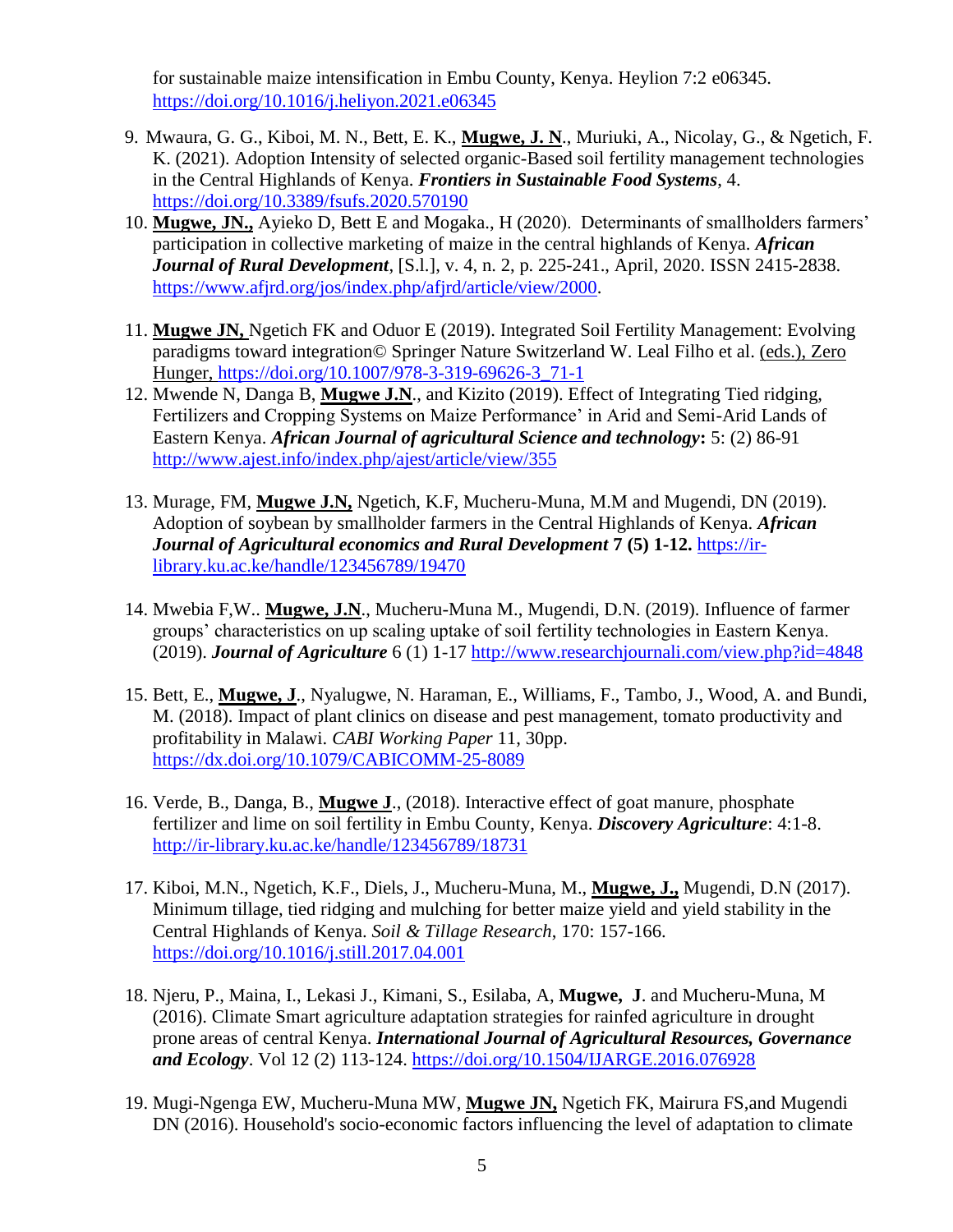variability in the dry zones of Eastern Kenya. *Journal of Rural Studies* 43 (2016) 49-60. <https://doi.org/10.1016/j.jrurstud.2015.11.004>

- 20. Musyoki JK, Mugwe JN, Mutundu K & Muchiri M. (2016) Factors influencing level of participation of community forest associations in management forests in Kenya, *Journal of Sustainable Forestry,* 35:3, 205-216, DOI: 10.1080/10549811.2016.1142454. <http://dx.doi.org/10.1080/10549811.2016.1142454>
- 21. Masika KO, Mucheru-Muna MM, Ngetich FK, **Mugwe JN,** Mugendi DN, Mairura F, Shisanya C and Makokha GL (2015). Potential of deterministic and geostatistical rainfall interpolation under high rainfall variability and dry spells: case of Kenya's Central Highlands. *Theoretical and applied climatology* Vol 199 No 3-4. ISSN 0177-798X. *Theoretical Applied Climatology.* DOI 10.1007/s00704-015-1413-2.<https://hdl.handle.net/10568/73658>
- 22. Masika OK, Mucheru-Muna MM, Ngetich F K, **Mugwe JN**, Mugendi DN, Mairura FK and Muriuki J (2015). Using APSIM Model as a Decision –support tool for long term integrated nitrogen management and maize productivity under semi arid conditions in Kenya. *Experimental Agriculture:* 52 (2) 279-299<https://doi.org/10.1017/S0014479715000095>
- 23. Kabirigi M., Musana B., Ngetich F, **Mugwe J,** Mukuralinda A and Nabahungu NL (2015). Applicability of conservation agriculture for climate change adaptation in Rwanda's situation. *Journal of Soil Science and Environmental Management*: 6 (9) 241-248. DOI 10.5897/JSSEM15.0508 .<https://hd.handle.net/10568/76573>
- 24. Masika OK, Mucheru-Muna MM, Ngetich FK, **Mugwe JN,** Mugendi DN and Mairura FK (2015). Rainfall Variability, Drought Characterization, and Efficacy of Rainfall Data Reconstruction: Case of Eastern Kenya. **Advances in** *Meteorology* Volume 2015 (2015), Article ID 380404, 16 pages.<http://dx.doi.org/10.1155/2015/380404>
- 25. Bashagaluke J., Nicole N., Didier F. , Mochoge B., **Mugwe J**, Walangululu J., (2015). Application of infrared technique in soil properties characterization in South Kivu province of DR Congo. *African Journal of Food Science and Technology* (ISSN: 2141-5455) Vol. 6(2) pp. 58-67.<http://www.interesjournals.org/AJFST>
- 26. Muchai S K, Mucheru-Muna MW, **Mugwe JN**, Mugendi DN and Mairura FK (2014). Client focused Extension approach for disseminating soil fertility management in central Kenya. International journal of Agricultural Extension *(IJAE) 02 (02) 129-136.*  <http://escijournals.net/index.php/IJAE/article/view/801> <http://ir-library.ku.ac.ke/handle/123456789/11707>
- **27.** Ahmat1 FL, **Mugwe JN,** Kimani S, Gweyi JO (2014). Maize response to Tithonia diversifolia and rock phosphate application under two maize cropping systems in Kenya. *Journal of Applied Biosciences* 79:6983 – 6991 ISSN 1997–5902.<http://dx.doi.org/10.4314/jab.v79i1.18>
- 28. Macharia JM, **Mugwe JN**, Mucheru-Muna M, Mugendi DN (2014). Socioeconomic factors influencing levels of knowledge in soil fertility management in the central highlands of Kenya*. Journal of Agricultural Science and Technology*; 701-711 ISSN 1939-1250 doi: 10.17265/2161-6264/2014.09.003.<https://ir-library.ku.ac.ke/handle/123456789/10372>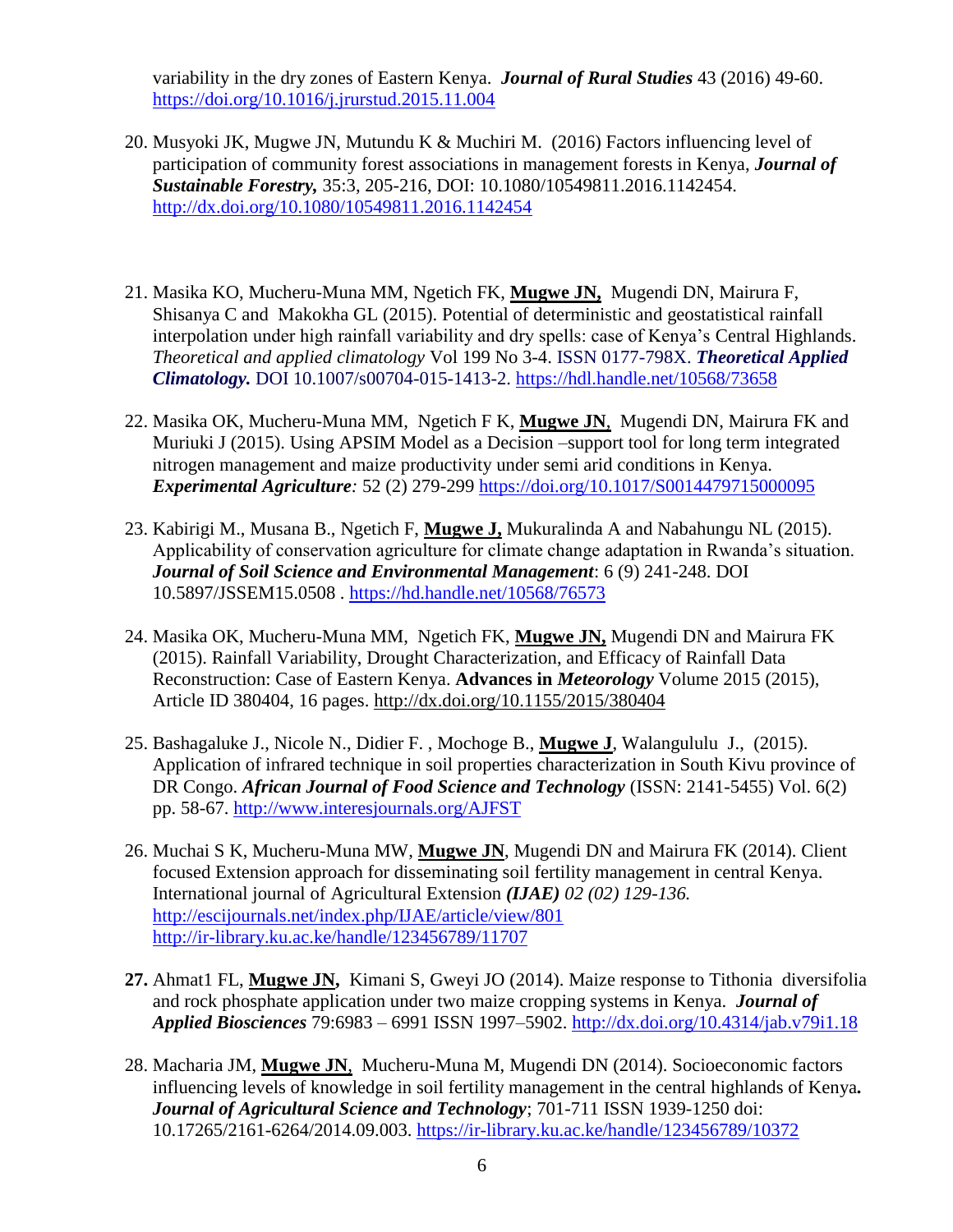- 29. Ngetich, K. F., Diels, J., Shisanya, C. A., **Mugwe, J. N**., Mucheru-Muna, M. and Mugendi, D. N. (2014). Effects of selected soil and water conservation techniques on runoff , sediment yield and maize productivity under sub-humid and semi-arid conditions in Kenya. *Catena***,** 121, 288- 296. doi: 10.1016/j.catena.2014.05.026.<https://doi.org/10.1016/j.catena.2014.05.026>
- 30. Mucheru-Muna, M, Mugendi, D.N., Pypers P, **Mugwe, J.N**., Kungu, J., Vanlauwe, B. and Merckx, R (2014). Enhancing maize productivity and profitability using organic inputs and mineral fertilizer in central Kenya smallhold farms. *Experimental Agriculture*, volume 50 (2), pp. 250 <https://doi.org/10.1017/S0014479713000525>
- 31. Matusso JMM, **Mugwe JN** and Mucheru-Muna MW (2014). Effect of different maize (Zea mays L.) – soybean (Glycine max (L.) Merrill intercropping patterns on yields and land equivalent ratio. *Journal of Cereals and Oilseeds*: 4 (4)48-57. [http://ir](http://ir-library.ku.ac.ke/handle/123456789/8781)[library.ku.ac.ke/handle/123456789/8781](http://ir-library.ku.ac.ke/handle/123456789/8781)
- 32. Ngetich, F.K., Mucheru-Muna, M., **Mugwe, J.N.,** Shisanya, C.A., Diels, J., Mugendi, D.N. (2014). Length of growing season, rainfall temporal distribution, onset and cessation dates in the Kenyan highlands. *Agricultural and Forest Meteorology* 188: 24-32. **doi**: 10.1016/j.agrformet.2013.12.011.<https://doi.org/10.1016/j.agrformet.2013.12.011>
- 33. Matusso JMM, **Mugwe JN** and Mucheru-Muna MW (2014). Effect of different maize (Zea mays L.) – soybean (Glycine max (L.) Merrill) intercropping patterns on yields, light interception and leaf area index in Embu West and Tigania East sub counties. *Academic Research Journal of Agricultural Science and Research* Vol. 2(2), pp. 6-21.
- 34. Matusso JMM, **Mugwe JN** and Mucheru-Muna MW (2014). Changes of Soil Inorganic N, Soil Organic C and N Uptake by Maize and Soybean under Different Intercropping Patterns in Embu West and Tigania East Counties of Central Kenya. *Academic Research Journal of Agricultural Science and Research* Vol. 2(2), pp. 22-33, April 2014
- 35. Okeyo, A.I., Mucheru-Muna, M., **Mugwe, J.N.,** Ngetich, F.K., Mugendi, D.N., J. Diels, C.A. Shisanya, (2014). Effects of selected soil and water conservation technologies on nutrient losses and maize yields in the central highlands of Kenya. *Agricultural Water Management***,** 137, 52- 58. [http://www.sciencedirect.com/science/article/pii/S0378377414000390](https://econpapers.repec.org/scripts/redir.pf?u=http%3A%2F%2Fwww.sciencedirect.com%2Fscience%2Farticle%2Fpii%2FS0378377414000390;h=repec:eee:agiwat:v:137:y:2014:i:c:p:52-58)
- 36. Matusso, J. M. M., **Mugwe J. N**. and Mucheru-Muna M. (2014) Effects of Different Maize (Zea mays L.) – Soybean (Glycine max (L.) Merrill) Intercropping Patterns on Yields and its Economics. *Advanced Journal of Agricultural Research* Vol. 2(003), pp. 038-048, ISSN: 2360-9354 Advanced Journals <http://www.advancedjournals.org/AJAR>
- 37. Matusso, M.**, Mugwe, J.N**, Mucheru-Muna, M. (2014). Effects of different maize (*Zea mays*  L.) – soybean (*Glycine max* (L.) Merrill) intercropping patterns on soil mineral-N, N-uptake and soil properties *African Journal of Agricultural Research***: Vol 9 (1)**, pp. 42-55, 2 January, 2014 DOI: 10.5897/AJAR2013.7178 ISSN 1991-637X ©2014. [http://ir](http://ir-library.ku.ac.ke/handle/123456789/8762)[library.ku.ac.ke/handle/123456789/8762](http://ir-library.ku.ac.ke/handle/123456789/8762)
- 38. Verde BS, Danga BO and **Mugwe JN** (2013). Effects of manure, lime and mineral P fertilizer on soybean yields and soil fertility in a Humic Nitisol in the central highlands of Kenya. *International Journal of Agricultural Science Research* : 2 (9) 283-291.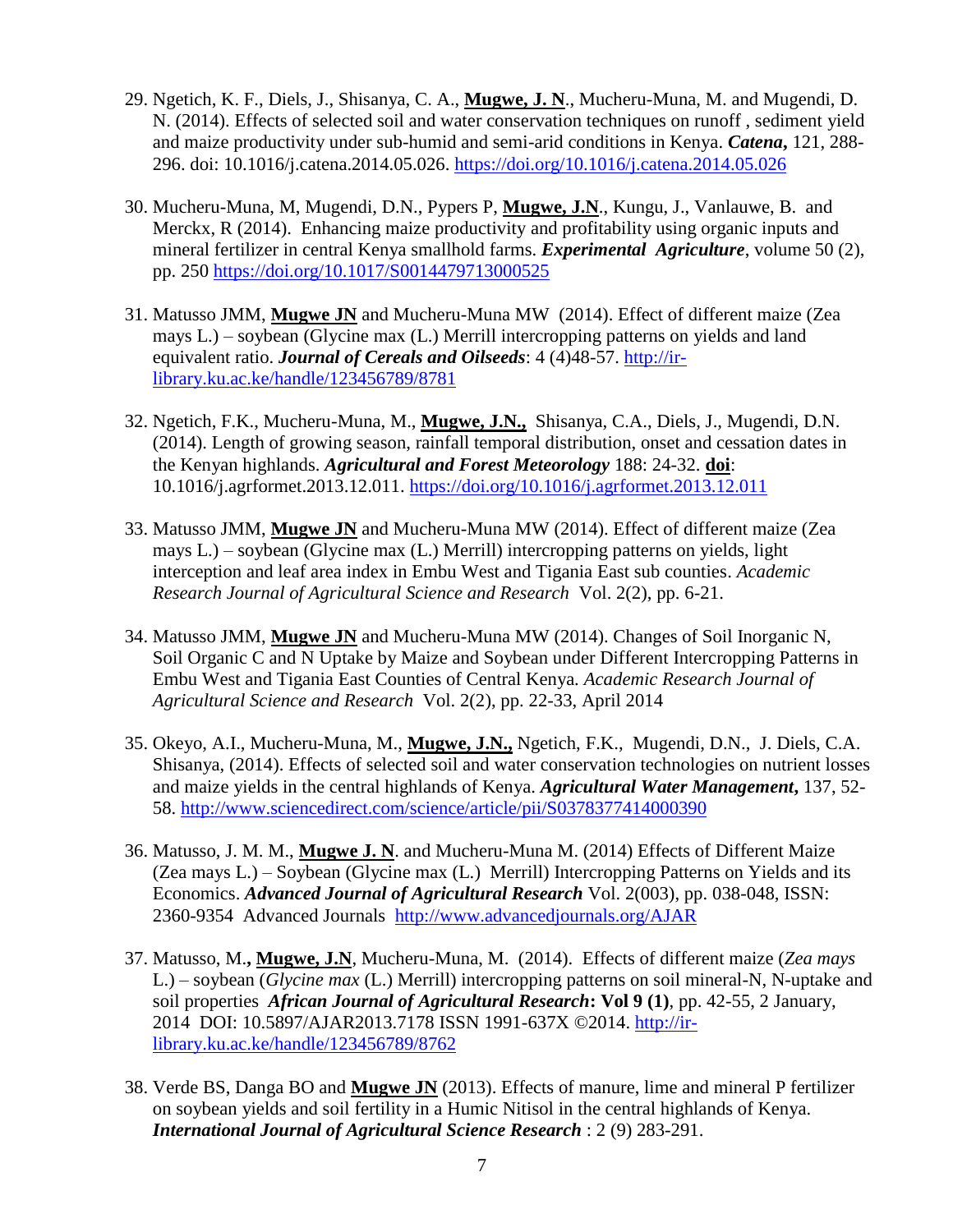- 39. Nduwumuremyi A, Ruganzu R, **Mugwe JN**, Rusanganwa AC (2013). Effects of unburned lime on soil pH and base cations in acidic soil. *ISRN Soil Science* Volume 2013, Article ID 707569, 7 pages. <http://dx.doi.org/10.1155/2013/707569>
- 40. Verde BS, Danga BO and **Mugwe JN** (2013). The effects of Manure, Lime and fertilizer on N uptake and Soybean Yields (Glycine Max (L.) Merril) in the central highlands of Kenya. *Journal of Environmental Science and Engineering* **B2 111 – 116 ISSN a1934-8932.**
- 41. Athanase N, **Mugwe JN**, Ruganzu V, Rusanganwa C and Nyirinkwaya B (2013). Effects of Travertine on Selected Soil Properties and yield of Irish Potato (*Solanum Tuberosum L*) in acidic soils. *Journal of Agricultural Science and Technology* A3 **175 – 182 ISSN 1939-1250**.
- 42. Verde, B, Danga BO., **Mugwe JN** (2014). Soil microbial biomass changes with application of organic and inorganic in acid soil in Embu County, Kenya. *Scholary journal of agricultural Sciences.* 4 (1) 27-31. http://www.scholarlyjournals.com/sjas/archive/2014/January/pdf/Benvido%20et%20al.pdf <http://ir-library.ku.ac.ke/handle/123456789/10304>
- 43. Ngetich KF, Mucheru-Muna M, **Mugwe JN**, Shisanya CA, Diels J, Mugendi DN (2014). Length of growing season, rainfall temporal distribution, onset and cessation dates in the Kenyan highlands. *Agricultural and Forest Meteorology* 188 (2014) 24– 32. [http://ir](http://ir-library.ku.ac.ke/handle/123456789/9342)[library.ku.ac.ke/handle/123456789/9342.](http://ir-library.ku.ac.ke/handle/123456789/9342)<https://doi.org/10.1016/j.agrformet.2013.12.011>
- 44. Musyoki JK, **Mugwe JN,** Mutundu K and Muchiri M (2013). Determinants of Household Decision to Join Community Forest Associations: A Case Study of Kenya," **ISRN Forestry**, vol. 2013, Article ID 902325, 10 pages, 2013. doi:10.1155/2013/902325. *<http://dx.doi.org/10.1155/2013/902325>*
- 45. Matusso, J.M., **Mugwe, J.N**., and Mucheru-Muna, M. (2014). Potential role of cereal-legume intercropping systems in integrated soil fertility management in smallholder farming systems of Sub-Saharan Africa. *Research Journal of Agriculture and Environmental Management.* Vol. 3(3), pp. 162-174, March, 2014, ISSN 2315 - 8719© 2014 Apex Journal International.
- 46. Njeru PNM, **Mugwe J**, Mucheru-Muna M, Maina I, Mwangi, S. Amboga S. Miruka S, J.K. Lekasi JK, Kimani SK, Miriti J, Gitari J, Mahasi M. (2013) Integrating scientific and farmers' evaluation of water harvesting and soil fertility technologies in sorghum productivity in Eastern Kenya. *East Africa Agriculture and Forestry Journal. (2013) 78(3), 143-150*
- 47. Nduwumuremyi, A, Ruganzu, V., **Mugwe, J.N.** Sylvestre, H. (2013). Soil acidification and lime quality: sources of soil acidity, its effects on plant nutrients, efficiency of lime and liming requirements, *Agricultural Advances:* 2(9) 259-269, ISSN 2251-7820, DOI: 10.14196/aa.v2i9.988.
- 48. Nduwumuremyi, A., **Mugwe, J.N.,** Rusanganwa C. A. and Mupenzi J. (2013). Mapping of limestone deposits and determination of quality of locally available limestone in Rwanda, *Journal of Soil Science and Environmental Management*, Vol. 4(5), pp. 87-92, ISSN 2141- 2391, DOI 10.5897/JSSEM12.20. <https://www.researchgate.net/publication/272712968>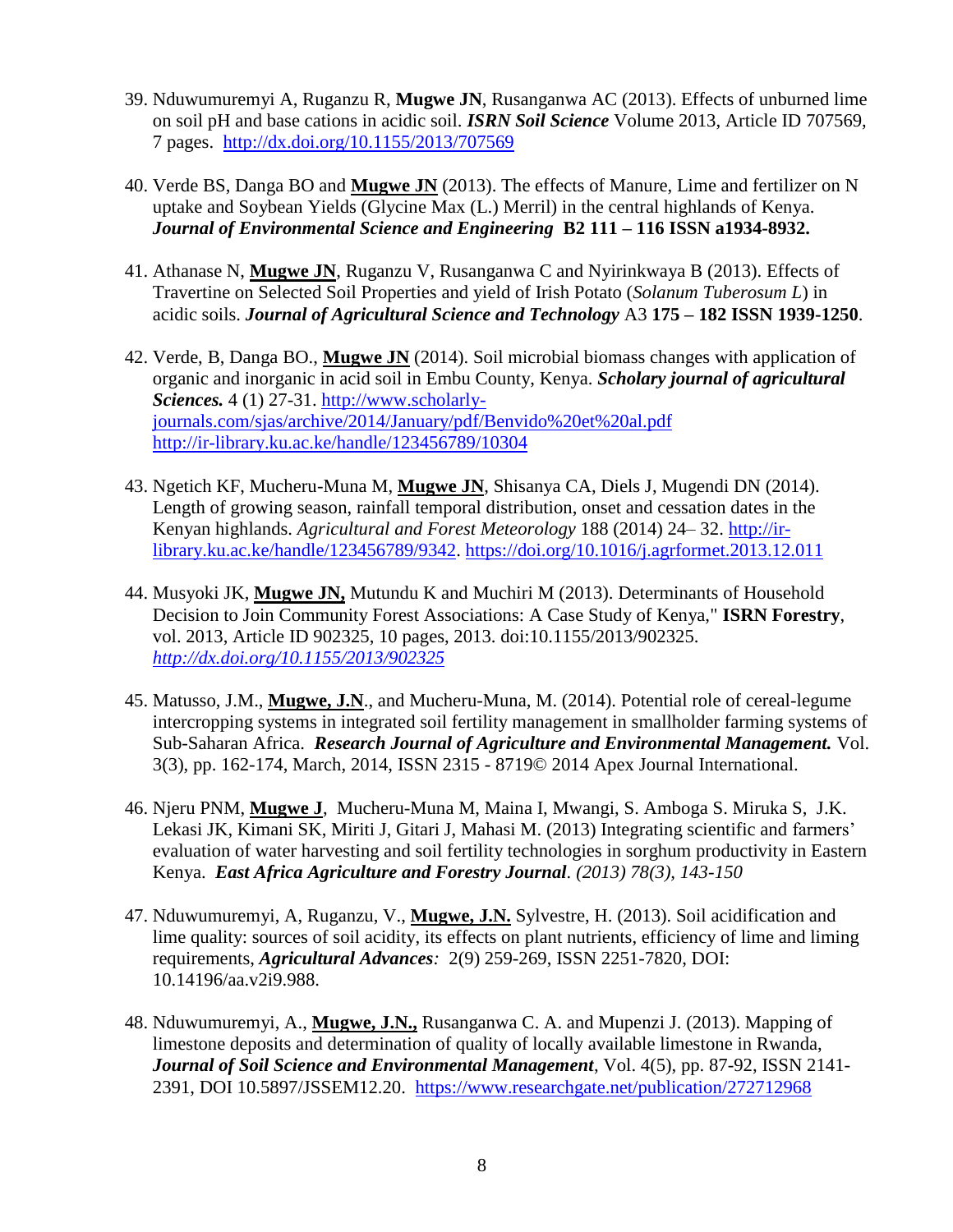- 49. Njeru PNM, **Mugwe J**, Maina I, Mucheru-Muna M, Mugendi D, Lekasi JK, Kimani SK, Miriti J, Esilaba AO and Muriithi F (2013). Integrating scientific and farmers' perception towards evaluation of rain-fed agricultural technologies for sorghum and cowpea productivity in Central Kenya**.** *Journal of Soil Science and Environmental Management* Vol. 4(7), pp. 123-131, November, 2013. <http://ir-library.ku.ac.ke/handle/123456789/8751>
- **50.** Kimaru SM, **Mugwe J**, Mucheru-Muna MW, Mugendi DN (2013). Gender disparities in uptake of information on soil fertility management in the central highlands of Kenya. International *Journal of Agricultural Science and research (IJASR*) 3 (2) 197-206. <https://www.researchgate.net/publication/262680353>
- **51.** Kimaru SM, **Mugwe J**, Mucheru-Muna MW, Mugendi DN (2012). Influence of Education Levels on Dissemination of Soil Fertility Management Information in the Central Highlands of Kenya. *Journal of Agriculture and Rural Development in the Tropics and Subtropics (JARTS); 113 2: 89-99.* URN: [http://nbn-resolving.de/urn:nbn:de:hebis:34-urn:nbn:de:hebis:34-](http://nbn-resolving.de/urn:nbn:de:hebis:34-urn:nbn:de:hebis:34-2012092441785) [2012092441785](http://nbn-resolving.de/urn:nbn:de:hebis:34-urn:nbn:de:hebis:34-2012092441785)
- **52.** Mucheru-Muna M, Pypers P, Mugendi D, **Mugwe J,** Merckx R and Vanlauwe B (January 2010). A staggered maize .legume intercrop arrangement robustly increases crop yields and economic returns in the highlands of Central Kenya. *Field Crops Research 115: 132-139.*  <https://doi.org/10.1016/j.fcr.2009.10.013>
- 53. **Mugwe JN**, Mugendi DN, Mucheru Muna M, Odee D and Franklin Mairura (2009). Effect of selected organic materials and inorganic fertilizer on soil fertility in a Humic Nitisol in the Central highlands of Kenya. *Soil Use and Management 25: 434 - 440*
- 54. Mucheru-Muna MW, Mugendi D, **Mugwe J,** and Kung'u J (2009). Soil mineral N dynamics in a maize crop following different soil fertility amendments in different soil fertility status in subhumid and semiarid regions in Central Kenya. *Research Journal of Agriculture and Biological Sciences* 5 (6): 978-993
- 55. **Mugwe JN**, Mucheru-Muna MM, Mugendi DN, Kung'u JB, Bationo A and Mairura F (2009) Adoption potential of selected organic inputs for improving soil fertility in the central highlands of Kenya. *Agroforestry Systems, 76: 467-485*
- 56. **Mugwe JN**, Mugendi DN, Kung'u J, Mucheru-Muna M (2009). Crop yields responses to application of organic and inorganic soil inputs under on-station and on-farm trials *Experimental Agriculture, 45:47-59*
- 57. **Mugwe JN**, Mugendi DN, Mucheru-Muna M, Merckx R, Chianu J and Vanlauwe B (2009) Determinants of the decision to adopt integrated soil fertility management practices by smallholder farmers in the central highlands of Kenya. *Experimental Agriculture, 45:61-75*
- 58. Mucheru-Muna MW, Mugendi D, **Mugwe J**, Kung'u J (2008). Maize yields and mineral-N movement as affected by organic and inorganic inputs in a humic Nitisol in Meru South District, Kenya. *African Journal of Environmental Studies and Development 1: 99-108*
- 59. Mugendi D, Mucheru-Muna MW**, Mugwe J**, Kung'u J, Bationo A (2008). Best bet soil fertility technologies for improved food production in the Central highlands of Kenya. *African Journal of Environmental Studies and Development 1: 8-15*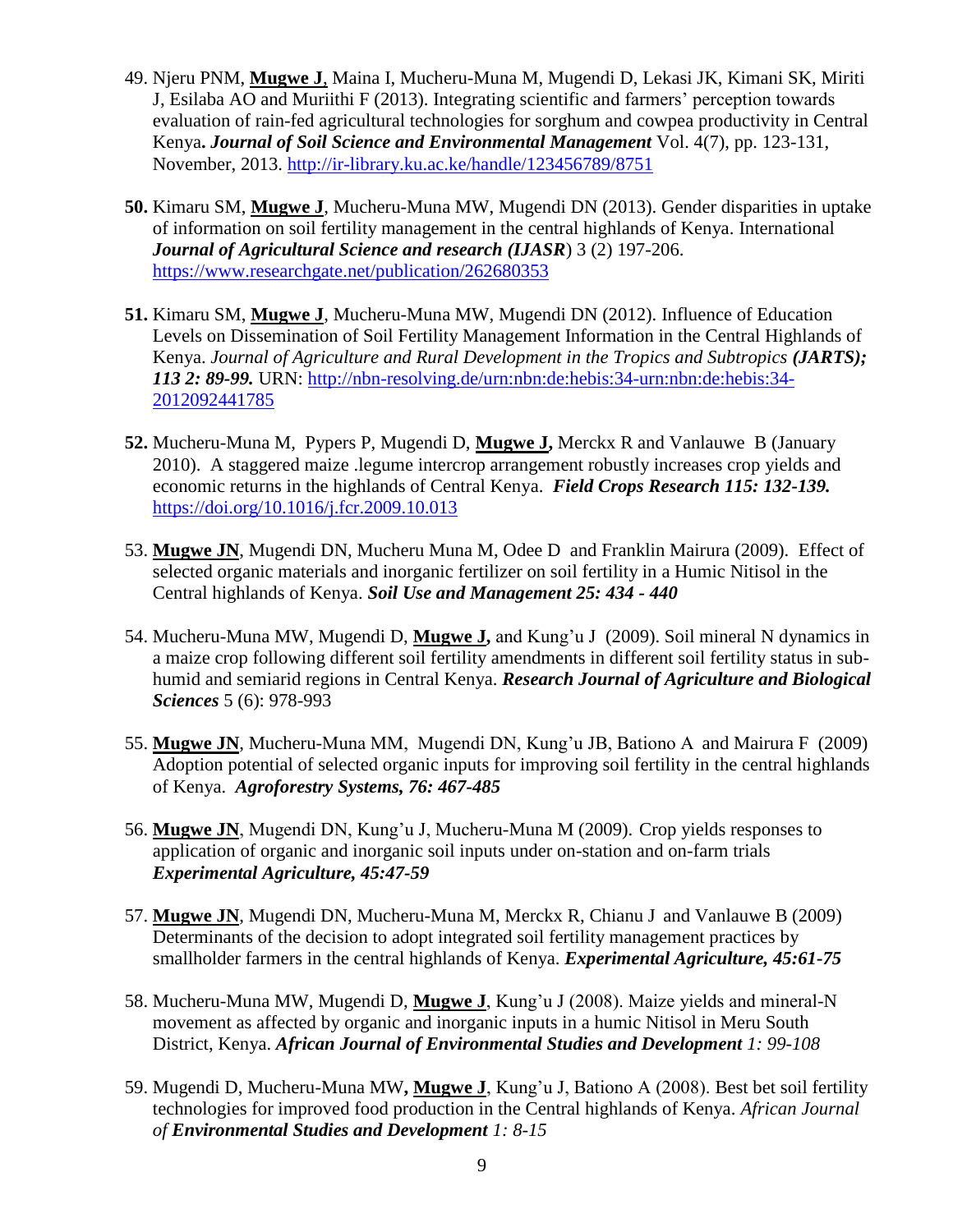- 60. Mucheru-Muna MW, Mugendi D, Kung'u J, **Mugwe J,** Bationo A (2007). Effects of organic and mineral fertilizer inputs on maize yield and soil chemical properties in a maize cropping system in Meru South District, Kenya. *Agroforestry Systems 69: 189-197*
- 61. Mucheru-Muna M, Mugendi DN, **Mugwe J**. 2008. Maize yields and mineral movement as affected by organic and inorganic inputs in a humic Nitisol in Meru South District, Kenya. African Journal of Environmental studies and development 1: 99-107
- 62. Mugendi DN, Kanyi MK, Kungu JB, Wamicha MN and **Mugwe JN** 2004. The role of agroforestry trees in intercepting leached nitrogen in the farming systems of the central highlands of Kenya. *East African Agricultural and forestry Journal* 69: 69-79.
- 63. Mugendi DN, Nair PKR, Graetz , Mugwe J N, O'Neill (1999) Recovery by alley-cropped maize and trees from 15N-labeled tree biomass in the sub-humid highlands of Kenya. <https://link.springer.com/article/10.1007/s003740050630>
- 64. Mugendi DN, Nair PKR, **Mugwe JN**, O'Neill MK and Woomer PL 1999. Alley cropping of maize with Calliandra and leucaena in the subhumid highlands of Kenya. Part 1. Soil fertility changes and maize yields. Agroforestry systems 46: 39-50
- 65. Mugendi DN, Nair PKR, **Mugwe JN**, O'Neill MK and Woomer PL 1999. Alley cropping of maize with Calliandra and leucaena in the sub-humid highlands of Kenya. Part 2. Biomass decomposition, N mineralization, and N uptake. Agroforestry systems 46: 51-64. <https://link.springer.com/article/10.1023/A:1006288301044>

### **2.2: Other Publications**

### **2.2.1 PEER-REVIEWED BOOK CHAPTERS WITH ISBN NUMBERS**

### **2.2.1 Since May, 2013**

| S/n | Author                                                            | Year | Title                                                                                                                              | <b>ISBN/ISSN Reference No.</b>                                                                                                                 |
|-----|-------------------------------------------------------------------|------|------------------------------------------------------------------------------------------------------------------------------------|------------------------------------------------------------------------------------------------------------------------------------------------|
|     | <b>Mugwe JN and</b><br><b>Oduor E</b>                             | 2020 | Integrated soil fertility management<br>approaches for climate change<br>adaptation, mitigation, and enhanced<br>crop productivity | Handbook on Climate Change                                                                                                                     |
| 2   | <b>Mugwe JN, Ngetich</b><br>FK and Oduor E                        | 2019 | <b>Integrated Soil Fertility Management:</b><br>Evolving paradigms toward integration                                              | © Springer Nature Switzerland<br>AG 2019<br>W. Leal Filho et al. (eds.), Zero<br>Hunger,<br>https://doi.org/10.1007/978-3-319-<br>69626-3 71-1 |
| 3   | Njeru PNM, Mugwe<br>JN, Mucheru-Muna M,<br>Maina I, Kimaini S and | 2018 | Drought tolerant crops in Kirinyaga County,<br>Kenya. Climate Smart Agriculture<br><b>Adaptation Strategies.</b>                   | In Leal Filho W (eds) Handbook<br>for Climate Change Resilience.<br>Springer, Cham.                                                            |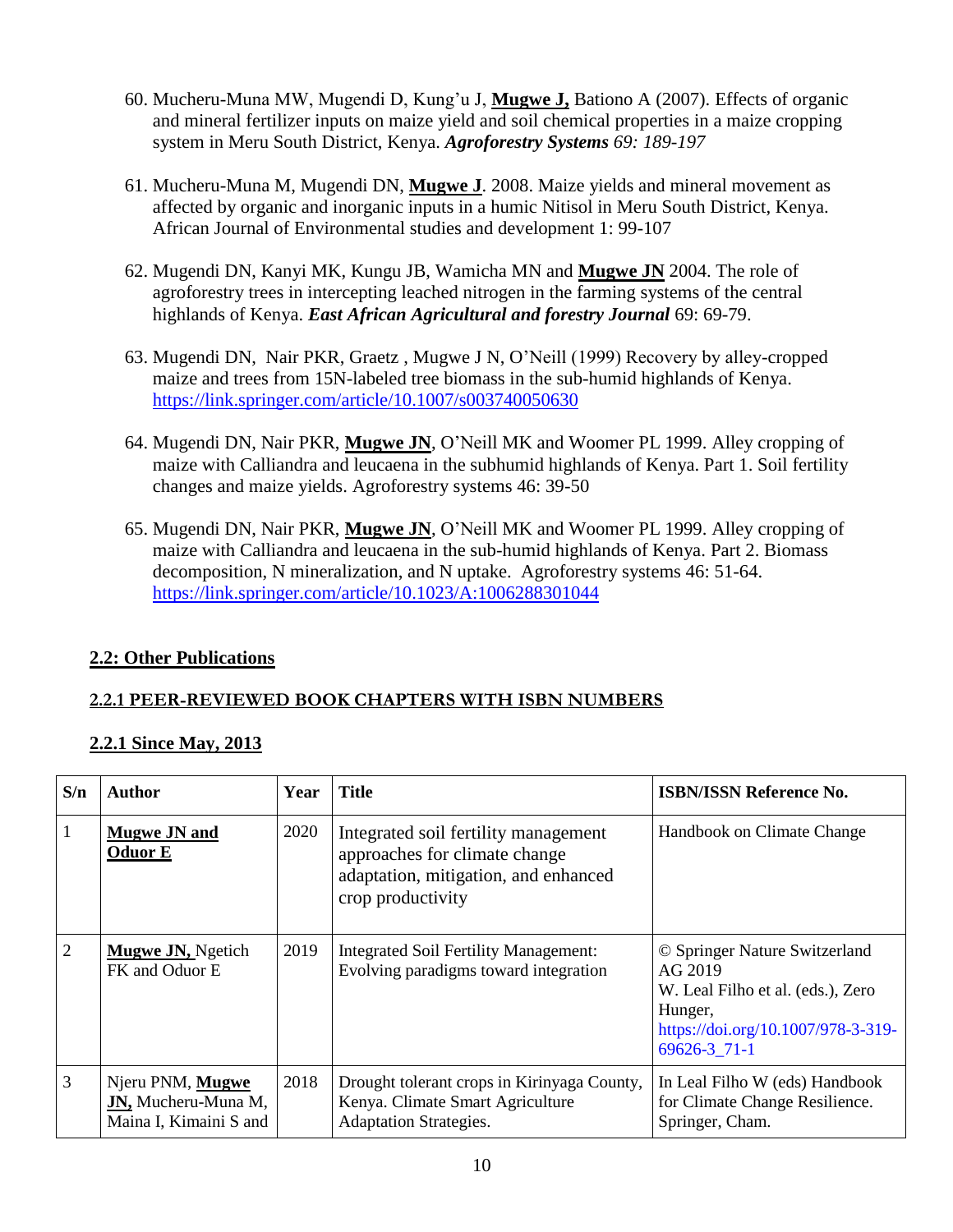|                | Lelgut D                                                                                                                             |      |                                                                                                                                                                                                                                                                                                                                                                                                       | https://doi.org/10.1007/978-3-319-<br>71025-9 80-1                                                   |
|----------------|--------------------------------------------------------------------------------------------------------------------------------------|------|-------------------------------------------------------------------------------------------------------------------------------------------------------------------------------------------------------------------------------------------------------------------------------------------------------------------------------------------------------------------------------------------------------|------------------------------------------------------------------------------------------------------|
| $\overline{4}$ | Harawa R, Sileshi G,<br>Miguel M, Kanampiu<br>JF, Mugwe J, Baijukya<br>F; Karanu M, Ngwira<br>A. Odendo M                            | 2016 | Scaling Out Maize/Soybean Production<br>Systems in Sub-Saharan Africa In: Going<br>beyond demos to transform African<br>Agriculture. The journey to AGRA's soil<br>Health programme. Alliance for a Green<br>Revolution in Africa                                                                                                                                                                     | ISBN No. 978-0-9980765-0-8<br>https://agra.org/technical-<br>documents/                              |
| 5              | Kisaka MO, Mucheru-<br>Muna M, Ngetich F,<br>Mugwe J, Mugendi<br>DN, Mairura F                                                       | 2015 | Seasonal Rainfall Variability and Drought<br>Characterization: Case of Eastern Arid<br>Region, Kenya. In: WL Filho, AO Esilaba,<br>KPC Rao, G Sridhar (Eds). Adapting<br>African Agriculture to Climate Change<br>Climate Change Management 2015, pp 53-<br>71                                                                                                                                        | (Springer NL ISBN 978-3-319-<br>13000-2; DOI 10.1007/978-3-319-<br>13000-2-5                         |
| 6              | Njeru, P.N.M.<br>Mugwe, J.N., Maina, I,<br>Mucheru-Muna, M.,<br>Mugendi, D.N, Lekasi,<br>J.K (2015).                                 | 2015 | Integrating Farmers and Scientific<br>Methods for Evaluating Climate Change<br>Adaptation Options in Embu County. Eds<br>Walter Leal Filho, Anthony O. Esilaba, K.<br>P. C. Rao and G. Sridhar. Adapting<br><b>African Agriculture to Climate Change.</b><br><b>Climate Change Management 2015, pp</b><br>185-197                                                                                     | (Springer NL ISBN 978-3-319-<br>13000-2; DOI 10.1007/978-3-319-<br>13000-2_5                         |
| $\overline{7}$ | Njeru PNM, Mugwe<br>JN, Maina I, Mucheru-<br>Muna M, Mugendi DN,<br>Lekasi JK, Kimani SK,<br>Wamuongo J, Oeba<br>VO and Muriithi F). | 2014 | Adapting Rain-fed Agriculture to Climate<br>Change: An Overview of Sorghum<br>(Sorghum bicolor (L.) Moench) and Cowpea<br>Production in agro-Pastoral Areas of Eastern<br>Kenya. In: Eds, Khalif Z, Gachene CKK,<br>Gicheru P, Mburu DW, Gakahu CG.<br>Sustainable Land Management in Dry Lands<br>of Kenya Improving Land Productivity<br>through Participatory Research and<br>Technology Transfer. | <b>United Nations Development</b><br>Programme - Kenya 2014, pp 137-<br>145 (ISBN 978 9966 1805 5 1) |
| 8              | <b>Mugwe JN</b> and Ngoga<br>$\mathbf N$                                                                                             | 2014 | Climbing up with climbing beans in Rwanda<br>and Kenya. In AGRA and IIRR (2014)<br>Investing in Soil: Cases and lessons from<br>AGRA's Soil Health Programme. Alliance<br>for a Green Revolution in Africa and<br>International Institute of Rural construction<br>pp 59 -64                                                                                                                          | ISBN: 978-9966-754-08-0                                                                              |
| 9              | Kimaru-Muchai S.W,<br><b>Mugwe J.M., Mairura</b><br>F.S and Mugendi D.N.<br>(2013)                                                   | 2013 | Communication channels used in<br>dissemination of soil fertility management<br>practices in the Central Highlands of Kenya.<br>In: Bernard Vanlauwe, Piet van Asten, Guy<br>Blomme (Eds) Agro-Ecological<br>Intensification of Agricultural Systems in<br>the African Highlands. Pp 281 - 290                                                                                                        | ISBN-10: 0415532736, ISBN-13:<br>978-0415532730                                                      |

## **2.2.2:Book Chapters before Feburary 2013**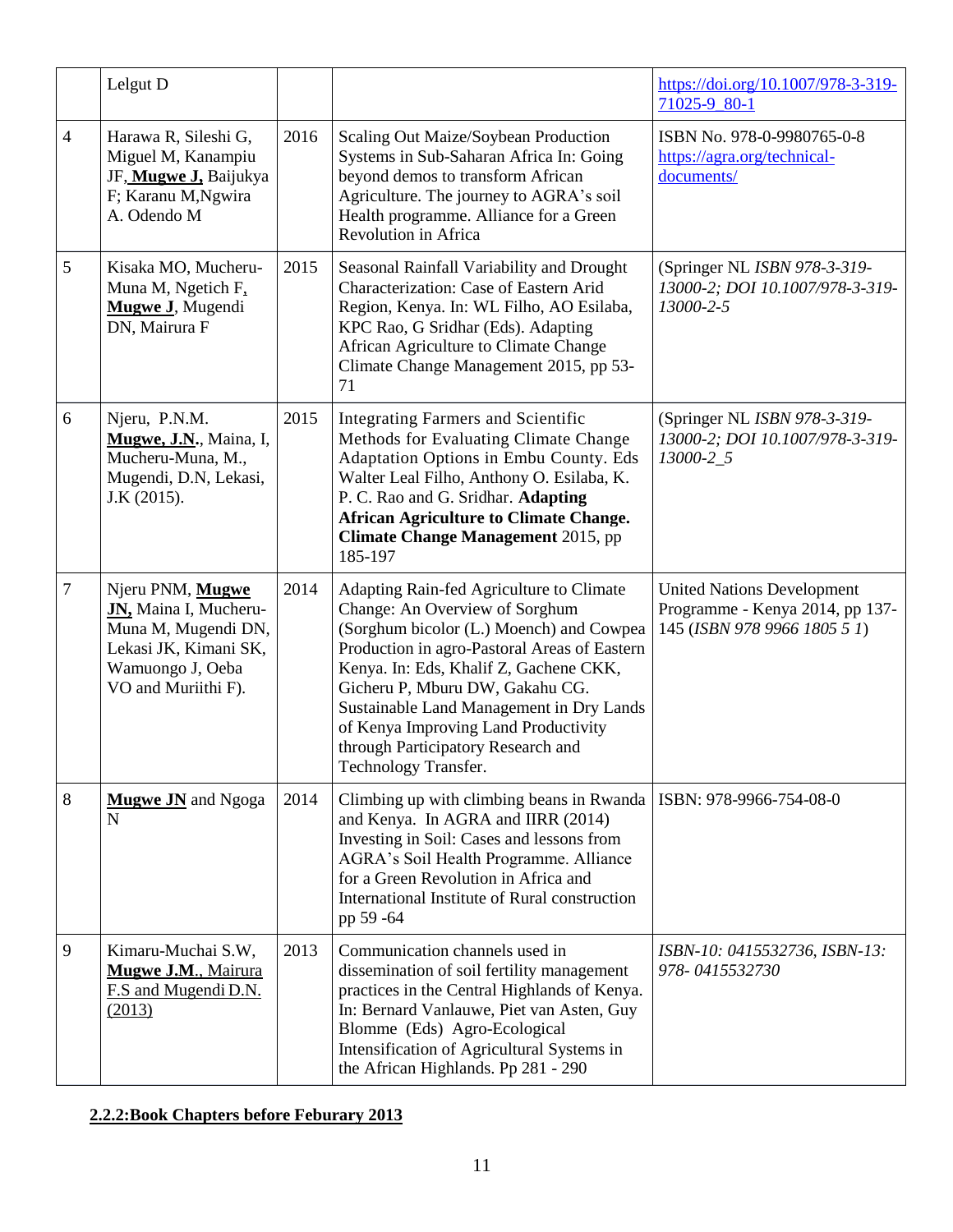- 1. Mugendi DN, Mucheru-Muna MW, **and Mugwe JN**, 2012. Organic Materials. Soil Fertility: Enhancing Community Extension. Manilla Publishers, Nairobi, Kenya. *ISBN 9966-9821-1-6*
- 2. Ngetich, K.F., **Mugwe, J.N**., Mucheru-Muna, M., Shisanya, C.A., Diels, J. and Mugendi, D.N. (2011). Assessment of strategies that optimize water productivity in maize: Simulation and testing of crop field practices using AquaCrop and field experimentation in central highlands of Kenya. In; Ardakanian, R. & Walter, T. (eds) 2011. Capacity Development for Farm Management Strategies to Improve Crop-Water Productivity using AquaCrop: Lessons Learned. Knowledge Series No. 7, UNW-DPC, Bonn, Germany Pp 88. Available from: [www.unwater.unu.edu/file/get/222](http://www.unwater.unu.edu/file/get/222)
- 3. **Mugwe JN**, Mucheru-Muna M, Mugendi D.N and Mwebia F (2012). Organic materials. Methodologies and approaches for uptake and scaling up soil fertility management In: Mugendi DN, Mucheru-Muna MW and **Mugwe JN** (Eds.) 2nd Revised Edition (2012). Soil Fertility: Enhancing Community Extension. Manilla Publishers, Nairobi, Kenya. *(ISBN 9966-9821-1-6) pgs 116 – 128.*
- **4.** Felix K. Ngetich, Chris A. Shisanya, **Jayne Mugwe**, Monicah Mucheru-Muna and Daniel Mugendi (2012). The Potential of Organic and Inorganic Nutrient Sources in Sub-Saharan African Crop Farming Systems, Soil Fertility Improvement and Integrated Nutrient Management - A Global Perspective, Joann K. Whalen (Ed.), ISBN: 978-953-307-945-5, InTech, Available from: **[http://www.intechopen.com/articles/show/title/the-potential-of](http://www.intechopen.com/articles/show/title/the-potential-of-organic-and-inorganic-nutrient-sources-in-sub-saharan-african-crop-farming-systems)[organic-and-inorganic-nutrient-sources-in-sub-saharan-african-crop-farming-systems](http://www.intechopen.com/articles/show/title/the-potential-of-organic-and-inorganic-nutrient-sources-in-sub-saharan-african-crop-farming-systems)**
- 5. Kimaru-Muchai S, Mugwe JN, Mugendi DN and Mucheru-Muna M.W (2012). In: Mugendi DN, Mucheru-Muna MW and Mugwe JN (Eds.) 2<sup>nd</sup> Revised Edition (2012). Soil Fertility: Enhancing Community Extension. Manilla Publishers, Nairobi, Kenya. *(ISBN 9966-9821-1-6) pgs 129-138.*
- 6. **Mugwe JN**, Mugendi DN, Mucheru-Muna M and Muthamia JM (2012). Methodologies and approaches for uptake and scaling up soil fertility management In: Mugendi DN, Mucheru-Muna MW and **Mugwe JN** (Eds.) 2<sup>nd</sup> Revised Edition (2012). Soil Fertility: Enhancing Community Extension. Manilla Publishers, Nairobi, Kenya. *(ISBN 9966-9821-1-6) pgs 116 – 128.*
- 7. **Mugwe JN**, Mugendi DN, Mucheru-Muna M, Odee D and Kungu J (2011). Soil inorganic N and N uptake by maize following application of legume biomass, tithonia, manure and inorganic fertilizer in central Kenya In: Innovations for a Green Revolution In Africa: Exploring The Scientific Facts; Bationo A, Waswa B, Okeyo J, Maina. Springer ISBN 978-90-481-2541-8. DOI 10.1007/978-90-481-2543-2. Vol 2 pgs  $605 - 616$
- 8. Mucheru-Muna W.M, Mugendi DN, Pypers P, **Mugwe JN**, Vanlauwe B, Merckx R and Kung'u JB (2011). Effect of organic inputs and mineral fertilizer on maize yield in a Ferralsol and a Nitisol in central Kenya. In: Innovations for a Green Revolution In Africa: Exploring The Scientific Facts; Bationo A, Waswa B, Okeyo J, Maina. Springer ISBN 978-90-481-2541-8. DOI 10.1007/978-90-481- 2543-2. Vol 1 pgs 191-204
- 9. Mucheru-Muna W.M, Mugendi DN, Pypers P, **Mugwe JN**, Vanlauwe B, Merckx R and Kung'u JB (2011). Increasing productivity through Maize-legume intercropping in central Kenya. In: Innovations For a Green Revolution In Africa: Exploring The Scientific Facts; Bationo A, Waswa B, Okeyo J, Maina. Springer ISBN 978-90-481-2541-8. DOI 10.1007/978-90-481-2543-2. Vol 2 pgs 843 – 858
- 10. Kirumba EG, Mugendi DN, Karega R and **Mugwe J**. (2011). Gender differentials in adoption of soil nutrient technologies in Meru South District, Kenya. In: Innovations For a Green Revolution In Africa: Exploring The Scientific Facts; Bationo A, Waswa B, Okeyo J, Maina. Springer ISBN 978-90-481- 2541-8. DOI 10.1007/978-90-481-2543-2. Vol 2 pgs 887 – 904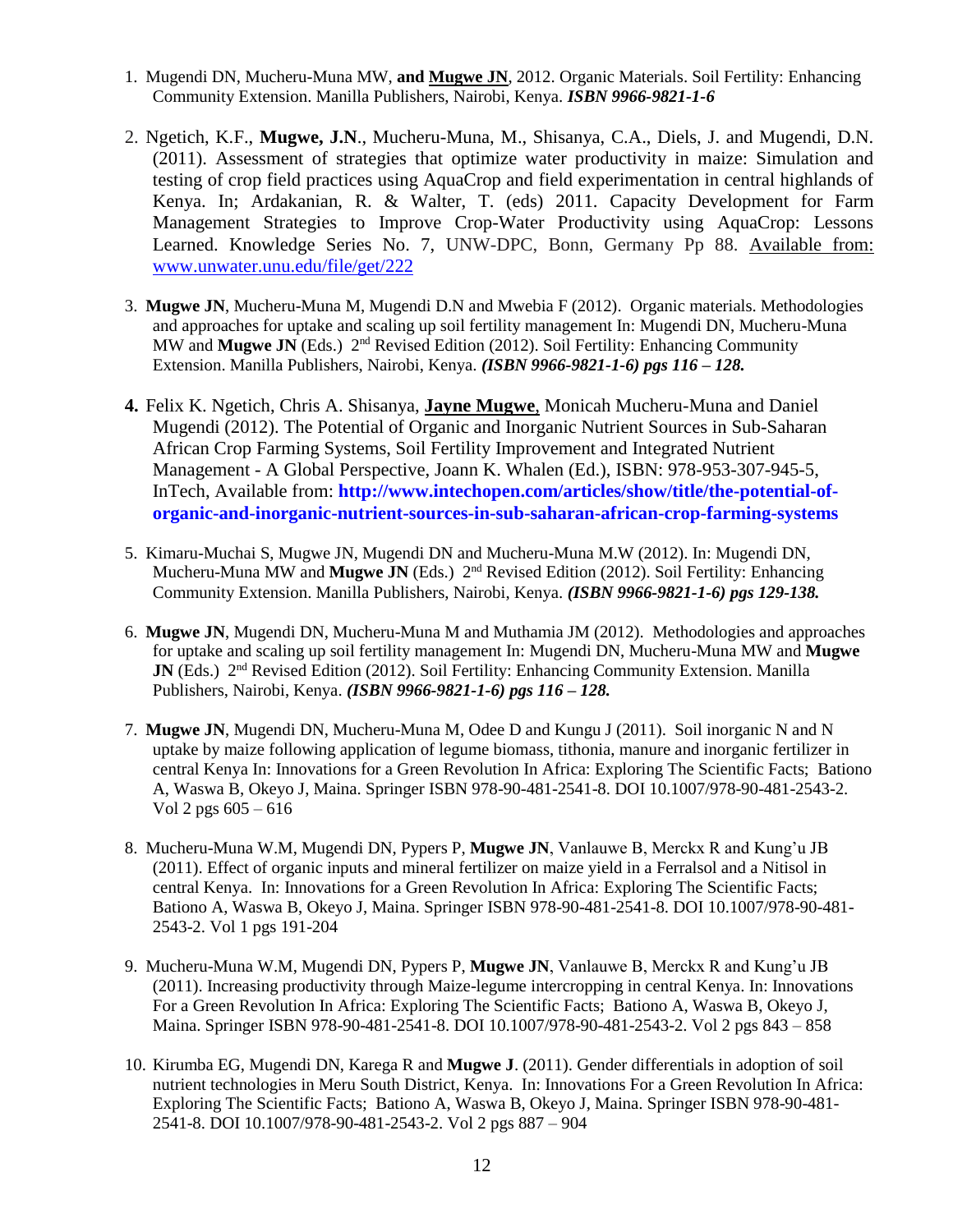- 11. Mugendi DN, **Mugwe JN**, Mucheru-Muna M, Karega R, Muriuki J, Vanlauwe B and Merckx R. (2011). Dissemination of integrated soil fertility management technologies using participatory approaches in the central highlands of Kenya. In: Innovations For a Green Revolution In Africa: Exploring The Scientific Facts; Bationo A, Waswa B, Okeyo J, Maina. Springer ISBN 978-90-481-2541-8. DOI 10.1007/978-90- 481-2543-2. Vol 2 pgs 1279 – 1298
- 12. Ngetich, K.F., **Mugwe, J.N**., Mucheru-Muna, M., Shisanya, C.A., Diels, J. and Mugendi, D.N. (2011). Assessment of strategies that optimize water productivity in maize: Simulation and testing of crop field practices using AquaCrop and field experimentation in central highlands of Kenya. In: Ardakanian, R. & Walter, T. (eds) 2011.Capacity Development for Farm Management Strategies to Improve Crop-Water Productivity using AquaCrop: Lessons Learned. **Knowledge Series No. 7**, UNW-DPC, Bonn, Germany Pp 88.
- 13. Mucheru-Muna MW, Mugendi DN, **Mugwe J**, and Kung'u J (2007). Economic evaluation of local inputs in Meru South District, Kenya. In A. Bationo (eds.) Advances in Integrated Soil Fertility Management in Sub-Saharan Africa: Challenges and Opportunities, pp 443–448, Springer NL. *ISBN 978-1-4020-5759-5*
- 14. Mugendi DN, Mucheru-Muna MW, Waswa B and Mugwe J (2007). Agroforestry for land and water management in Kenya. In: Waswa F, Otor S, Olukoye G and Mugendi D (Eds) 2007. Environment and Sustainable Development: A Guide for Higher Education in Kenya, Vol 2. School of Environmental Studies and Human Sciences, Kenyatta University. *ISBN: 9966-776-34-6*
- 15. Mugendi DN, Mucheru-Muna MW**, Mugwe J**, Kung'u J and Bationo A (2007). Improving food production using 'best bet' soil fertility technologies in the Central highlands of Kenya. In: A. Bationo (eds.) Advances in Integrated Soil Fertility Management in Sub-Saharan Africa: Challenges and Opportunities, pp 345–351, Springer NL. *ISBN 978-1-4020-5759-5*
- 16. **Mugwe J**N, Mucheru-Muna MW, Mugendi DN and Mwebia F (2006). Organic Materials. In: Mugendi DN, Mucheru-Muna MW and Mugwe JN (Eds) 2006. Soil Fertility: Enhancing Community Extension. Manilla Publishers, Nairobi, Kenya. *ISBN 9966-9821-1-6*
- 17. Shisanya C, Mburugu G, Kungu J, Mucheru M and **Mugwe JN** (2006) Legumes for soil fertility, food and fodder. In: Mugendi DN, Mucheru-Muna MW and Mugwe JN (eds) SOIL FERTILITY: ENHANCING COMMUNITY EXTENSION. Manilla Publishers, Nairobi, Kenya. pg 58 -72.
- 18. Karega R, Njuki J, Kungu J, **Mugwe J,** Muriu F and Mucheru M (2006) Participatory problem diagnosis, monitoring and evaluation and scaling up. In: Mugendi DN, Mucheru-Muna MW and Mugwe JN (eds) 2006. SOIL FERTILITY: ENHANCING COMMUNITY EXTENSION. Manilla Publishers, Nairobi, Kenya pg 73 - 92.
- 19. Mugendi DN, Mucheru-Muna MW, **Mugwe JN**, Kung'u J, and Bationo A (2005). Improvement of food production using different sources of nitrogen in Central Kenya. Science Press USA Inc, Monmouth Junction, New Jersey, USA. *ISBN 1-933100-10-9*
- 20. Micheni A, Mugendi DN, Mucheru M, **Mugwe J**, Kung'u J, Otor S, Muriithi F and Gitari J (2003). Low cost soil fertility amendment strategies for improved food production in maize cropping systems in central Highlands of Kenya. In: Mureithi JG, Macharia PN, Gichuru M, Mburu MWK, Mugendi DN and Gachene CKK (eds.) Proceedings of the 18<sup>th</sup> Soil Science Society of East Africa (SSSEA) Conference held in Mombasa on  $4<sup>th</sup>-8<sup>th</sup>$  December 2000. pp 111-118.
- 21. Mucheru MW, Mugendi DN, Micheni A**, Mugwe J,** Kung'u J, Otor S and Gitari J (2003). Improved food production by use of soil fertility amendment strategies in the Central Highlands of Kenya. In: Bationo A (ed.) Managing Nutrient Cycles to Sustain Soil Fertility in Sub-Saharan Africa. pp 585-594. Academy Science Publishers, Nairobi, Kenya.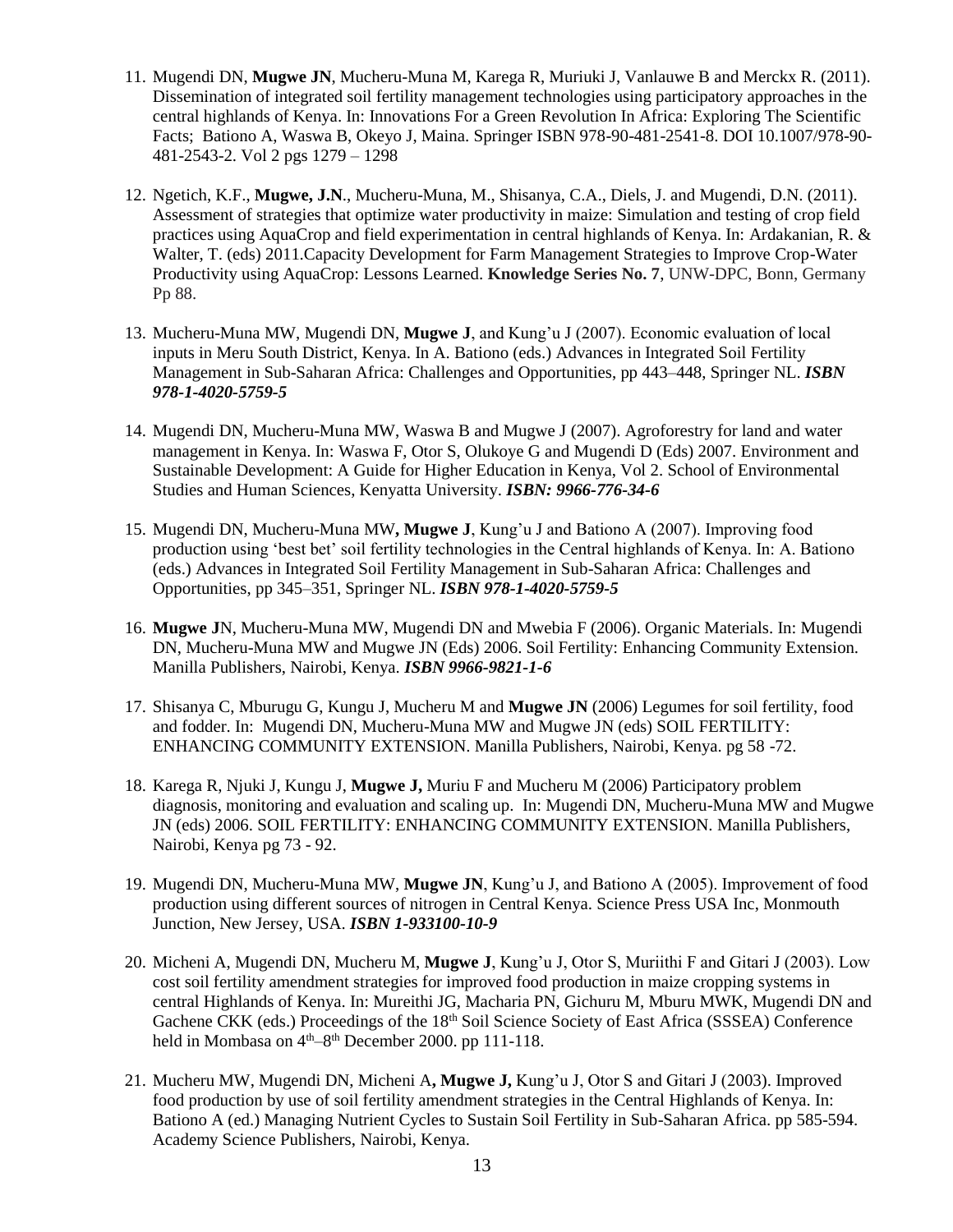- 22. Mucheru MW, Mugendi DN, **Mugwe J**, Adiel K, Kung'u J, and Micheni A (2003). Organic Resources in Soil Fertility Management in Eastern Kenya. In: Savala CEN, Omare MN and Woomer PL (ed.) Organic Resource Management in Kenya: Perspectives and Guidelines. pp 26-33. Forum for Organic Resource Management and Agricultural Resource Management (FORMAT)
- 23. Mugendi DN, Mucheru-Muna M, **Mugwe J,** & Bationo A (2003). Enhancement of food productivity using leguminous shrubs in the Eastern highlands of Kenya. African Crop Science Conference Proceedings, Vol. 6. 581-586
- 24. Mucheru-Muna M, Mugendi DN, Kangai R, Kung'u J, **Mugwe J** and Otor S (2004). Farmer participation in enhancing food productivity through agroforestry in the central highlands of Kenya. In Temu AB, Chakeredza S, Mogotsi K, Muthali D and Mulinge R (eds.). Rebuilding Africa's capacity for agricultural development: the role of tertiary education. Reviewed papers presented at ANAFE Symposium on Tertiary Agricultural Education, April 2003. ICRAF, Nairobi, Kenya. ISBN:92-9059- 1609
- 25. **Mugwe JN**, Mugendi DN, Mucheru M, Micheni A and Kung'u JB (2004). Agroforestry trees for soil productivity improvement in small scale farms of central Kenya. In: Muchiri MN, Kamondo B, Tuwei P and Wanjiku J. Recent advances in forestry research and technology development for sustainable forest management. Proceedings of the 2<sup>nd</sup> KEFRI Scientific Conference pg 55-62
- 26. Mucheru M, Mugendi DN, Micheni A**, Mugwe J**, Kung'u JB, Gitari J (2004). Enhancement of food productivity using locally available nutrient replacements in the central highlands of Kenya. In: Msaky JJ, Msumali GP and Rwehumbiza FBR (Eds), Soil Science Research and Technologies: Foundations for Sustainable Food Security: Proceedings of the 19<sup>th</sup> SSSEA Conference, 2-7 December 2001, Moshi, Tanzania
- 27. Kangai A, Mugendi DN, Mucheru MW, Otor SCJ, Waswa BS, Kung'u J, **Mugwe J** (2005). Cost-benefit analysis of farmer-tested soil fertility replenishment technologies in Kirege Location, Chuka Division, Eastern Kenya. In: Mugendi DN, Kironchi G, Gicheru PT, Gachene CKK, Macharia PN, Mburu M, Mureithi JG and Maina F (eds.) 2005. Proceedings of the  $21<sup>st</sup>$  Soil Science Society of East Africa (SSSEA) Conference held in Eldoret on  $1<sup>st</sup> - 5<sup>th</sup>$  December 2003. Eldoret, Kenya.
- 28. Mugwe J., D Mugendi, B Okoba, P Tuwei, M O'Neill (2004). Soil conservation and fertility improvement using leguminous shrubs in central highlands of Kenya. NARFP Case study. Managing nutrient cycles to sustain soil fertility in sub Saharan Africa. Africa Academy Publishers pp 277
- 29. Mugwe J., O Mick, G Samual, M Jonathan, M Jack (2001). Participatory Evaluation of water harvesting for establishing improved mango varieties Sustaining the Global Farm. 10th International Soil Conservation Organization Meeting'.(Eds DE Stott, RH Mohtar and GC Steinhartt.) pp 1152 -1157

### **2.2.2 Books published/edited**

- 1. Mugendi DN, Mucheru-Muna MW and **Mugwe JN** (Eds.) 2nd Revised Edition (2012). Soil Fertility: Enhancing Community Extension. Manilla Publishers, Nairobi, Kenya. *(ISBN 9966- 9821-1-6)*
- 2. Kirumba E, Mugendi DN and **Mugwe JN (**2010). Gender Differentials in Adoption of Agricultural Innovations in Kenya. Publisher: Lap Lambert Academic Publishing Ag & Co Kg; ISBN: 9783838397832: Germany. 128 pages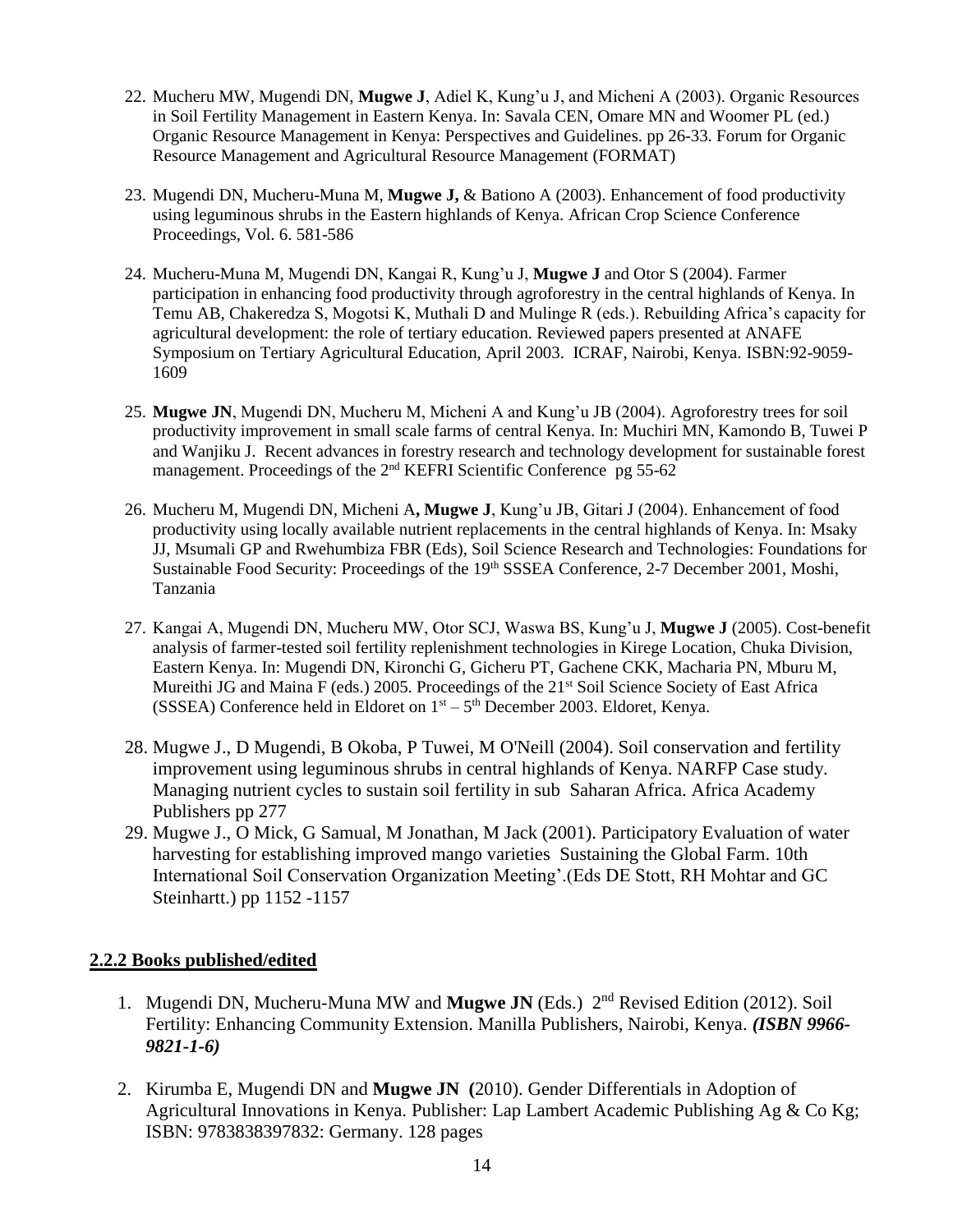3. Mugendi DN, Mucheru-Muna MW and **Mugwe JN** (Eds.) (2006). Soil Fertility: Enhancing Community Extension. Manilla Publishers, Nairobi, Kenya. *(ISBN 9966-9821-1-6)*

#### **2.2.3 Papers in Conference proceedings**

- 1. Mwende N, Danga B.O, **Mugwe J,** Kwena K. 2018. Effect of Tied Ridges, Fertilizers and Cropping Systems on Maize Profit margin in the Semi – arid Areas of Machakos County, Kenya. University: 12<sup>th</sup> Egerton University International Conference
- 2. Mwende N, Danga B.O, **Mugwe J**, Kwena K. 2018. Effect of Tied Ridges, Fertilizers and Cropping Systems on Soil Moisture Content and Maize Yield in Semi – arid Areas of Machakos, County, Kenya University: 11<sup>th</sup> Egerton University International Conference 29<sup>th</sup> - 31<sup>st</sup> March, 2017, Page 38.
- 3. Mwende **N**, Danga B.O, **Mugwe J**, Kwena K. 2018. Response of Yield and Yield Components of Maize as affected by Tied Ridges, fertilizers and cropping systems in the Semi – arid Areas of Machakos County, Kenya University: 2<sup>nd</sup> School of Agriculture and Enterprise Development, Kenyatta University,  $29<sup>th</sup>$  – November –  $2<sup>nd</sup>$  December, 2016, Page 84.
- 4. Mwebia F.W., Mucheru-Muna M.W., **Mugwe J.N**. and Mugendi D.N. (2015). Farmer Groups' Characteristics Influencing Application of Soil fertility Technologies in the Central Highlands of Kenya. In: Isutsa, D.K. Proceedings of the First Internation Research Conference held in Chuka University, 29th to 31st October, 2014 Chuka, Kenya, pp 81-90 *(with student)*
- 5. Mwebia F.W., Mucheru-Muna M.W., **Mugwe J.N**. and Mugendi D.N. (2015). Farmer Groups' Members' Household Factors Influencing Selection of Soil fertility Technologies in the Central Highlands of Kenya. In: Isutsa, D.K. Proceedings of the First International Research Conference held in Chuka University, 29<sup>th</sup> to 31<sup>st</sup> October, 2014 Chuka, Kenya, pp 90-100 *(with student)*
- 6. Kisaka MO, Mucheru-Muna M, Ngetich FK, **Mugwe J**, Mugendi D, Mairura F (2014). Does long term low rate and inorganic nitrogen management guarantee maize yield under semi arid conditions of eastern Kenya. In Fourth RUFORIM Biennial Conference. pp 487- 493
- 7. Ngie M, Danga BO, **Mugwe J** and Kwena K (2014). Response of yields and yields components of maize as affected by tied ridges, fertilizers and cropping systems in the semi arid areas of Machakos County, Kenya (2014). In Waceke Wanjohi, Daniel Kyalo, Purity Nguhiu and Cyrus Gichaga. 2nd Biennial international Conference on enhancing sustainable agricultural production and marketing systems; from  $27<sup>th</sup>$  November to  $2<sup>nd</sup>$  December 2014. pp 409 -415
- 8. Murage F, **Mugwe J**, Mucheru\_Muna M and Mugendi DN (2014). Effect of Phosphorous on yield and growth of soybean (Glycine Max L) Varieties in central highlands of Kenya. In Waceke Wanjohi, Daniel Kyalo, Purity Nguhiu and Cyrus Gichaga. 2nd Biennial international Conference on enhancing sustainable agricultural production and marketing systems; from  $27<sup>th</sup>$ November to  $2<sup>nd</sup>$  December 2014. pp  $356 - 367$
- 9. Ada M, Mucheru –Muna, **Mugwe JN**, Zingore S, Mugi\_Ngenga E, Mairura F and Ayieko D. 2014. Determinants of use of integrated soil fertility management strategies and phosphorous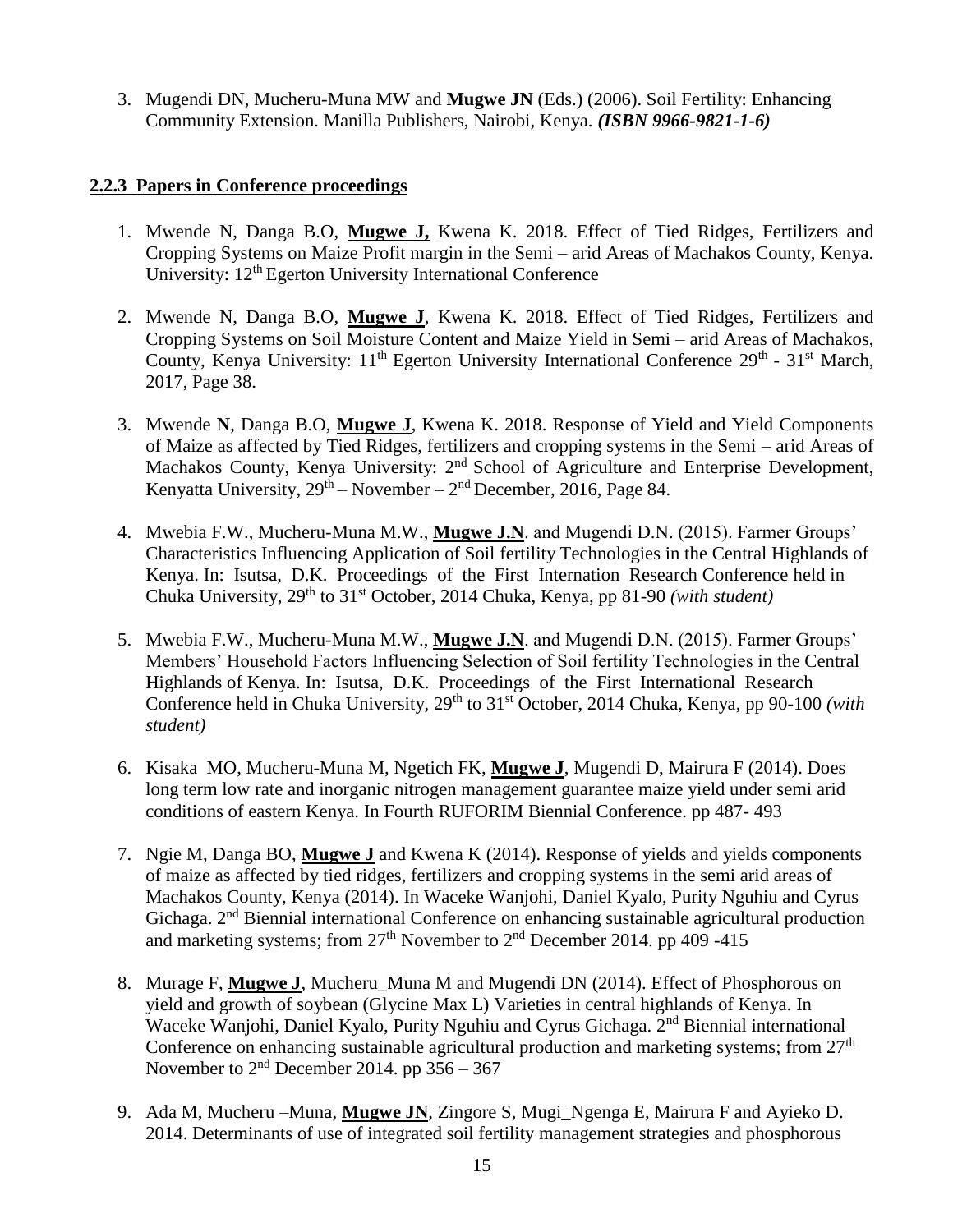management for maize production intensification in Runyenjes sub county, Kenya. In Waceke Wanjohi, Daniel Kyalo, Purity m. Nguhiu and Cyrus Gichaga. 2<sup>nd</sup> Biennial international Conference on enhancing sustainable agricultural production and marketing systems; from  $27<sup>th</sup>$ November to 2nd December 2014. Pp 409 -415 In Waceke Wanjohi, Daniel Kyalo, Purity Nguhiu and Cyrus Gichaga. 2nd Biennial international Conference on enhancing sustainable agricultural production and marketing systems; from 27<sup>th</sup> November to 2<sup>nd</sup> December 2014. Pp 198 -213.

- 10. Kisaka, M.O. Mucheru-Muna, F.K., Ngetich, **J. Mugwe**, D. Mugendi and F. Mairura (2013). Characterization of seasonal rainfall variability and drought probability of the semi arid areas of Mbeere region in Embu County, Kenya. In: Githunguri C, Kimani S, Esilaba A, Njeru P, Lekasi J, Gachene C, Baaru M, Muriuki A, Nyamwaro S, Maina F, Muniafu M, Kibunja C, Mangale N. Transforming rural livelihoods in Africa: How can land and water management contribute to enhanced food security and address climate change adaptation and mitigation? Joint proceedings of the 27th Soil Science Society of East Africa and the 6th African Soil Science Society. pp 64- 75
- 11. P.N.M. Njeru, I. Maina, **J. Mugwe**, M. Mucheru-Muna, D. Mugendi, J.K. Lekasi, S.K. Kimani, J. Miriti B.J. Mugo, H. Mwangi, V.O. Oeba, A.O. Esilaba and F. Muriithi (2013). Drought mitigating technologies: lessons learnt from sorghum and cowpea production in semi-arid areas of Embu County, eastern Kenya. In: Githunguri C, Kimani S, Esilaba A, Njeru P, Lekasi J, Gachene C, Baaru M, Muriuki A, Nyamwaro S, Maina F, Muniafu M, Kibunja C, Mangale N. Transforming rural livelihoods in Africa: How can land and water management contribute to enhanced food security and address climate change adaptation and mitigation? Joint proceedings of the 27th Soil Science Society of East Africa and the 6th African Soil Science Society. pp 203- 211
- 12. Mucheru-Muna MW, Ngetich F, Mugendi DN, **Mugwe JN**, Vanlauwe B, Diels J and Merckx R (2013) Soil chemical properties as influenced by organic inputs and mineral fertilizer in Mbeere District, Kenya. In: Githunguri C, Kimani S, Esilaba A, Njeru P, Lekasi J, Gachene C, Baaru M, Muriuki A, Nyamwaro S, Maina F, Muniafu M, Kibunja C, Mangale N. Transforming rural livelihoods in Africa: How can land and water management contribute to enhanced food security and address climate change adaptation and mitigation? Joint proceedings of the 27th Soil Science Society of East Africa and the 6th African Soil Science Society. Pp 328-340
- 13. Abuli, J.S, **J. N. Mugwe**, M. Mucheru-Muna, D. N. Mugendi (2013) Economic suitability of selected phosphorus sources on soybean yield in central highlands of Kenya. In: Githunguri C, Kimani S, Esilaba A, Njeru P, Lekasi J, Gachene C, Baaru M, Muriuki A, Nyamwaro S, Maina F, Muniafu M, Kibunja C, Mangale N. Transforming rural livelihoods in Africa: How can land and water management contribute to enhanced food security and address climate change adaptation and mitigation? Joint proceedings of the 27th Soil Science Society of East Africa and the 6th African Soil Science Society. pp 456-463
- 14. Ndung'u, A.M., **J.N. Mugwe,** M. Mucheru-Muna (2013). Effect of Rhizobia inoculation, and three Phosphorus fertiliserlevels on nodulation and yield of soybean in central highlands of Kenya (2013). In: Githunguri C, Kimani S, Esilaba A, Njeru P, Lekasi J, Gachene C, Baaru M, Muriuki A, Nyamwaro S, Maina F, Muniafu M, Kibunja C, Mangale N. Transforming rural livelihoods in Africa: How can land and water management contribute to enhanced food security and address climate change adaptation and mitigation? Joint proceedings of the 27th Soil Science Society of East Africa and the 6th African Soil Science Society. pp 768-778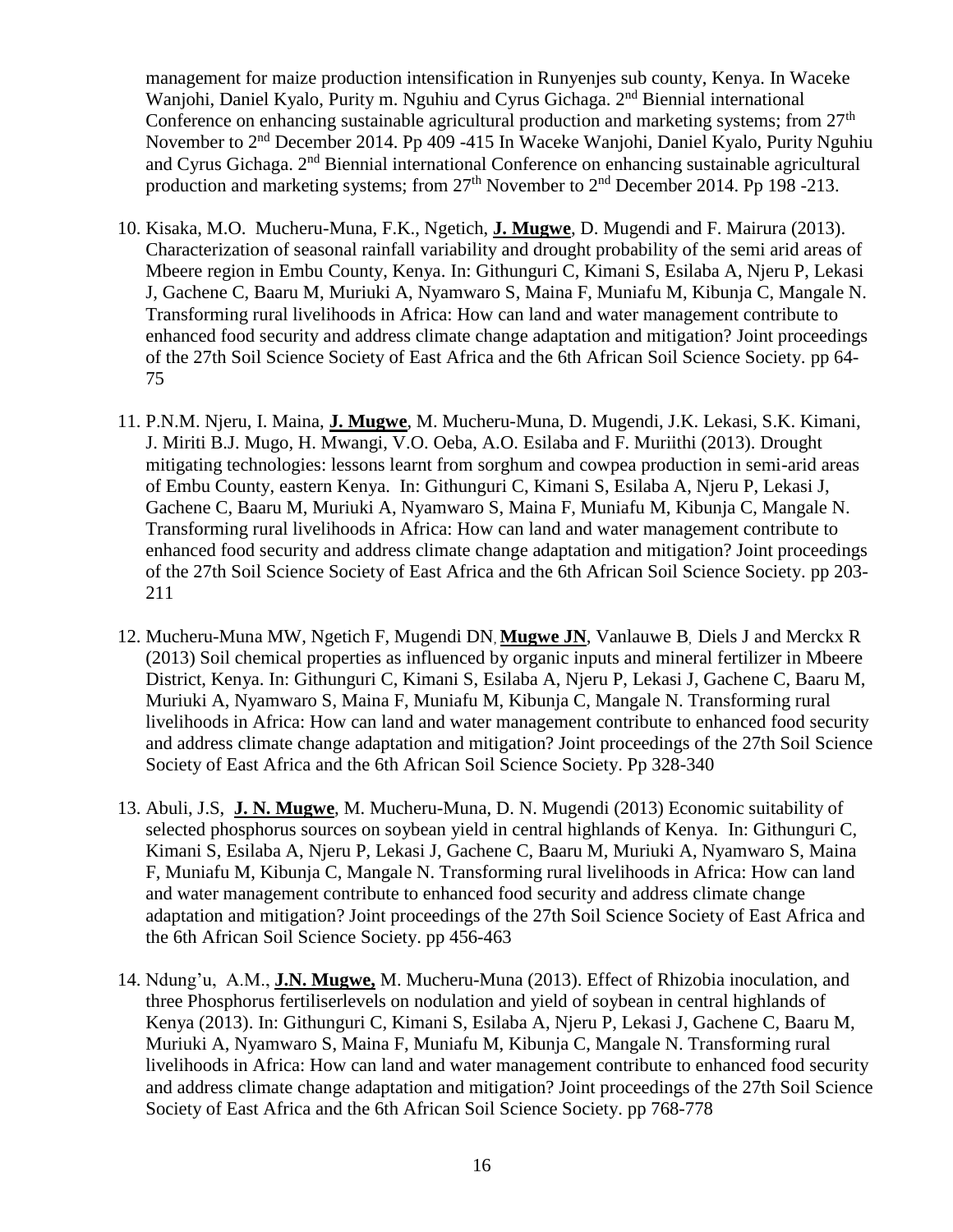- 15. J.M.M. Matusso, J.N. **Mugwe**, M. Mucheru-Muna (2013). Effects of different Maize (Zea mays L.) – Soybean (Glycine max (L.) Merrill) Intercropping Patterns on Soil Mineral-N, N-uptake and Soil Properties. In: Githunguri C, Kimani S, Esilaba A, Njeru P, Lekasi J, Gachene C, Baaru M, Muriuki A, Nyamwaro S, Maina F, Muniafu M, Kibunja C, Mangale N. Transforming rural livelihoods in Africa: How can land and water management contribute to enhanced food security and address climate change adaptation and mitigation? Joint proceedings of the 27th Soil Science Society of East Africa and the 6th African Soil Science Society. pp 1046 -1061
- 16. J.M.M. Matusso, **J.N. Mugwe**, M. Mucheru-Muna (2013). Effects of different maize, soybean intercropping patterns on yields and its economics. In: Githunguri C, Kimani S, Esilaba A, Njeru P, Lekasi J, Gachene C, Baaru M, Muriuki A, Nyamwaro S, Maina F, Muniafu M, Kibunja C, Mangale N. Transforming rural livelihoods in Africa: How can land and water management contribute to enhanced food security and address climate change adaptation and mitigation? Joint proceedings of the 27th Soil Science Society of East Africa and the 6th African Soil Science Society. pp 1062-1075
- 17. Kisaka M, Mucheru-Muna M, Ngetich FK, **Mugwe JN**, Mugendi DN, Mairura FK (2013). Seasonal rainfall variability and aptness of Geographical (GIS) interpolation techniques in the arid regions of Embu County, Kenya. African Crop Science Proceedings,11: 883-893. ISSN 1023-070X/2013. In African Crop Science Proceedings 11: 883 -893. ISSN 1023-070X/2013

### **2.2.4: Refereed Learning Modules**

- KRM 801:E-Module on Research Methods: Topic on Data Management and analysis (PUCU)
- KRM 813: Agriculture and Environment
- KCU 202: Principles of Soil Science

### **2.2.5 SELECTED PROJECT REPORTS**

| S/n                         | <b>Authors</b> | <b>Project Report Title</b>                           | <b>Client/Donor</b>           |
|-----------------------------|----------------|-------------------------------------------------------|-------------------------------|
|                             | Jayne Mugwe    | Final Report: May 15 2014 to April 15, 2017           | Alliance<br>for<br>Green<br>a |
|                             |                | (AGRA 2013, SHP 014) Scaling up soybean and           | Revolution in Africa          |
|                             |                | climbing beans using a value chain approach in maize- |                               |
|                             |                | based systems of central Highlands of Kenya; Soy &    |                               |
|                             |                | Bean Commercialization Project (SoCo Project)         |                               |
| $\mathcal{D}_{\mathcal{L}}$ | Jayne Mugwe    | Interim Report: April 2016 to September 2016          | Alliance for a Green          |
|                             |                | (AGRA 2013, SHP 014) Scaling up soybean and           | Revolution in Africa          |
|                             |                | climbing beans using a value chain approach in maize- |                               |
|                             |                | based systems of central Highlands of Kenya; Soy &    |                               |
|                             |                | Bean Commercialization Project (SoCo Project)         |                               |
| $\mathcal{R}$               | Jayne Mugwe    | Interim Report: October 2015 to March 2016            | Alliance for a Green          |
|                             |                | (AGRA 2013, SHP 014) Scaling up soybean and           | Revolution in Africa          |
|                             |                | climbing beans using a value chain approach in maize- |                               |
|                             |                | based systems of central Highlands of Kenya; Soy &    |                               |
|                             |                | Bean Commercialization Project (SoCo Project)         |                               |
| $\overline{4}$              | Jayne Mugwe    | Interim Report: April 2015 to September 2015          | Alliance for a Green          |
|                             |                | (AGRA 2013, SHP 014) Scaling up soybean and           | <b>Revolution in Africa</b>   |
|                             |                | climbing beans using a value chain approach in maize- |                               |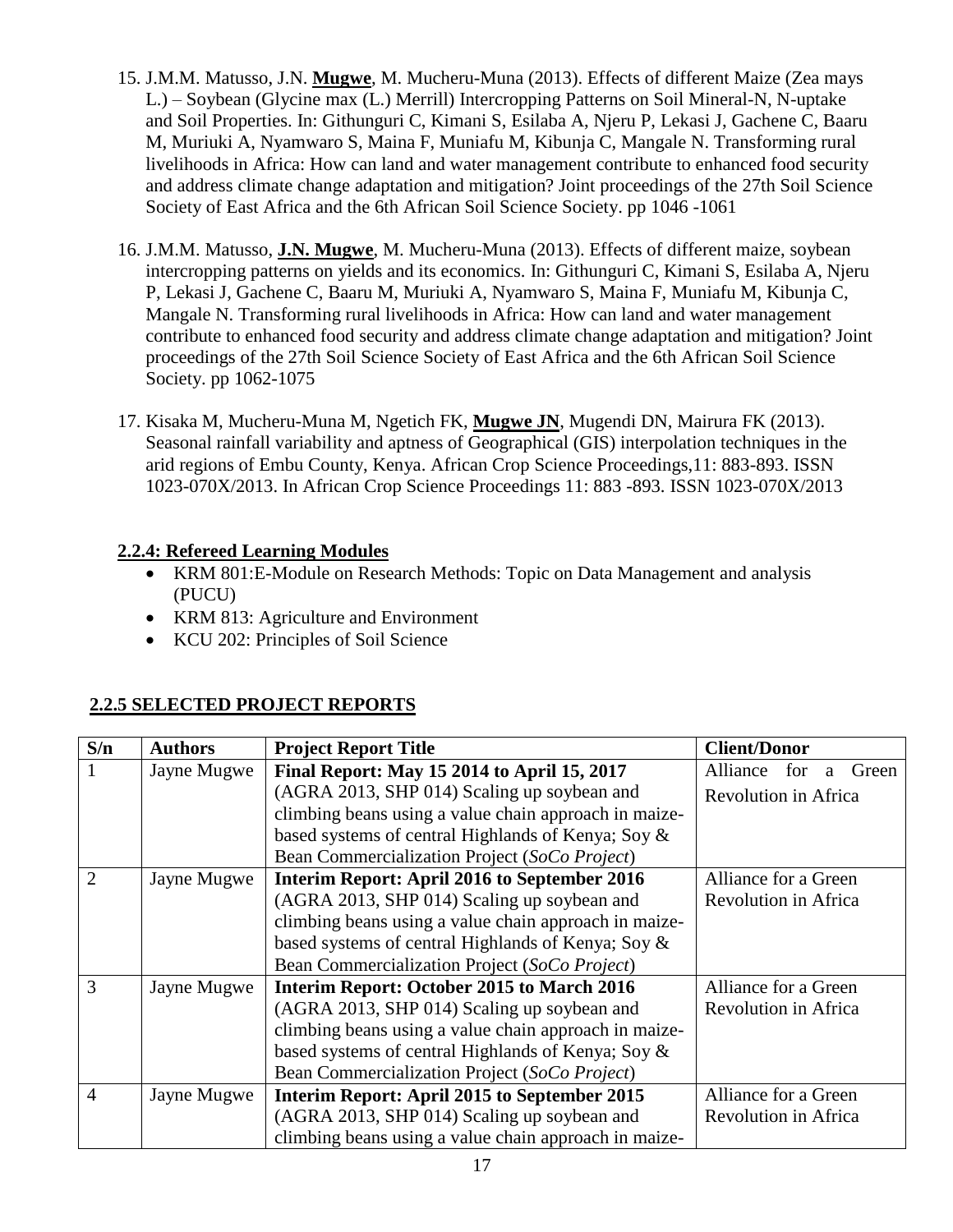|   |             | based systems of central Highlands of Kenya; Soy &<br>Bean Commercialization Project (SoCo Project)                                                                                                                                                         |                                                     |
|---|-------------|-------------------------------------------------------------------------------------------------------------------------------------------------------------------------------------------------------------------------------------------------------------|-----------------------------------------------------|
| 5 | Jayne Mugwe | Interim Report: October, 2014 to March 2015<br>(AGRA 2013, SHP 014) Scaling up soybean and<br>climbing beans using a value chain approach in maize-<br>based systems of central Highlands of Kenya; Soy &<br>Bean Commercialization Project (SoCo Project)  | Alliance for a Green<br>Revolution in Africa        |
| 6 | Jayne Mugwe | Interim Report: April 2014 to September 2014<br>(AGRA 2013, SHP 014) Scaling up soybean and<br>climbing beans using a value chain approach in maize-<br>based systems of central Highlands of Kenya; Soy &<br>Bean Commercialization Project (SoCo Project) | Alliance for a Green<br>Revolution in Africa        |
| 7 | Jayne Mugwe | Final Report: May 15 2014 to April 15, 2017<br>(AGRA 2013, SHP 022) Enhancing Productivity and<br>Market Development of Soybeans and Climbing Beans<br>in Central Highlands Kenya                                                                           | Alliance for a Green<br><b>Revolution in Africa</b> |
| 8 | Jayne Mugwe | ERAFRICA-IC-080: CONNEcting knowledge, scales<br>and actors; an integrated framework for adaptive<br>organic resource management, targeting soil<br>aggradation and agro-ecosystems' resilience in SSA<br>(CONNESSA)                                        | Alliance for a Green<br>Revolution in Africa        |

# **2.2.6 Presentation of Papers at Professional Conferences (from 2007)**

| S/No             | <b>Presenter</b>                                                                              | <b>Title of Paper presented</b>                                                                                                                                 | <b>City/Country</b>                                                          | Date of                               | <b>Funding</b>       |
|------------------|-----------------------------------------------------------------------------------------------|-----------------------------------------------------------------------------------------------------------------------------------------------------------------|------------------------------------------------------------------------------|---------------------------------------|----------------------|
| 1.               | Mugwe, J.N., Mutesa, F.,                                                                      | Mulching and Soil Fertility                                                                                                                                     | $12th$ Egerton                                                               | <b>Conference</b><br>$27th$ to $29th$ | (US\$)<br><b>OWN</b> |
|                  | Ngetich, F.K., Mucheru-<br>Muna, M., and Mugendi,<br>D.N. (2018).                             | <b>Amendments Effects on Maize</b><br>yields, Soil Carbon and Nitrogen<br>in Embu County, Kenya                                                                 | University<br>International<br>Conference,<br>Njoro, Kenya                   | March 2018                            |                      |
| 2.               | Macharia, M., Mucheru-<br>Muna, M.N, Mugwe, J.<br>N., Ngetich. F. and<br>Mugendi, D.N (2018). | Effects of tied ridging, manure<br>and Tithonia combined with<br>Fertilizer on maize-soybean yields<br>and their profitability in central<br>highlands of Kenya | $12th$ Egerton<br>University<br>International<br>Conference,<br>Njoro, Kenya | $27th$ to $29th$<br>March 2018        | <b>OWN</b>           |
| 3.               | Kimiti, W, Mucheru-Muna<br>$M.N1$ , Mugwe J N, Ngetich<br>F and Mugendi D.N (2018).           | Effect of lime, manure and<br>fertilizer on soil acidity and maize<br>performance in Tharaka Nithi<br>County                                                    | $12th$ Egerton<br>University<br>International<br>Conference,<br>Njoro, Kenya | $27th$ to $29th$<br>March 2018        | <b>OWN</b>           |
| $\overline{4}$ . | Kibet P, Mugwe JN, Korir<br>N K,, Mucheru-Muna M.N<br>and Ngetich FK, Mugendi<br>D.N (2018).  | Granular and powdered limes<br>effects on soil properties and<br>maize (Zea mays L) performance<br>in soils of Tharaka Nithi County,<br>Kenya                   | $12th$ Egerton<br>University<br>International<br>Conference,<br>Njoro, Kenya | $27th$ to $29th$<br>March 2018        | <b>OWN</b>           |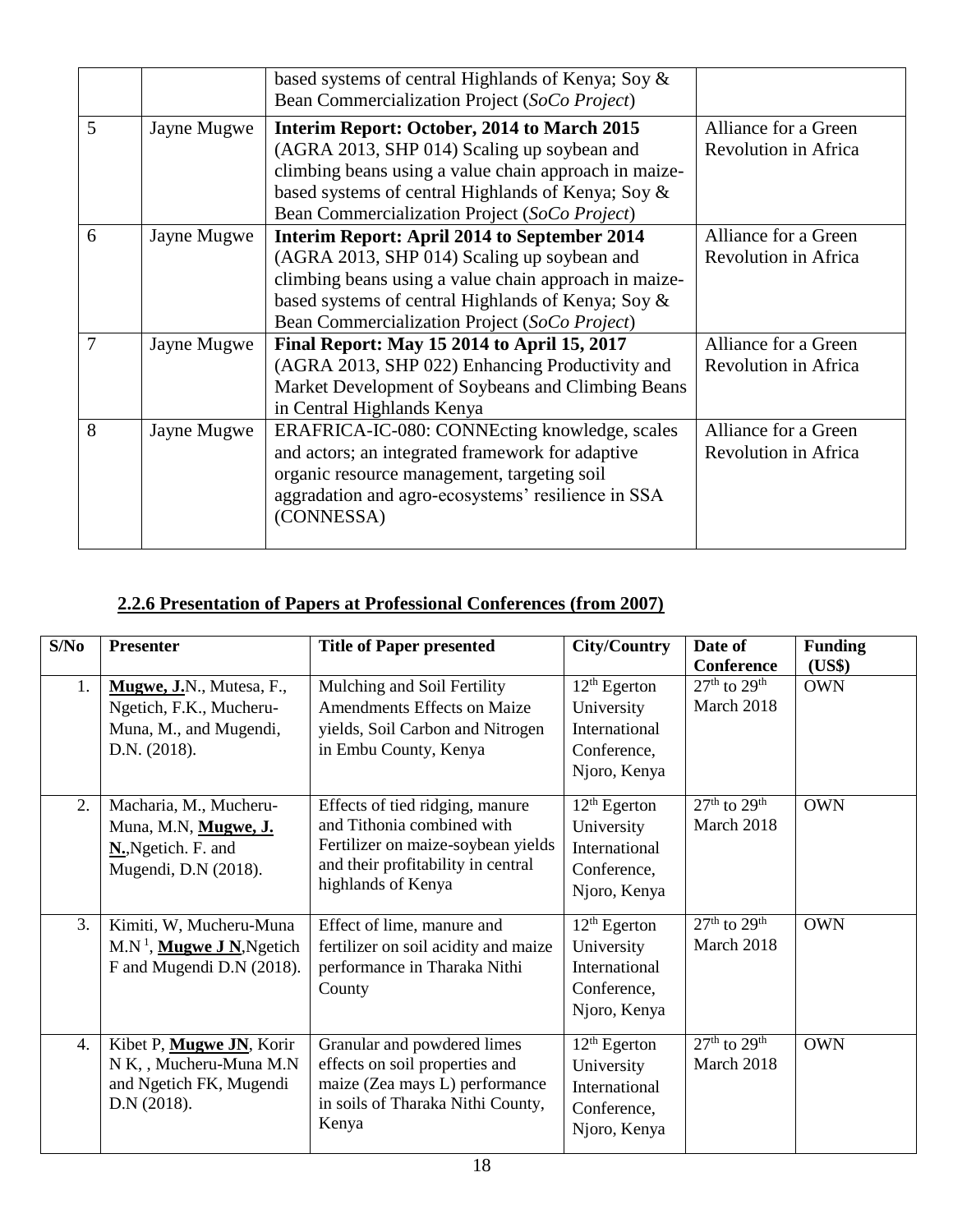| 5.  | Ngetich, K.F., Diels, J.,<br>Mugwe, J.N., Mucheru-<br>Muna, M.W.,<br>Shisanya, C.A. & Mugendi,<br>D. N. (2018)           | Rainfall distribution, sowing date<br>and timing of nitrogen fertilizer<br>application effects on soil water<br>content and maize productivity in<br>Tharaka-Nithi County, Kenya | 12 <sup>th</sup> Egerton<br>University<br>International<br>Conference,<br>Njoro, Kenya   | $27th$ to $29th$<br>March 2018                          | <b>OWN</b>                    |
|-----|--------------------------------------------------------------------------------------------------------------------------|----------------------------------------------------------------------------------------------------------------------------------------------------------------------------------|------------------------------------------------------------------------------------------|---------------------------------------------------------|-------------------------------|
| 6.  | Mwende N., Danga B.O.,<br><b>Mugwe J</b> , and and Kwena<br>K. (2018)                                                    | Profit margin in maize production<br>under tied ridges, fertilizers and<br>cropping systems in semi-arid<br>areas of Machakos County, Kenya                                      | $12th$ Egerton<br>University<br>International<br>Conference,<br>Njoro, Kenya             | $27th$ to $29th$<br>March 2018                          | <b>OWN</b>                    |
| 7.  | Mugwe JN, Sibomana D.,<br>Ngetich FK, Mucheru-<br>Muna MM and Mugendi<br><b>DN</b>                                       | Response of Maize and Soybean<br>to Tied Ridging and Combined<br>Application of Manure, Tithonia<br>and Fertilizer in the Central<br>Highlands of Kenya                          | $11th$ Egerton<br>University<br>International<br>Conference<br>and<br>Innovation<br>week | $29th$ to $31st$<br>March 2017                          | <b>AGRA</b>                   |
| 8.  | Mate H., Mugwe JN,<br>Wambugu SK, Mucheru-<br>_Muna M and Mugendi<br>DN,                                                 | Factors affecting the participation<br>of smallholder farmers in<br>collective marketing initiatives in<br>the f Eastern Highlands of Kenya                                      | $11th$ Egerton<br>University<br>International<br>Conference<br>and Innovation<br>week    | $29th$ to $31st$<br>March 2017                          | Farm Concern<br>International |
| 9.  | Njagi EW., Mucheru-<br>Muna, M., Mugwe, J.,<br>Ngetich, K F., and<br>Mugendi, D N.                                       | Collective action in seed<br>distribution; Case of soybean<br>(Glycine max) in Mbeere South,<br>Meru South and Imenti South sub<br>counties of Eastern Kenya                     | $11th$ Egerton<br>University<br>International<br>Conference<br>and Innovation<br>week    | $29th$ to $31st$<br>March 2017                          | <b>AGRA</b>                   |
| 10. | Murage,<br>F.M.,<br>Mugwe,<br><b>K.F.,</b><br>Ngetich,<br><u>J.N.,</u><br>Mucheru-Muna, M.M. and<br>Mugendi, D.N.        | Effect of phosphorus ongrowth<br>and yields of soybean (Glycine<br>$max L$ ) varieties in the central<br>highlands of Kenya                                                      | $11th$ Egerton<br>University<br>International<br>Conference<br>and Innovation<br>week    | $29th$ to $31st$<br>March 2017                          | <b>AGRA</b>                   |
| 11. | Kibet $P^{1*}$ , NK Korir <sup>1</sup> ,<br>Mugwe J N, Mucheru-<br>Muna M.N <sup>3</sup> and Mugendi<br>D.N <sup>4</sup> | Effects of agricultural lime types<br>on soil properties and maize<br>(Zea mays L) performance in<br>acidic soils of Tharaka Nithi<br>county, Kenya                              | $11th$ Egerton<br>University<br>International<br>Conference<br>and Innovation<br>week    | $29th$ to $31st$<br>March 2017                          | <b>AGRA</b>                   |
| 12. | GM,<br>Njoroge<br>Mugwe.J,<br>K.F,<br>Mucheru-<br>Ngetich<br>Muna. M, Bett. E, and<br>Mugendi.D                          | Agroecological suitability<br>screening of soybean (Glycine<br><i>max</i> ) varieties in Meru and<br>Tharaka Nithi counties                                                      | $11th$ Egerton<br>University<br>International<br>Conference<br>and Innovation<br>week    | $29th$ to $31st$<br>March 2017                          | <b>RUFORUM</b>                |
| 13. | Masika OK, Mucheru-<br>Muna Ngetich FK, Mugwe<br>JN, Mugendi DN and<br>Mairura F                                         | Spatial-temporal maize<br>productivity and stability<br>response to soil-water-use<br>efficiency strategies under high<br>rainfall variability agroecologies                     | Third<br>International<br>Conference,<br>Chuka<br>University 26 <sup>th</sup>            | $26^{\text{th}}$ to $28^{\text{th}}$<br>October<br>2016 | <b>AGRA-SHP</b><br>014        |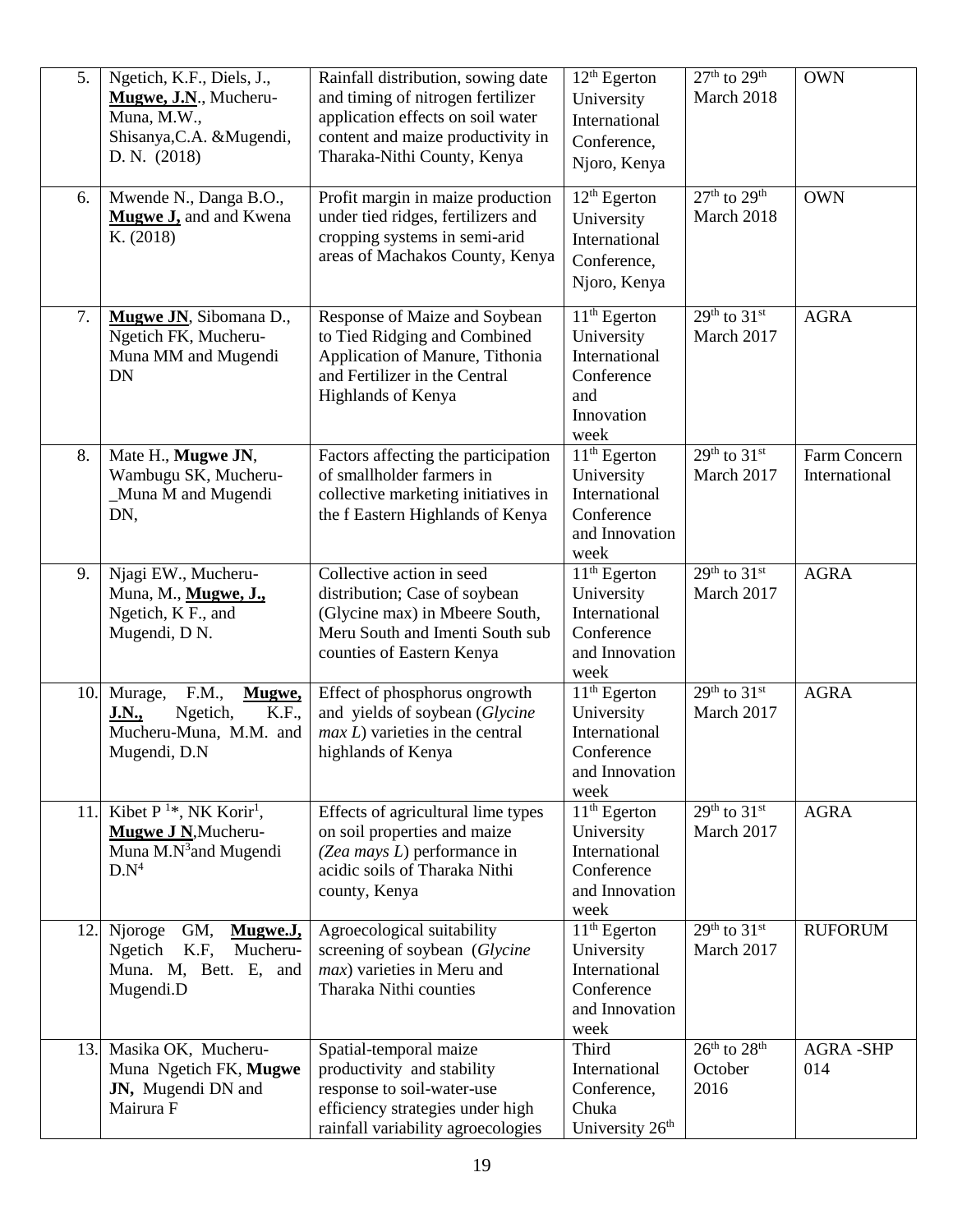|     |                                                                                    |                                                                                                                                                            | to 28 <sup>th</sup> October<br>2016                                                                                                |                                                              |                                          |
|-----|------------------------------------------------------------------------------------|------------------------------------------------------------------------------------------------------------------------------------------------------------|------------------------------------------------------------------------------------------------------------------------------------|--------------------------------------------------------------|------------------------------------------|
| 14. | Masika O.K, Mugwe JN,<br>Ngetich FK, Mucheru-<br>Muna M, and Mugendi D             | Performance evaluation of the<br>Apsim-model on maize<br>productivity in integrated soil<br>fertility management in Kenya's<br>dryer agroecosystems        | Third<br>International<br>Conference,<br>Chuka<br>University 26 <sup>th</sup><br>to 28 <sup>th</sup> October<br>2016               | $26th$ to $28th$<br>October<br>2016                          |                                          |
| 15. | Benvindo VS, Danga BO<br>and <b>Mugwe JN</b>                                       | Influence of manure, phosphate<br>fertilizer<br>and<br>lime<br>on<br>soil<br>available phosphorus                                                          | International<br>Conference on<br>Building a<br>new<br>generation of<br>Agricultural<br>Scientists                                 | 5 <sup>th</sup><br>1 <sup>st</sup><br>to<br>December<br>2014 | <b>AGRA</b>                              |
| 16. | Nduwumuremyi A,<br>Mugwe J, Ruganzu V,<br>Habimana S and Mupenzi J                 | Suitability and quality analysis of<br>locally available limestones for<br>rectifying soil acidity in Rwanda                                               | International<br>Conference on<br>Building a<br>new<br>generation of<br>Agricultural<br>Scientists (pg<br>85-book of<br>abstracts) | 5 <sup>th</sup><br>1 <sup>st</sup><br>to<br>December<br>2014 | <b>AGRA</b>                              |
| 17. | Matusso J M, Mugwe JN<br>and Muna Mucheru-Muna                                     | of<br>Different<br>Effects<br>maize<br>(Zeamays L) – Soybean (Glycine<br>Max (L) Merrill) intercropping<br>patterns and Yields<br>and Its<br>profitability | International<br>Conference on<br>Building a<br>new<br>generation of<br>Agricultural<br>Scientists (pg<br>88-book of<br>abstracts) | 5 <sup>th</sup><br>1 <sup>st</sup><br>to<br>December<br>2014 | <b>AGRA</b>                              |
| 18. | Mugi EW, Mucheru_Muna<br>MW, Mugwe JN, Ngetich<br>FK, Mugendi DN and<br>Mairura FS | Households<br>Socio-economic<br>factors influencing the level of<br>adaptation to climate variability<br>in the dry zones of Eastern Kenya                 | International<br>Conference on<br>Building a<br>new<br>generation of<br>Agricultural<br>Scientists                                 | $1^{\rm st}$<br>5 <sup>th</sup><br>to<br>December<br>2014    | <b>RUFORUM</b>                           |
| 19. | Mwebia F.W., Mucheru-<br>Muna M.W., Mugwe J.N.<br>and Mugendi D.N. (2014).         | Farmer Groups' Characteristics<br>Influencing Application of Soil<br>fertility Technologies<br>in<br>the<br>Central Highlands of Kenya.                    | 1 <sup>st</sup><br>International<br>Research<br>Conference of<br>Chuka<br>University<br>(Kenya)                                    | 29 <sup>th</sup><br>31 <sup>st</sup><br>October<br>2014.     | <b>ASARECA</b><br>(ASARECA)<br>NRM/09/01 |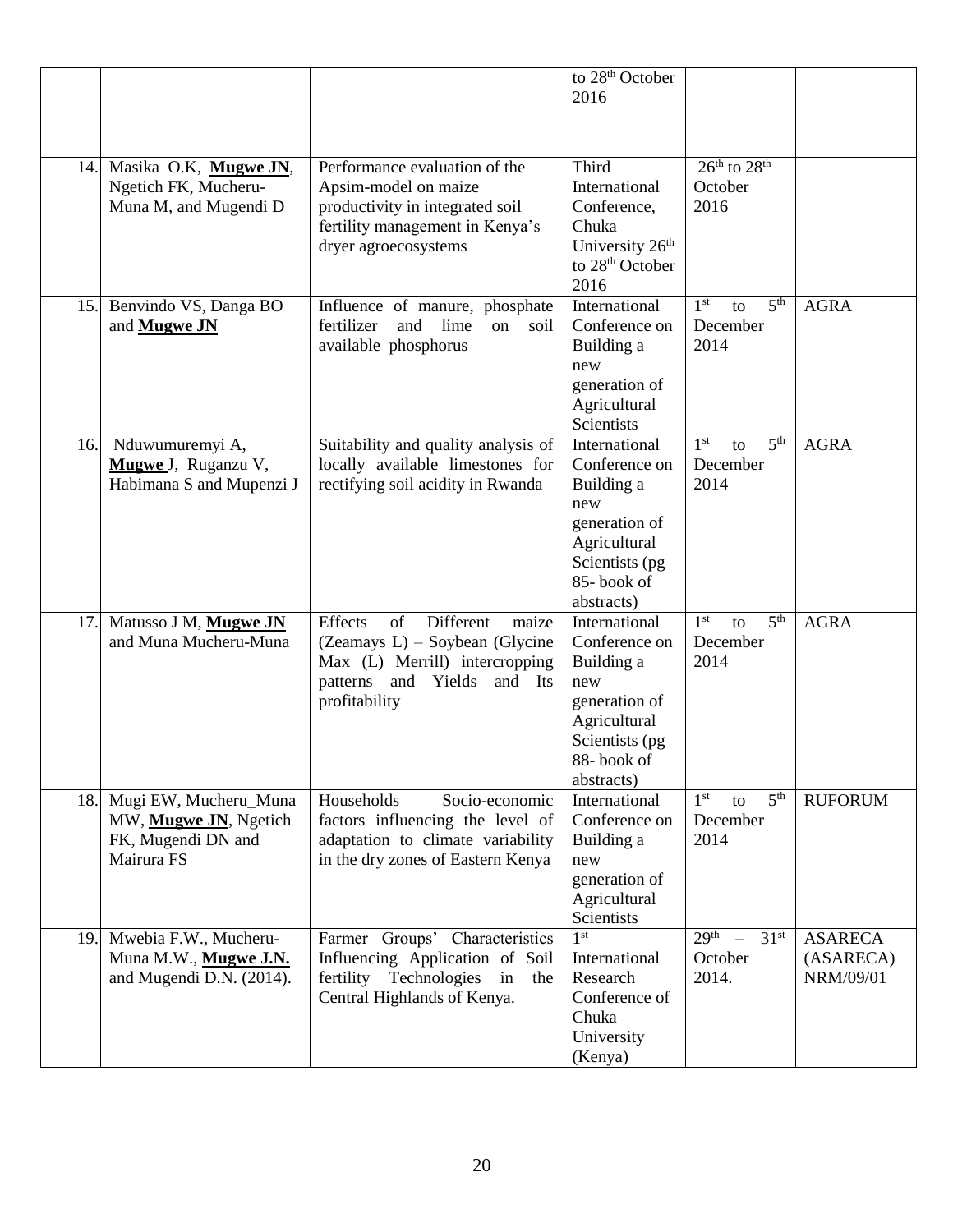| 20. | Mwebia F.W., Mucheru-<br>Muna M.W., Mugwe J.N.                                                               | Groups'<br>Members'<br>Farmer<br>Household Factors Influencing                                                                                                                      | 1 <sup>st</sup><br>International                            | $29th$ -<br>31 <sup>st</sup><br>October    | <b>ASARECA(A</b><br>SARECA)NR              |
|-----|--------------------------------------------------------------------------------------------------------------|-------------------------------------------------------------------------------------------------------------------------------------------------------------------------------------|-------------------------------------------------------------|--------------------------------------------|--------------------------------------------|
|     | and Mugendi D.N. (2014).                                                                                     | of<br>Soil<br>Selection<br>fertility<br>Technologies in the<br>Central<br>Highlands of Kenya                                                                                        | Research<br>Conference of<br>Chuka<br>University<br>(Kenya) | 2014.                                      | M/09/01                                    |
| 21. | Mugi EW., Muna M.W,<br>Mugwe J.N., Ngetich FK,<br>Mugendi D.N. and Mairura<br>FS 2013                        | Integrating Indigenous and<br>Conventional knowledge-based<br>Climate forecasts for farmers<br>enhanced adaptation to Climate<br>Variability in the drier zones of<br>Eastern Kenya | Cathay Hotel,<br>Nakuru;<br>Kenya                           | $20 - 25$ <sup>th</sup><br>October<br>2013 | <b>RUFORUM</b>                             |
| 22. | Ndung'u A.M, Mugwe<br>J.N, Mucheru M-Muna                                                                    | Effect of Rhizobia inoculation,<br>and Phosphorus fertilizer levels<br>on nodulation and yield of<br>Soybean (Glycine Max L Merril)                                                 | Cathy Hotel,<br>Nakuru;<br>Kenya                            | $20 - 25$ <sup>th</sup><br>October<br>2013 | <b>AGRA</b>                                |
| 23. | Mugwe J.N and Bett E                                                                                         | Soybean value chain in the central<br>highlands of Kenya                                                                                                                            | Entebbe,<br>Uganda                                          | $14^{th} - 17^{th}$<br>October,<br>2013    | <b>AGRA</b>                                |
| 24. | <b>Jayne Mugwe, Monicah-</b><br>Mucheru Muna, Joses<br>muthamia and Daniel<br>Mugendi                        | Effect of inputs application on<br>yields of soybean and climbing a<br>maize-legume rotation in central<br>Kenya                                                                    | Safari park<br>hotel, Nairobi,<br>Kenya                     | 22 to 26th<br>October,<br>2012             | <b>AGRA SoCo</b><br>(SHP 022)              |
| 25. | Nicholas Muba, Jayne<br>Mugwe, Wambugu SK and<br>Eric Bett                                                   | Profitability of rotation systems<br>under varied integrated soil<br>fertility management regimes in<br>the central highlands of Kenya                                              | Safari park<br>hotel, Nairobi,<br>Kenya                     | 22 to 26th<br>October<br>2012              | <b>AGRA</b><br><b>Training SHP</b><br>024) |
| 26. | Mucheru-Muna M, Ngetich<br>FK, Mugendi DN, Mugwe<br><b>JN</b> , Pypers P, Vanlauwe B,<br>Diels J and Merxk R | Effect of inputs application on<br>yields of soybean and climbing a<br>maize-legume rotation in central<br>Kenya                                                                    | Safari park<br>hotel, Nairobi,<br>Kenya                     | 22 to 26th<br>October<br>2012              | <b>VLIR</b>                                |
| 27. | Athanase Nduwumuremyi,<br>Vicky Ruganzu and Jayne<br>Mugwe                                                   | Relative effectiveness of<br>agricultural Lime and local lime<br>materials in reducing soil acidity<br>in Rwanda                                                                    | Safari park<br>hotel, Nairobi,<br>Kenya                     | 22 to 26th<br>October<br>2012              | <b>AGRA</b><br>training (SHP<br>024)       |
| 28. | Felix Ngetich, an Diel,<br>Chris Shisanya, Jayne<br>Mugwe, Monicah-Mucheru<br>Muna and Daniel Mugendi        | Effects of soil and water<br>conservation techniques on<br>runoff, sediment yield and maize<br>productivity                                                                         | Safari park<br>hotel, Nairobi,<br>Kenya                     | 22 to 26th<br>October<br>2012              | <b>VLIR</b>                                |
| 29. | Irene Okeyo Monicah<br>Mucheru-Muna, Jayne<br>Mugwe, Felix ngetich,<br>Daniel Mugendi, Jan Diels             | Effect of selected soil and water<br>conservation techniques on<br>rainfall use efficiency and maize<br>productivity in central highlands<br>of Kenya                               | Safari park<br>hotel, Nairobi,<br>Kenya                     | 22 to 26th<br>October<br>2012              | <b>VLIR</b>                                |
| 30. | Mugwe JN, Mugendi DN<br>and Mucheru Muna                                                                     | Farm and socio-economic factors<br>influencing farmers' decision to<br>cultivate soybeans in the central<br>highlands of Kenya                                                      | Safari park<br>hotel, Nairobi,<br>Kenya                     | 22 to 26th<br>October<br>2012              | <b>AGRA (SHP</b><br>022)                   |
| 31. | Macharia JM, Mugwe JN,<br>Mucheru-Muna M, Mairura<br>S, Kimani SK and Mugendi<br>DN                          | Training needs in soil fertility<br>management for farmers and<br>extension workers in central<br>highlands of Kenya                                                                | KARI Hqs,<br>Nairobi,<br>Kenya                              | 22 to $28th$<br>October<br>2012            | <b>ASARECA</b>                             |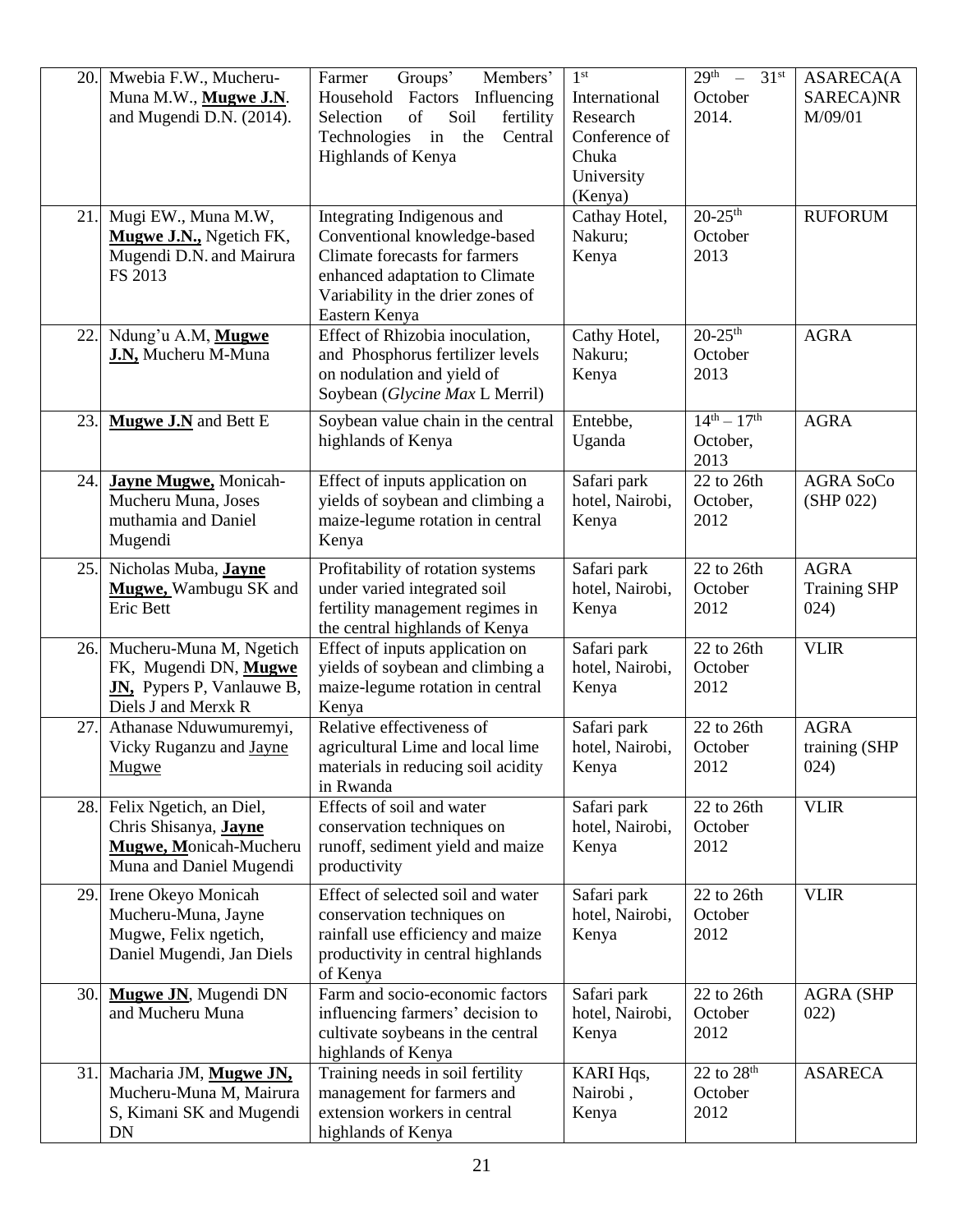| 32. | Mugwe JN, Mairura F and<br>Muchai S.                                                                | Determinants of Adoption and<br>Utilization of Integrated Soil<br>Fertility Management by Small<br>holders in Central Kenya                                              | Karatina<br>University,<br>Kenya | $25^{th} - 28^{th}$<br><b>July 2012</b> | <b>AGRA</b><br>training<br>Programme                                                                 |
|-----|-----------------------------------------------------------------------------------------------------|--------------------------------------------------------------------------------------------------------------------------------------------------------------------------|----------------------------------|-----------------------------------------|------------------------------------------------------------------------------------------------------|
|     | 33. Matusso, J, Mugwe JN<br>Jayne and Mucheru-Muna,<br><b>MW</b>                                    | Potential Role of Cereal-legume<br>Intercropping Systems in<br><b>Integrated Soil Fertility</b><br>Management in Smallholder<br>Farming Systems of Sub-Saharan<br>Africa | Karatina<br>University,<br>Kenya | $25^{th} - 28^{th}$<br><b>July 2012</b> | <b>AGRA</b><br>training<br>Programme                                                                 |
| 34. | Sianje A, Mugwe, J<br>Mucheru-Muna, MW and<br>Mugendi DN                                            | Effects of phosphorus sources and<br>starter nitrogen on soybean yields<br>and soil properties in the central<br>highlands of Kenya                                      | Karatina<br>University,<br>Kenya | $25^{th} - 28^{th}$<br><b>July 2012</b> | <b>AGRA</b><br>training<br>Programme                                                                 |
|     | 35. Nduwumuremyi. A,<br><b>Mugwe JN</b> and Ruganzu<br>$\mathbf{V}$                                 | Effects of Agricultural Lime and<br>Local Lime Materials on Irish<br>Potato Yield in Acidic Soils,<br>Burera district, Rwanda.                                           | Karatina<br>University,<br>Kenya | $25th - 28th$<br><b>July 2012</b>       | <b>AGRA</b><br>training<br>Programme                                                                 |
|     | 36. Macharia JM, Mugwe JN,<br>Mucheru-Muna M,<br>Mang'uriu DN, and<br>Mugendi DN                    | Socioeconomic factors<br>influencing levels of knowledge<br>in soil fertility management in the<br>central highlands of Kenya                                            | Karatina<br>University,<br>Kenya | $25^{th} - 28^{th}$<br><b>July 2012</b> | <b>VLIR-OUS</b>                                                                                      |
| 37. | Okeyo, I. A., Mucheru-<br>Muna, M., Mugwe, J.,<br>Ngetich, F. K., Mugendi,<br>D. N. & Shisanya, C.A | Effects of selected SWC<br>treatments on soil nutrient loss<br>and maize yields in the central<br>highlands of Kenya                                                     | Karatina,<br>Kenya               | $25^{th} - 28^{th}$<br><b>July 2012</b> | <b>VLIR-OUS</b>                                                                                      |
| 38. | Kimaru-Muchai S.W.,<br>Mucheru-Muna M.,<br>Mugwe J.M., Mairura F.S<br>and Mugendi D.N.              | Factors that influence reliability<br>of information sources on soil<br>fertility management practices in<br>the Central Highlands of Kenya                              | JKUAT, Juja,<br>Kenya            | $16-18$<br>November,<br>2011            | <b>ASARECA</b>                                                                                       |
| 39. | Mugwe JN, Mwebia F,<br>Muna MM, Mugendi DN                                                          | Maize Yields Response to<br>Intercropping and Application of<br>Manure, Tithonia and Fertilizer in<br>the Central Highlands of Kenya                                     | Kigali,<br>Rwanda                | $24 - 27$ ,<br>October<br>2011          | Conference on<br>Agricultural<br>Intensification<br>of the African<br>Humid<br>Highlands<br>(CIALCA) |
| 40. | Kimaru-Muchai S.W.,<br>Mucheru-Muna M.,<br>Mugwe J.M., Mairura F.S.<br>and Mugendi D.N.             | Dissemination Approaches used<br>in Up-scaling Soil fertility<br>Management Practices in the<br>Central Highlands of Kenya.                                              | Kigali,<br>Rwanda                | $24 - 27$<br>October<br>2011            | <b>CIALCA</b>                                                                                        |
| 41. | Ngetich K.F., Mugwe J.N.,<br>Mucheru-Muna M.,<br>Shisanya C.A., Diels $J^2$ and<br>Mugendi D.N.     | Planting dates effect on maize<br>yield performance under rainfed<br>conditions in the Central<br>Highlands of Kenya                                                     | Kigali,<br>Rwanda                | 24-27<br>October<br>2011                | <b>CIALCA</b>                                                                                        |
| 42. | Mugendi DN, Mucheru-<br>Muna MW, Ngetich KF,<br>Mugwe J, Vanlauwe B,<br>Merckx R and Diels J        | Organic inputs and mineral<br>fertilizer effects on soil water<br>content and maize productivity in<br>Mbeere District, Kenya. Paper                                     | Leuven,<br>Belgium.              | 11-14 July<br>2011,                     | Symposium on<br>Soil Organic<br>Matter                                                               |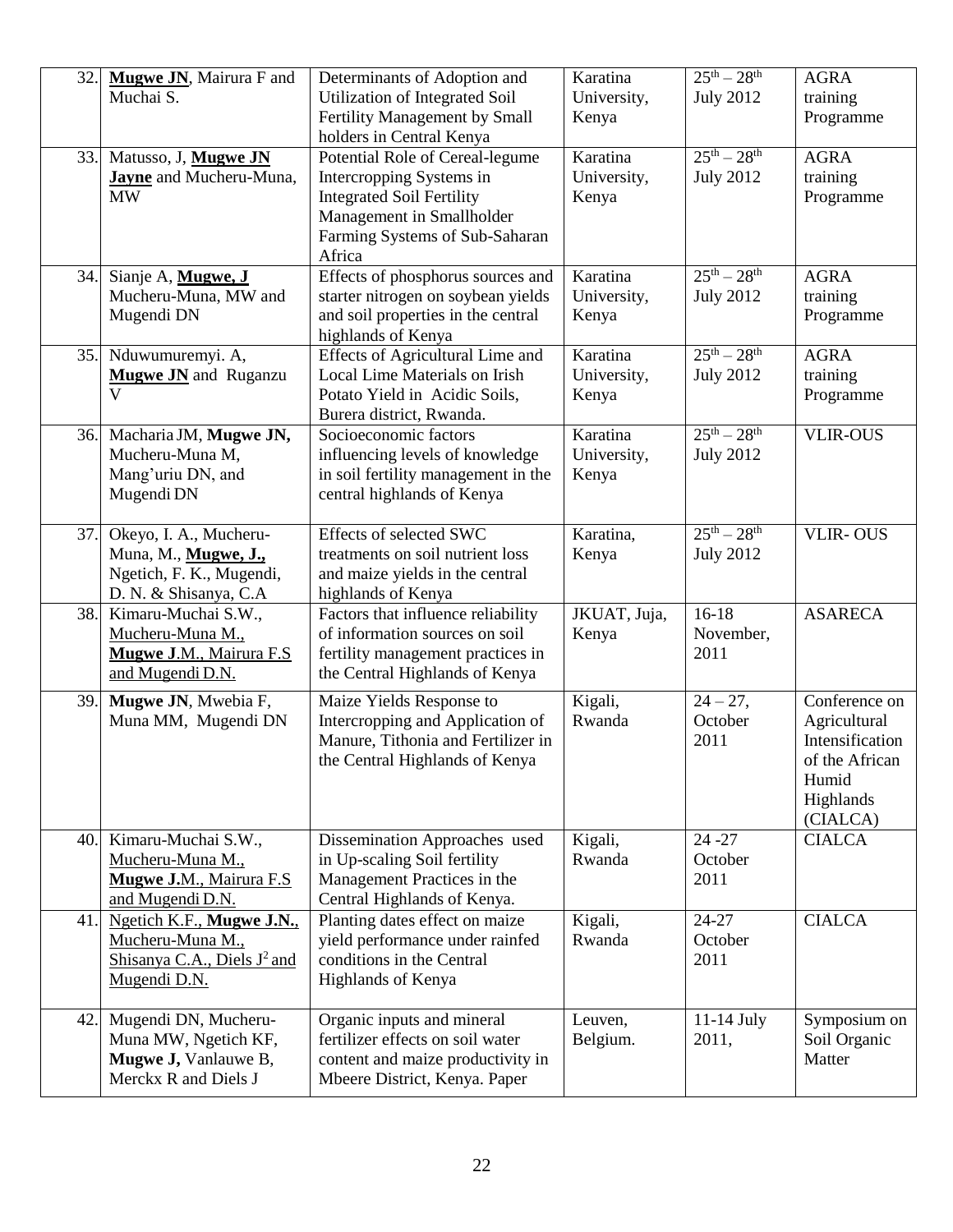| 43. | Ngetich, K. F., Shisanya, C.    | Tillage and surface management    | Kenyatta     | 14-18 March                 | Lake and       |
|-----|---------------------------------|-----------------------------------|--------------|-----------------------------|----------------|
|     | A., Mugwe, J., Mucheru-         | effects on soil water content and | University,  | 2011                        | Catchment      |
|     | <u>Muna, M., Mugendi, D. N.</u> | maize productivity in the Central | Kenya.       |                             | Research       |
|     | and Diels,                      | Highlands of Kenya                |              |                             | Symposium      |
|     |                                 |                                   |              |                             | (LARS)         |
| 44. | Ngetich, K.F., Mugwe,           | Assessment of strategies that     | Yogyakarta,  | $8-9th$ Oct                 | FAO / UNW-     |
|     | J.N., Mucheru-Muna, M.,         | optimize water productivity in    | Indonesia    | 2010.                       | DPC / ICID     |
|     | Shisanya, C.A., Diels, J.       | maize: Simulation and testing of  |              |                             |                |
|     | and Mugendi, D.N.               | crop field practices using        |              |                             |                |
|     |                                 | AquaCrop and field                |              |                             |                |
|     |                                 | experimentation in central        |              |                             |                |
|     |                                 | highlands of Kenya.               |              |                             |                |
| 45. | Mugwe JN, Mucheru-              | Methodologies and Approaches      | Moshi,       | $7 - 11$ <sup>th</sup>      | <b>ASARECA</b> |
|     | Muna M and Mugendi DN,          | for Up-scaling Soil Fertility     | Tanzania     | December                    |                |
|     | Muthamia Joses                  | Management in Kenya: A Review     |              | 2009, in                    |                |
|     |                                 |                                   |              | Moshi,                      |                |
|     |                                 |                                   |              | Tanzania                    |                |
| 46. | Mugwe JN, Mugendi DN,           | Soil Fertility Management Using   | Nairobi,     | $10^{th}$ -14 <sup>th</sup> | <b>KARI</b>    |
|     | Kungu JB, Mucheru-Muna          | Organic and Inorganic Inputs in   | Kenya        | November,                   |                |
|     | MM and Merckx R                 | the Central Highlands of Kenya    | (KARI        | 2008                        |                |
|     |                                 |                                   | conference)  |                             |                |
| 47. | Muriuki JP, Kung'u J B,         | Economic Returns of Organic       | Muguga,      | November,                   | <b>KEFRI</b>   |
|     | Mugendi DN, Mugwe J N           | and Mineral Fertilizer Inputs for | Kenya (KEFRI | 2008                        |                |
|     | and Mucheru-Muna MW,            | Soil Nutrient Replenishment       | conference)  |                             |                |
|     | Merckx R                        |                                   | 2008         |                             |                |

### **2.2.7 Other Publications**

#### **Modules in Higher Education**

- 1. **Mugwe JN. (2020). KCU 801**: Research Methods, Kenyatta University Digital School, interactive module for Blended learning; e-tivities
- 2. **Mugwe JN (2020**). **KRM 813**: Agriculture and Environment;. Kenyatta University, Digital School, interactive module for Blended learning; e-tivities
- 3. **Mugwe JN. (2020**). **KCU 202**: Principles of Soil Science Kenyatta University Digital School, interactive module for Blended learning; e-tivities
- 4. **Mugwe JN. (2020**). **KRM 804**: Cropping Systems and Agroforestry: Kenyatta University Digital School, interactive module for Blended learning; e-tivities
- 5. **Mugwe JN. (2020). KAS 301: Research Methods for Agriculture**: Kenyatta University Digital School, interactive module for Blended learning; e-tivities
- 6. **Mugwe JN. (2020). KST 422**: Agroforestry Development. Kenyatta University Digital School, interactive module for Blended learning; e-tivities
- 7. **Mugwe JN (2020)**. KRM 305:Research Methods and Agricultural Experimentation; Kenyatta University Digital School, interactive module for Blended learning; e-tivities
- 8. **Mugwe JN. 2012**: KCU 801: Research Methods and Scientific Writing, Digital School of Virtual and Open Learning, *Interactive Module*, Kenyatta University (Revised)
- 9. **Mugwe JN. 2012**: KRM 813: Agriculture and Environment, Digital School of Virtual and Open Learning, *Interactive Module*, Kenyatta University (Revised)
- 10. **Mugwe JN. 2011**: PUCU: Research Methodology: Quantitative data analysis *Interactive Module*, Kenyatta University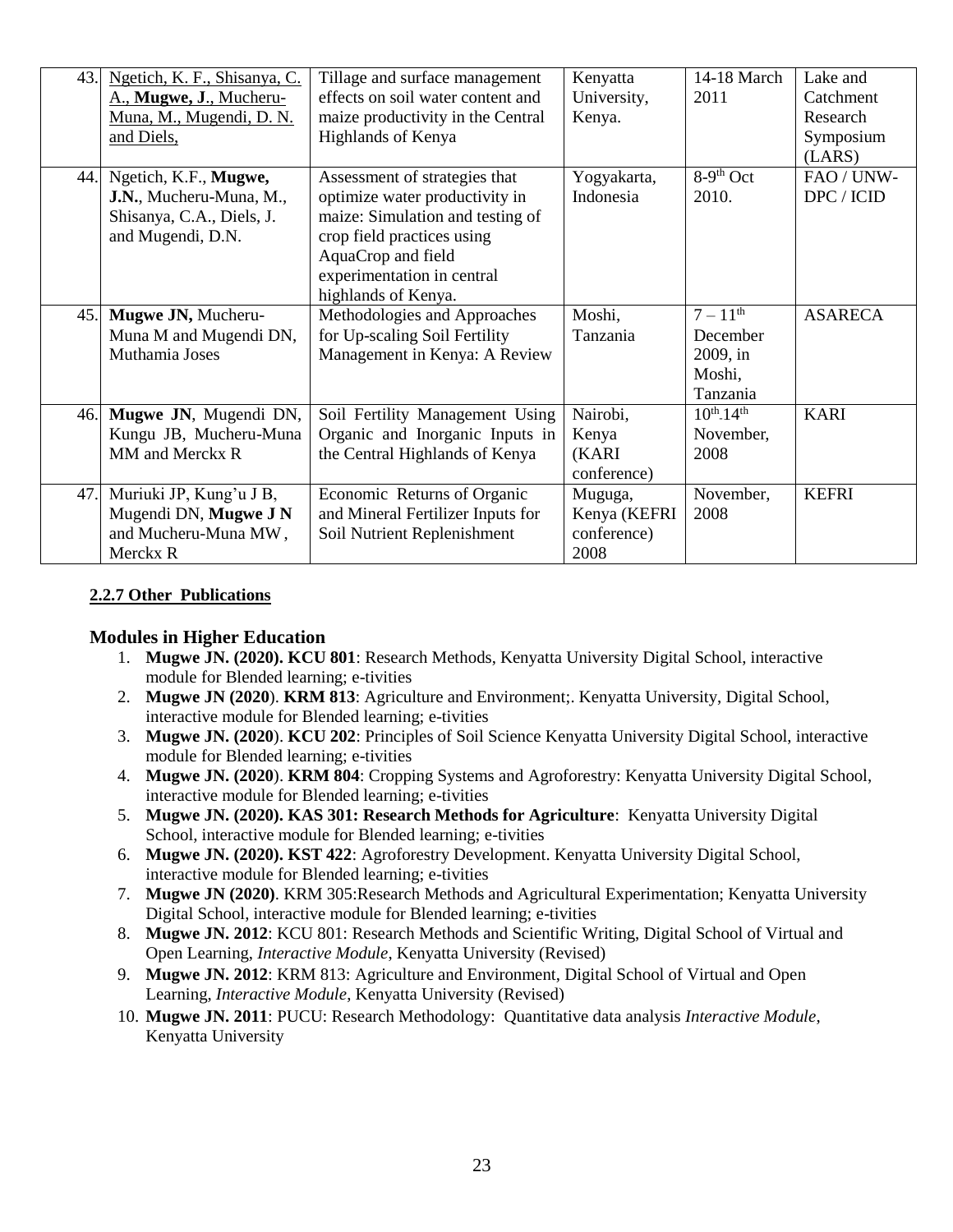#### **Training manuals**

- 1. Mutuma S. **Mugwe J**., Mucheru- Muna M., Ngetich F., Bett K, Mutuma S. and Mugendi D. (2017). Training manual on integrated soil fertility management: for use by extension service providers to train farmer groups
- 2. **Mugwe J.,** Murimi L., Mucheru- Muna M., Ngetich F., Bett K, Mutuma S. and Mugendi D. (2017). Soybean production for increased income and health.
- 3. **Mugwe J**., Murimi L., Mucheru- Muna M., Ngetich F., Bett K, Mutuma S. and Mugendi D. (2017). Training manual on post harvest management of grains: for use by extension service providers to train farmer groups

#### **Brochures**

- 1. **Mugwe J**., Mucheru- Muna M., Ngetich F., Bett K, Mutuma S. and Mugendi D. (2017). Farmer groups approach to upscaling agricultural technologies. A pamphlet for use by extension service providers and farmer groups in Kenya. AGRA-KU. Brochure No 1
- 2. **Mugwe J**., Mucheru- Muna M., Ngetich F., Bett K, Mutuma S. and Mugendi D. (2017). Going beyond demos through the mother baby approach. A pamphlet for use by extension service providers and farmer groups in Kenya. AGRA-KU. Brochure No 2
- 3. Githaiga R., **Mugwe J**., Mucheru- Muna M., Ngetich F., Bett K., Mutuma S. and Mugendi D (2017) . Soybean value addition for increased income. A pamphlet for use by extension service providers and farmer groups in Kenya. AGRA-KU. Brochure No 3
- 4. Bett K., Ayieko D., **Mugwe J**., Mucheru-Muna M., Ngetich F., Mutuma S. Mugendi D. (2017). Marketing and economics of climbing beans. A pamphlet for use by extension service providers and farmer groups in Kenya. AGRA-KU. Brochure No 4
- 5. Bett K., Ayieko D., **Mugwe J**., Mucheru-Muna M., Ngetich F., Mutuma S. Mugendi D. (2017). Marketing and economics of soybean. A pamphlet for use by extension service providers and farmer groups in Kenya. AGRA-KU. Brochure No 5
- 6. **Mugwe, J.N**., Mugendi, D.N., Muna, M.W. and Kimaru S. (2011). Good management of cattle manure for increased yields. A Pamphlet for use by Extension Personnel and Farmers in Kenya. KU-ASARECA. Brochure No 1
- 7. **Mugwe, J.N**., Mugendi, D.N., Muna, M.W. and Kimaru S. (2011). Improve soil productivity by integrating leguminous trees into farmlands. A Pamphlet for use by Extension Personnel and Farmers in Kenya. KU-ASARECA. Brochure No 3
- 8. **Mugwe, J.N**., Mugendi, D.N., Muna, M.W. and Kimaru S. (2011). Tithonia for increased yields. A Pamphlet for use by Extension Personnel and Farmers in Kenya. KU-ASARECA. Brochure No 4
- 9. Muna M. W., Kimaru, S., **Mugwe, J.N**. and Mugendi D.N (2011). Mother baby Extension Approachi. A poster for use by extension personnel. KU-ASARECA. Poster no. 1
- 10. Muna M. W., Kimaru, S., Mugwe, J.N. and Mugendi D.N (2011) Kamuingi Koyaga Ndiri. A poster for use by extension personnel. KU-ASARECA. Poster no. 2
- 11. Muna M. W., Kimaru, S., **Mugwe, J.N**. and Mugendi D.N (2011). Soil is Wealth; Lets protect it. A poster for use by extension personnel. KU-ASARECA. Poster no. 3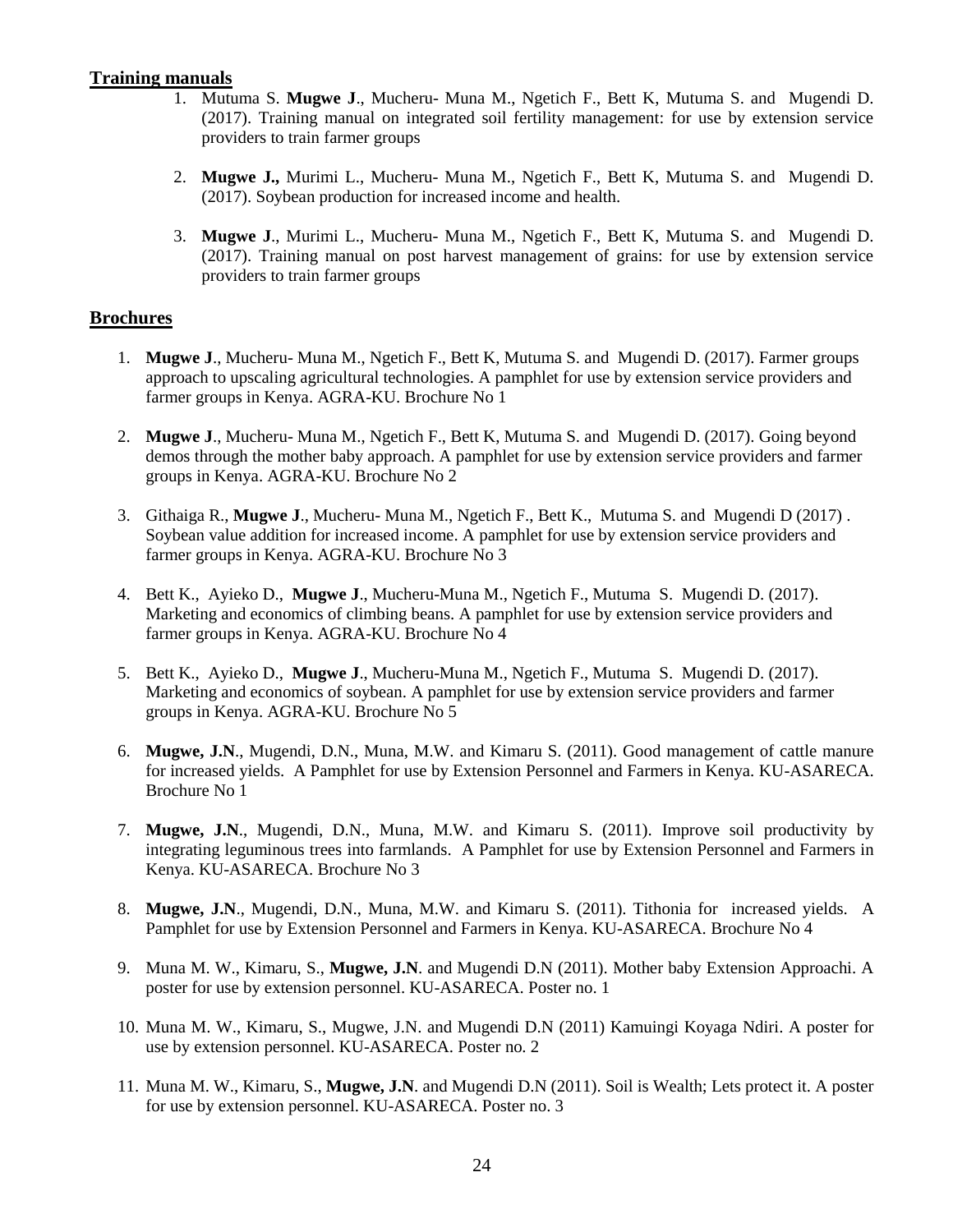- 12. **Mugwe JN**, Mugendi DN, Mucheru-Muna MW and Kung'u JB (2006). *Calliandra calothyrsus* for increased crop yields (Pamphlet)
- 13. **Mugwe JN,** Mugendi DN and Mucheru-Muna MW (2006). Cattle manure for increased crop yields (Pamphlet)
- 14. Mugendi DN, Mugwe JN, Mucheru-Muna MW and Kung'u JB (2006). *Tithonia diversifolia* green manure for increased yields (Pamphlet).
- 15. Mucheru-Muna MW, Mugwe JN and Mugendi DN (2006). *Mucuna pruriens* for soil fertility improvement (Pamphlet)
- 16. Mucheru MW, Mugendi DN, Micheni A, Mugwe JN, Kung'u JB, and Gitari JN (2001). Improved food production using herbaceous legumes in the central highlands of Kenya. *Legume Research Network Project Newsletter* 5:15-17

### **Thesis**

- **Ph D:** An evaluation of integrated soil fertility management practices in Meru south District, Kenya.
- **Msc:** Effect of soil incorporated leaf prunings on soil productivity in alley and sole cropping systems using *Leucaena leucocephala* (Lam.) and *Calliandra calothrysus* Meissn

## **2.3 QUALITY TEACHING, LEARNING AND MENTORSHIP**

### **2.3.1 : Student Evaluation**

- 1. 2018/2019 KU: KCU 801= 100% KCU 300 = 98.85%
- 2. Student evaluation at University of Embu (100%)
- 3. Student Evaluation (2012/2013) (98%)
- 4. Students Evaluation (KU) (90.5%)
- 5. Students Evaluation (KU) (90.8%)

### **2.3.2: Training in Higher Education Teaching**

- 1. Certificate: Training on Master Public Speaking on 21<sup>st</sup> July 2018; Lilian Towers
- 2. Certificate: The Philosophy of Greatness Transformational Training at BTL; 7<sup>th</sup> March 2017
- 3. Certificate: Training on Statistical Analysis Software at University of Embu on 5<sup>th</sup> to 6<sup>th</sup> May 2016
- 4. Certificate: Linking Integrated soil fertility to markets; Agricultural value chain analysis training  $13^{th}$  to  $17^{th}$  May 2013
- 5. Certificate : Implementation and out-scaling of balanced Crop Nutrition in Africa  $6<sup>th</sup>$  to  $10<sup>th</sup>$  July 2015

### **2.3.3: Ongoing (PhD)**

- **1. Esther Wangomb'e (N85/11241/2008)** Impact of Participatory Forest Management in Mt. Kenya Forest, Kenya. School of Environmental Studies, Kenyatta University.
- **2. Peterson Newton Muchiri Njeru, (A99/14218/2009)** Integrated soil fertility management technologies in sorghum and cowpea production systems in semi-arid areas of Kenya. Department of Agricultural Resource Management. Kenyatta University.
- **3. Jeremiah Kimigo (A99/29596/2014).** Evaluation of different land rehabilitation systems on Soil N, SOC and moisture retention in arid and semi-arid areas of Kenya: case study of Enkushin,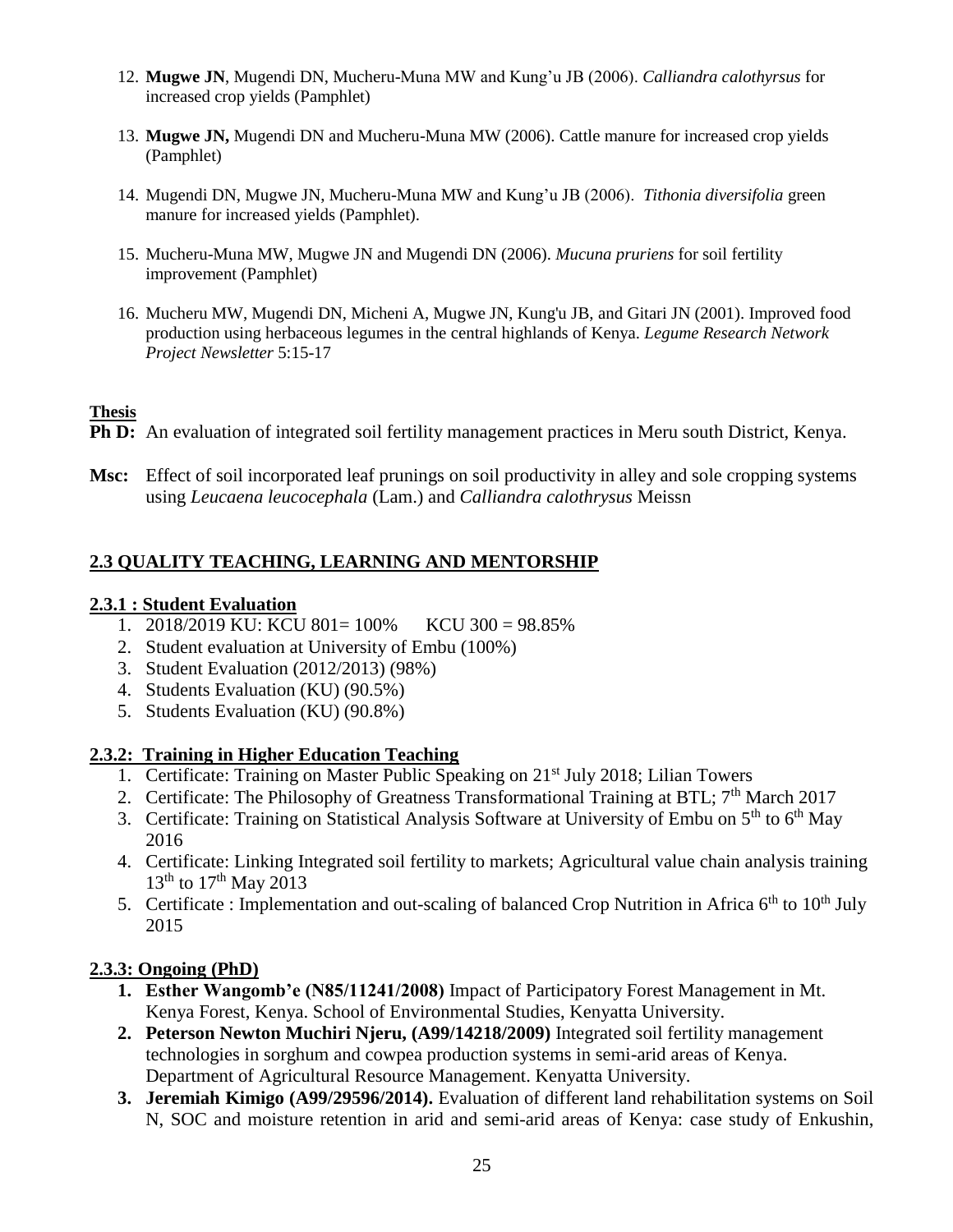Kajiado. Department of Agricultural Resource Management, School of Agriculture & Enterprise Development, Kenyatta University

4. **Nathan Oduor A806/243/2018:** Integrated soil fertility and water management practices for enhanced sorghum (*sorghum bicolor*) productivity in the drylands of Tharaka-Nithi county, Kenya. School of Agriculture. University of Embu

### **2.3.4 Masters Supervision (On going)**

- 1. Jared Odoyo (A147/CE/23458/2010). Effects of micro-dosing and tied ridging on maize yield in smallholder farms of semi arid Eastern Kenya. Department of Agricultural Resource Management. Kenyatta University.
- 2. Frank Mutesa (A148EA/22250/2012) Effect of selected Integrated Soil Fertility Management technologies on maize-soybean yields and soil properties in central highlands of Kenya Department of Agricultural Resource Management. Kenyatta University.
- 3. Gladys Chelangat: Economic assessment of integrated soil fertility technologies combined with mulching in maize-soybean production systems in Embu and Meru Counties, Eastern Kenya". Department of Agribusiness, Management and Trade, Kenyatta University.
- **4.** Winfred Ireri (A148/CE/23456/2010). Effects of tillage and residue on soil water and organic matter in maize – bean cropping systems in Embu County, Central Kenya. Department of Agricultural Resource Management. Kenyatta University.
- 5. Musa Sang (A147/OL/22343/11). Effectiveness of a designed KARI-ATDC walking tractor seeder operation on conservation agriculture in different soils. Department of Agricultural Resource Management. Kenyatta University.
- 6. Murithi Timothy Kimathi (A147/OL/23447/2012). Effect of bio-fertilizers, cattle manure and mineral fertilizer on growth and yield of maize in Meru County. Department of Agricultural Resource Management. Kenyatta University.
- 7. Kivuva M Gabriel (A147/33088 /2014). Soil productivity in maize soybean cropping systems under integrated soil fertility management and mulching in Embu and Meru Counties, Kenya. Department of Agricultural Resource Management. School of Agriculture & Enterprise Development, Kenyatta University
- 8. Mwigwirwa Joshua Gitaare: Effect of tied ridging soil fertility and polysaccharide inputs on maize, soil moisture and soil properties. Department of Agricultural Resource Management. School of Agriculture & Enterprise Development, Kenyatta University
- 9. Robert Kipyego Oroiyo A147/OL/NKU/24850/2014: Growth and Yield Response of Selected Sweet Potato Varieties to Water-deficit in Nakuru County, Kenya
- 10. Jackson Muganda Nyongesa A148/OL/KKA/26579/2014: Effect of Tithonia and phosphorus on yields under intercropping systems in Kakamega County, Kenya
- 11. Jackline Wangui Kithome: Gender participation in soil fertility management in Mbeere South and Sabatia Sub Counties, Kenya. Kenyatta University, Department of sociology
- **12.** Miriam Nyokabi: A148/ 39531/2016. Response of sorghum yields and soil fertility to integration of manure and fertilizers in Tharaka-Nithi County, Kenya. Department of Agricultural Resource Management. School of Agriculture & Enterprise Development, Kenyatta University
- 13. Elizabeth Maina A144/OL/CTY/25786/2018: Phosphorous use efficiency, growth and yield of upland rice as influenced by various levels of phosphorus in Kirinyaga County, Kenya.
- 14. Patrick Lemargoi Lpopiroi. A149/OL/NKU/32836/2016. Factors influencing adoption of greenhouse farming among smallholder farmers in Samburu central sub-county, Kenya
- 15. Mirriam Okello. A148EA/27574/2019. Optimizing soybean yield, phosphorus use efficiency and economic returns using phosphatic fertilizer and inoculation with *Bradirhyzobium* in Lira City, Uganda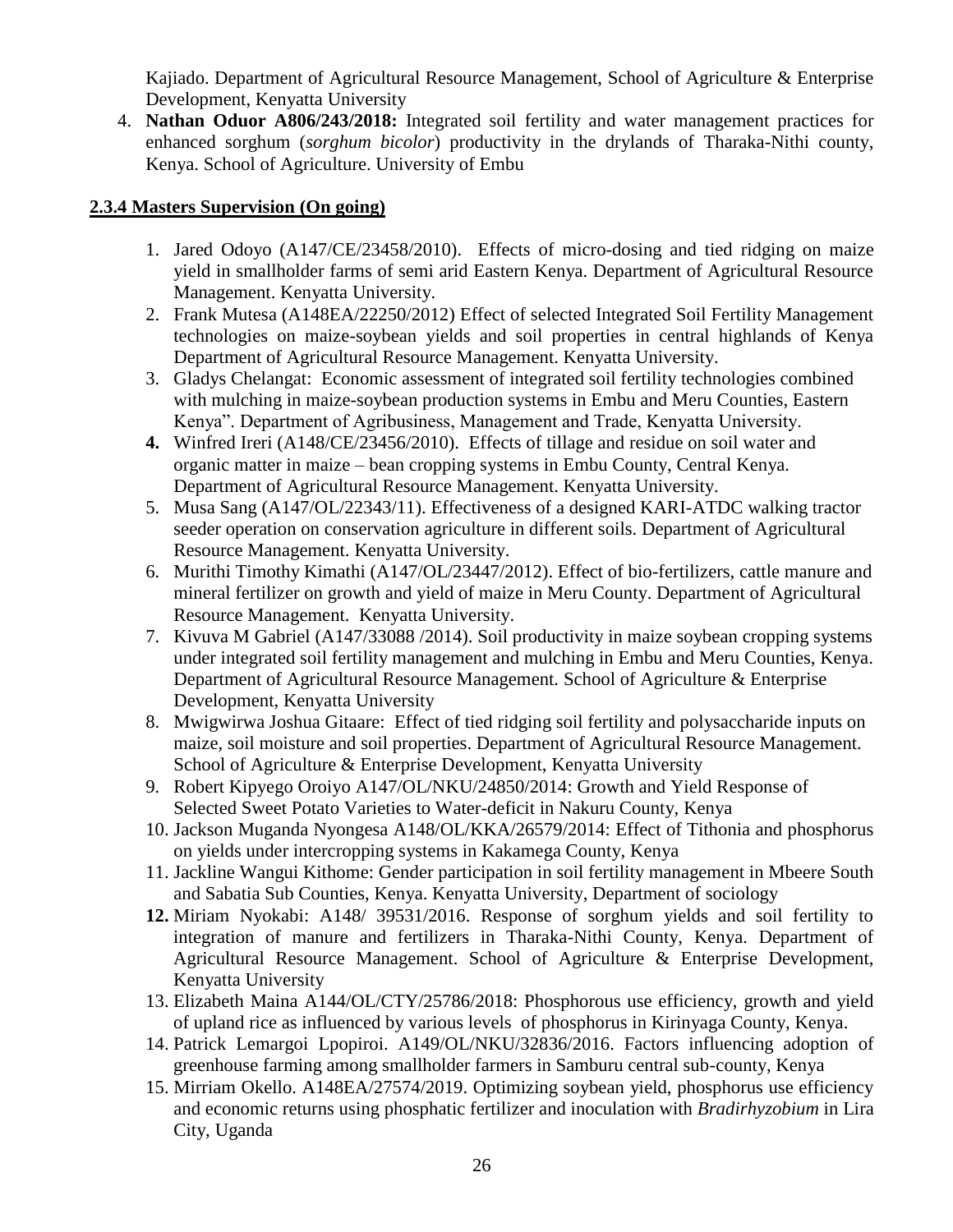- 16. Margaret Wangari Mwangi A148/37112/2017. Long-term influence of application of organic and inorganic substrates on soil microbial community, in a maize-soybean rotation system in Tharaka-Nithi County, Kenya
- <sup>17.</sup> Jackline Kanana Ndegwa. A500/1340/2019. Integrated Soil fertility and water management practices for enhanced sorghum productivity in the drylands of Tharaka-nithi County, Kenya. University of Embu
- 18. Rugendo Kangai Mercy A500/1352/2019. Resilience of Nitisols and Ferralsols to erosion as influenced by levels of soil organic matter in Tharaka-Nithi County,Kenya. University of Embu

## **2.3.5. Ph D Completed**

- **1. Felix Ngetich (I84/11873/2008).** Enhancing Farmers' Agricultural Productivity Through Improved Water and Nutrient Use Efficiency in the Central Highlands of Kenya. Geography Department, Kenyatta University **(Graduated in December, 2012)**
- 2. **Ahmat Filbert Leone (A99F/24650/2011)** Use of rock phosphate with *Tithonia diversifolia* in maize-bean intercrop for improved maize yield under two contrasting agroecologies in Kenya. Department of Agricultural Science and Technology, Kenyatta University (**Graduated in 2014**)
- 3. **Abdi Zeila Dubow (A99/27181/2011)** Effect of Mulching and Nitrogen Application on Resource Use Efficiency, Yields and Soil Properties in Maize-soybean Rotations in Tharaka Nithi County, Kenya. Department of Agricultural Science and Technology, Kenyatta University **(Graduated in December, 2018)**
- **4. Mwende Ngie (A99/29362/2014).** Enhancing dryland farming through integrated management practices for water conservation in the semi arid areas of Machakos county Department of Agricultural Resource Management, School of Agriculture & Enterprise Development, Kenyatta University **(Graduated in July, 2019)**

### **2.3.6. MASTERS COMPLETED**

- 1. Serah Wairimu Kimaru (N50/CE/11927/2007). Enhancing communication for effective up scaling of soil fertility management technologies in the central highlands of Kenya. (Masters; 2009-current). Department of Environmental Studies and Community Development. School of Environmental Studies, Kenyatta University; **Graduated in December, 2011.**
- **2.** Josephine Kamene Musyoki (N50/11900/07). The role of community forest in participatory forest management in Timau Region, North Central Kenya (Masters; 2011-current). Department of Environmental Education. School of Environmental Studies, Kenyatta University. G**raduated in December 2012**
- 3. Joseph Maina Macharia (N50/CE/15044/2008). Stakeholders' training needs for enhanced uptake and utilization of soil fertility management technologies in Meru South and Mbeere districts, Kenya. Department of Environmental Education. School of Environmental Studies, Kenyatta University. **graduated in December 2012**
- **4.** James Macharia Chege (N50/CE/11939/2007). Household and farm characteristics influencing adoption of water harvesting structures among smallholder farmers in Kilifi District, Kenya. (Masters; 2009-current). Department of Environmental Studies and Community Development. School of Environmental Studies, Kenyatta University. **GRADUATED IN DECEMBER 2012**
- 5. Athanase Nduwumuremyi (A148/EA/20180/2010). Effect of Agricultural lime and local lime materials on soil properties and yield of Irish potatoes (S*olanum tuberosum* L.) in Burera District,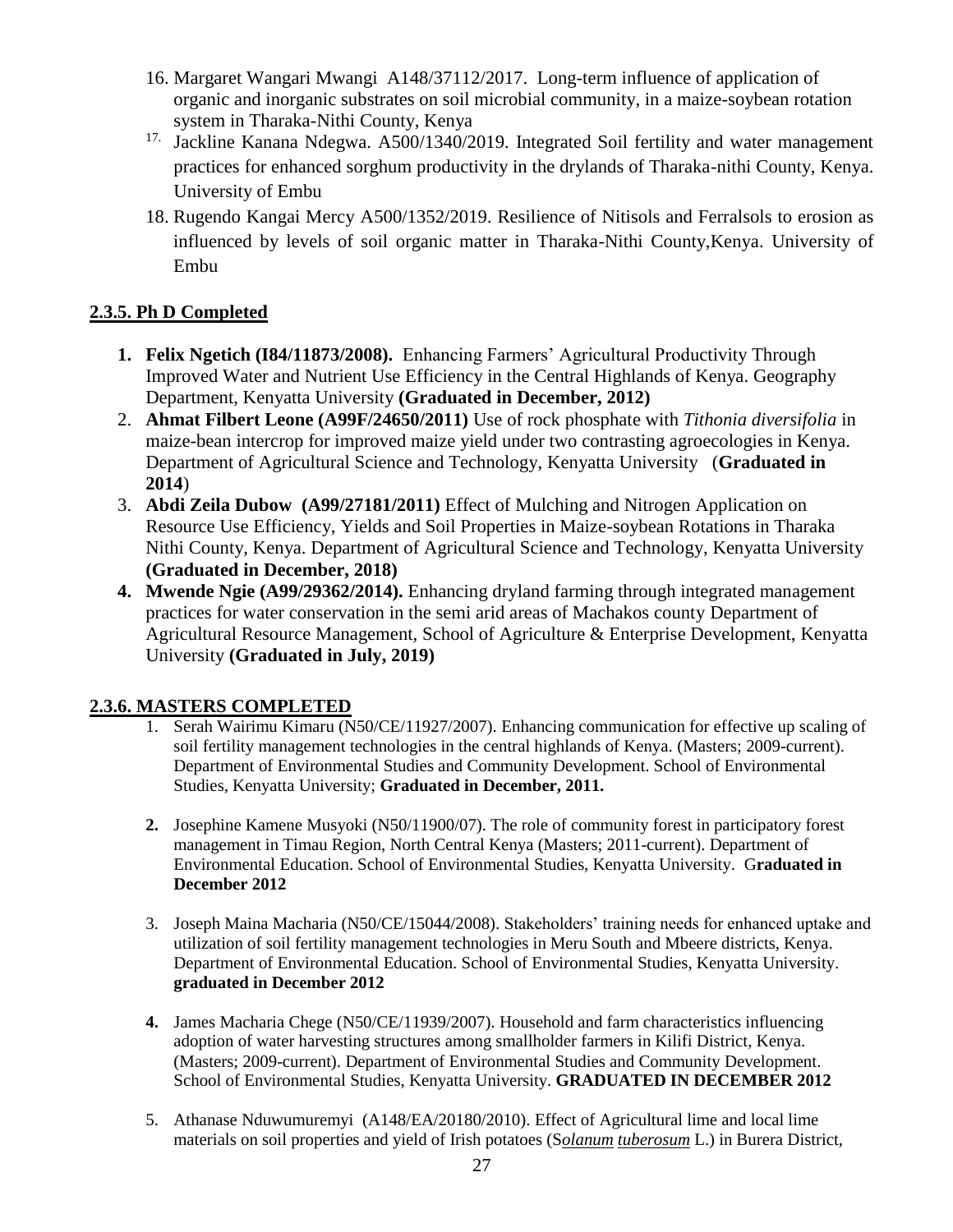Rwanda. Department of Agricultural Resource Management. Kenyatta University. **GRADUATED IN DECEMBER 2013**

- **6.** Jackson Sianje (A148/20170/2010). Effects of phosphorus sources and starter Nitrogen on Soil properties and yields of soybean in central highlands of Kenya. Department of Agricultural Resource Management. Kenyatta University. **Graduated in December, 2013**.
- 7. Okeyo, Akinyi Irene (N50/20444/2010). Effects of Selected Soil and Water Conservation Strategies on the Soil Nutrient Status in the Central Highlands of Kenya. Department of Environmental Education. School of Environmental Studies, Kenyatta University. **GRADUATED IN DECEMBER 2013**
- **8.** Benvindo Serafim M. M. Verde: (A148F/25514/2011). Effects of Manure, Lime and Mineral Fertilizer on Soybean (*Glycine max* L. Merrill) Yields, Soil Properties and Microbial Biomass in Acid Soil of Central Highland of Kenya. Department of Agricultural Resource Management. Kenyatta University. **Graduated in July 2014**
- **9.** Esther Wangeci Mugi (BSc.): N50/24880/2011. Integrating indigenous and conventional-based climate-based forecast for farmers enhanced adaptation to climate variability in Tharaka-Nithi and Kitui counties. Department of Environmental Sciences. **Graduated in July 2014**
- **10.** Janvier Bashagaluke Bigabwa (A148F/20182/2010 ). Validation of a Novel approach for soil characterization by Infra red scanning and Land Sat in the Democratic Republic of Congo. Department of Agricultural Resource Management. Kenyatta University. **Graduated in December, 2014**
- **11.** Titus Mbaluka Luta (A148/22275/2010) Effects of Organic Residues type and placement on Carbon sequestration, and Nitrogen and yields in Machakos County. Department of Agricultural Resource Management. Kenyatta University. **Graduated in December 2014**
- **12.** Josias Mateus Matusso (A148F/23965/2011). Effect of Manure and Mineral Fertilizer on the Yields of Maize and Soybean under Intercrop and Monocrop Systems. Department of Agricultural Resource Management. Kenyatta University. **GRADUATED IN DECEMBER 2014**
- **13.** Mwebia Frashiah Wangeci (N50/10715/2008). Farmer groups approach in upscaling of soil fertility management technologies in the central highlands of Kenya. Department of Environmental Sciences. School of Environmental Studies, Kenyatta University. **GRADUATED IN JULY 2015**
- 14. Esther Wanjue Njagi (N50/20702/2012). Farmer Groups' Characteristics influence on Soybean seeds dissemination in Embu, Tharaka Nithi and Meru Counties. (Masters; 2014-2016). Department of Environmental Sciences, School of Environmental Studies, Kenyatta University *(***Graduated in July 2016)**
- 15. Mulinganya Bazibuhe Noel (A148F/21207/2012). Potential of local rhizobia strains to enhance nitrogen fixation by bio-fortified beans in South Kivu, Easter DRC Congo. Department of Agricultural Resource Management. Kenyatta University. **(Graduated in July 2016)**
- *16.* Damascene Sibomana (A148EA/20759/2012). Effects of Integrated Soil Fertility Management and Tied-Ridging on Selected Soil Properties and Crop Yields in Meru County, Kenya. Department of Agricultural Resource Management. Kenyatta University*.* **(Graduated in December, 2016)**
- *17.* Ada Mildred Achieng (N50/CTY/PT/26495/2013). Factors influencing adoption of integrated soil fertility management strategies for maize production in Embu County. Department of Environmental Sciences Kenyatta University (**Graduated in December, 2016)**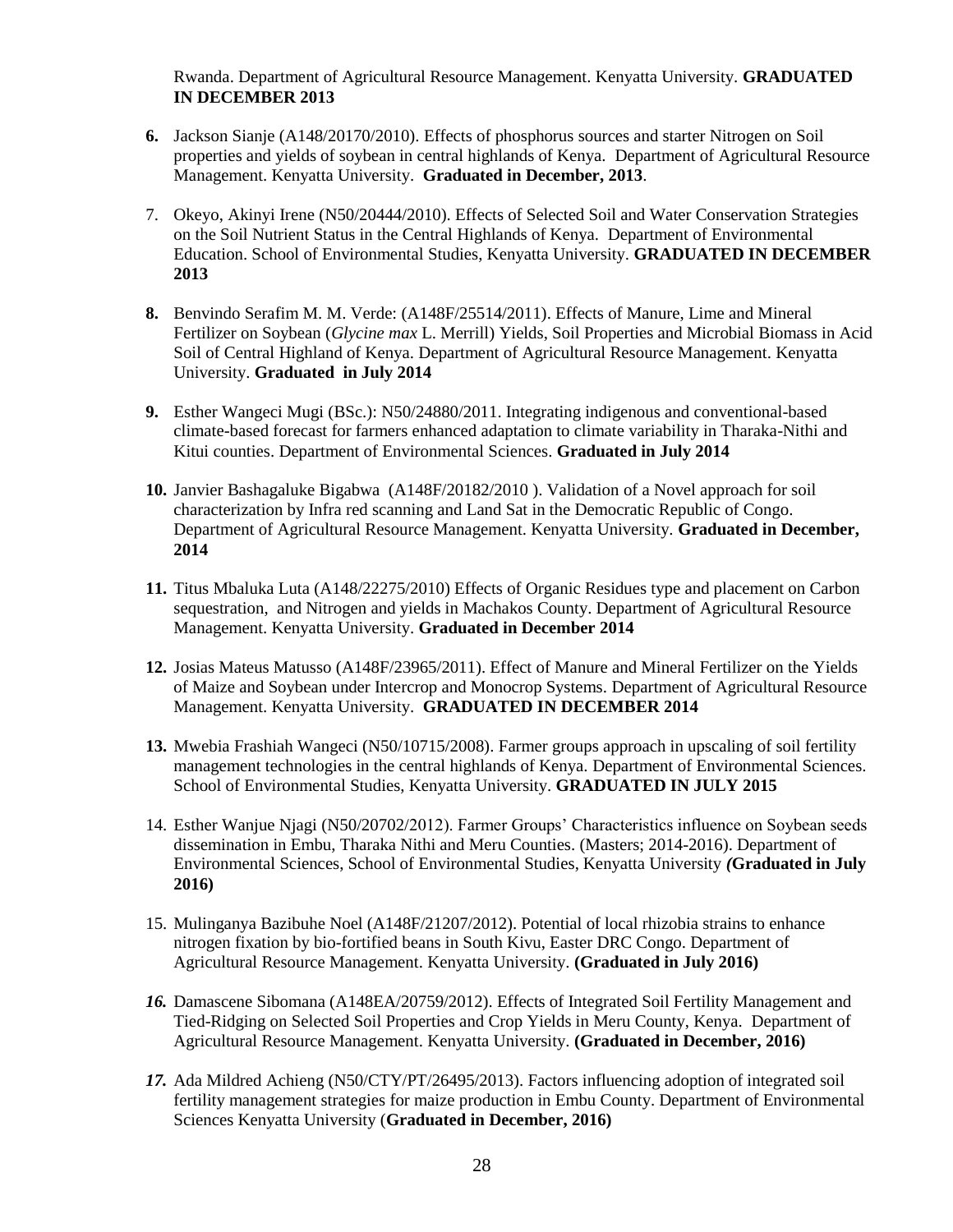- **18.** Harold Mate (A103/12343/09). Factors affecting the participation of farmers in collective marketing initiatives in Mbeere and Meru South District in Central Highlands of Kenya . Department of Agribusiness and trade, Kenyatta University. (**Graduated in December 2016)**
- 19. Albert Mwaniki (A148/22325/2011). Effects of inoculation and Phosphorous levels on Soybean (*Glysine max* L.Merril) yields and selected soil properties in Embu County Kenya. Department of Agricultural Resource Management. Kenyatta University **(Graduated in December, 2018)**
- 20. Peter Kibet (A144/31598/2015) Effects of agricultural limes on physiochemical soil properties and maize *(Zea mays* L) performance on acidic soils of Tharaka Nithi County. Department of Agricultural Resource Management. Kenyatta University **(Graduated in December, 2018)**
- 21. Mercy Ngum A152F/31805/2015. Analysis of soybean value chain in Embu, Tharaka-Nithi and Meru counties. Department of Agribusiness Management and Trade, School of Agriculture & Enterprise Development, Kenyatta University **(Graduated in July, 2019)**
- **22.** Kimiti Winnie Wanjiru (N50/CTY/PT/33497/2014). Effect of lime, organic and inorganic inputs on soil acidity and productivity in Kirege, Tharaka Nithi, County). Department of Environmental Sciences, School of Environmental Studies, Kenyatta University. **Graduated in December, 2018)**
- **23.** Steven Ogega (A147/30858/2015). Effect of inorganic nutrients on soil and crop productivity under conventional and conservation agriculture in Central Kenyan Highlands. Department of Agricultural Resource Management. School of Agriculture & Enterprise Development, Kenyatta University **(Graduated in December, 2019)**
- 24. Francis Mucira (A500/1092/2016). Enhancing soybean production, economics and adoption among smallholder farmers in the central Highlands of Kenya. Department of Agricultural Resource Management. University of Embu **(Graduated September, 2019)**
- **25.** Macharia Mohamed Ndung'u (N50/31038/2015). Tied ridging and integrated soil fertility management (ISFM) technologies for improved soybean/maize productivity in the Central Highlands of Kenya. Department of Environmental Sciences, School of Environmental Studies, Kenyatta University **(Graduate in July, 2019)**
- **26.** Benjamin Munganga (A148F/29060/2014). Effect of Manure, tithonia and mineral fertilizer on soil properties and cassava yield in DR Congo, south-Kivu. Department of Agricultural Resource Management. Kenyatta University. **(Graduated in December, 2019)**
- **27.** Justine Mwambi Michoma: A144/30875/2015. Soil water, growth, and yield of yellow passion fruit response to mulch and hydrogel in Embu and Kiambu Counties, Kenya. **(Graduated in December, 2019)**
- **28.** Ruth Wanjiku Kinuthia (A147/23533/2013) Assessment of soil and water conservation structures in establishment of agroforestry trees in East Shewa and West Shewa zone in Ethiopia. Department of Agricultural Resource Management. Kenyatta University. **( Graduated in December, 2020)**
- **29.** George Gacheru Mwaura: A142/37489/2017 Socio-economic and cultural factors influencing adoption of organic-based soil fertility management technologies in Meru south and Gatanga subcounties. **(Graduated June, 2021)**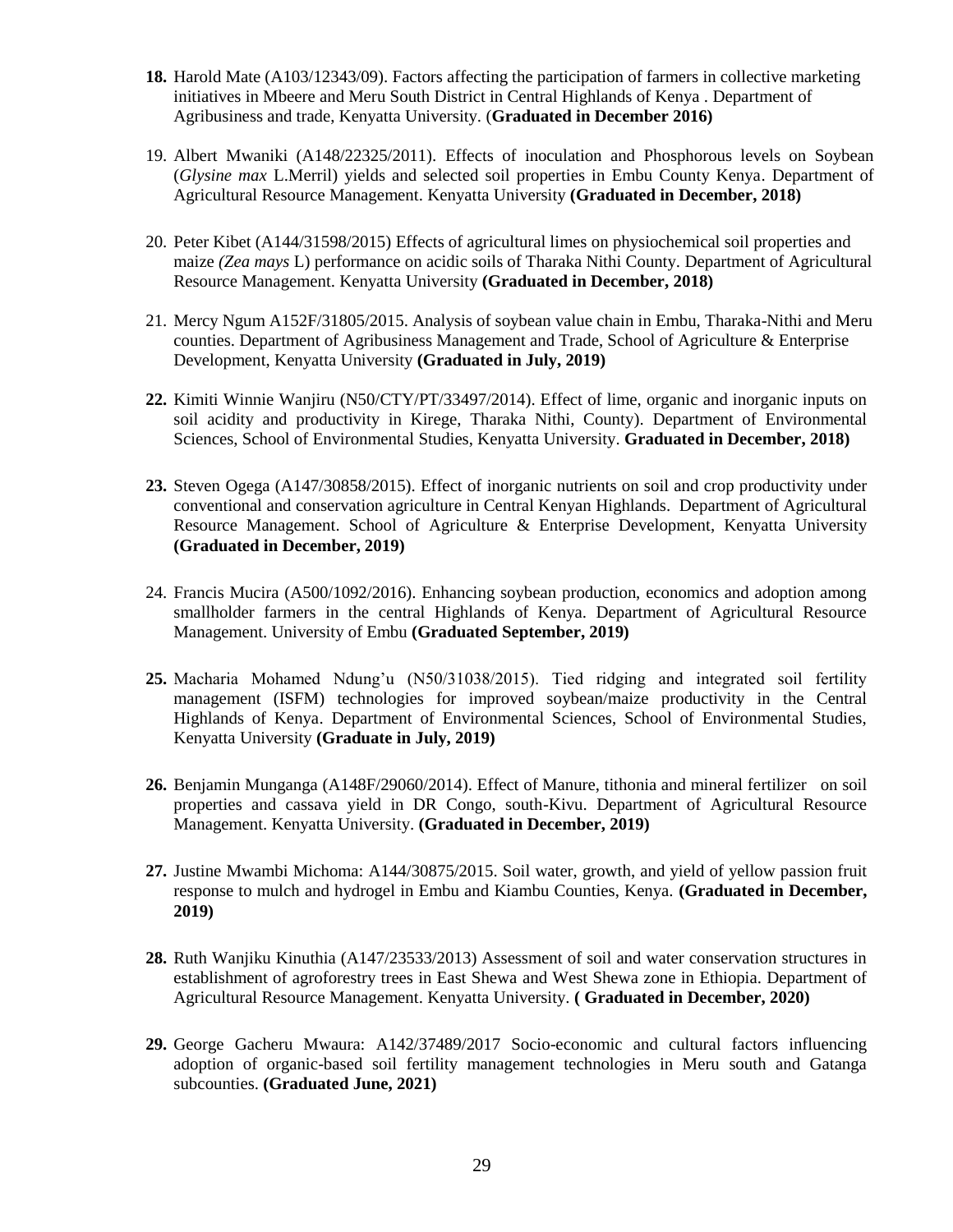- 30. Julieth Joseph Balilemwa (A147/28986/2013). Effect of water in-situ water harvesting on maize yields and soil properties in Morogoro Tanzania Department of Agricultural Resource Management. Kenyatta University **(Graduated June, 2021)**
- 31. Maureen Wairimu Njenga (A512/1234/2018). Influence of communication on uptake of selected climate smart agriculture practices among smallholder farmers in drylands of Tharaka-Nithi, Kenya. Department of Agricultural Economics, University of Embu. **(Graduated September, 2021)**
- **32.** Amos Mwenda Ndeke A510/1187/2017: Gender influence on soil fertility management technologies uptake among smallholder farmers in Tharaka-Nithi County, Kenya. Department of Agricultural Economics and Extension. University of Embu. **(Graduated September, 2021)**

### **2.4 PROFESSIONAL/CONSULTING**

### **2.4.1 Networking**

- 1. 26-27 June 2019: Shell Thiogro and IPNI meeting at Vella Kempinsikii
- 2. African Green Revolution Forum: Invitation to the African Green Revolution forum (AGRF) 2018 in Kigali, Rwanda: 5-8, September, 2018
- 3. University of Embu: Sabbatical Leave from September 2017 to May 2018
- 4. AGRA/IFDC: Training workshop on implementation and outscaling of balanced crop nutrition in Africa  $6<sup>th</sup>$  to  $10<sup>th</sup>$  July 2016
- 5. University of Eldoret: Joint workshop on EARFRICA-CONNESSA project partners coordination workshop from  $1<sup>st</sup>$  to  $5<sup>th</sup>$  February 2016
- 6. AGRA: Workshop on synthesis of knowledge gaps on lime and fertilizer use for extension staff and stakeholders in ESA from  $6<sup>th</sup>$  to  $12<sup>th</sup>$  November 2016

### **2.4.2: Referee of Journal manuscripts**

- **1. April, 2022:** Cover crops and mechanical scarification in the yield and industrial quality of upland rice
- **2. February, 2022:** Ridge-furrow plastic mulch enhances grain yield and yield stability of rainfed maize by improving resources capture and use efficiency in semi-humid drought-prone regions: a five-season field study (AGWAT-D-22-00239)
- **3. January, 2022**:Scientific African Journal: **Willingness of arable crop farmers to adopt organic farming practices in Oyo State, Nigeria (SCIAF-D-21-02070)**
- 4. **January 2021**: Long-term effects of living grass mulching on soil hydrology and fruit yield of citrus orchard in south China
- 5. **July 2020: Agricultural Water Management:** Interactive effects of Zai pits and soil fertility amendments on soil properties in drier upper Eastern Kenya
- 6. **February 2020**: Integrated soil nutrient management technologies improve smallholder farmers' maize productivity in the Central Highlands of Kenya
- 7. **January 2020**: Agricultural Water Management: AGWAT\_2019\_708; Water productivity and its allometric mechanism in mulching cultivated maize (Zea mays L.) in semiarid Kenya
- **8. January, 2020**: Experimental Agriculture**:** EAG-D-19-00344: Determinants of smallholder farmers' decisions on fertilizer use for cereal crops in the Ethiopian highlands
- 9. **September, 2019: African Scientific Journal**: Manuscript Number: SCIAF-D-19-00063; (September,2019) Temporal characterisation of droughts using selected indices in the Upper Tana River Watershed, Kenya
- 10. **February 2019: Agricultural Water management: Manuscript number** AGWAT\_2019\_29 (February, 2019). Strategies of dual-mulching of ridge-and-furrow to improve maize productivity in semi-humid regions of Loess Plateau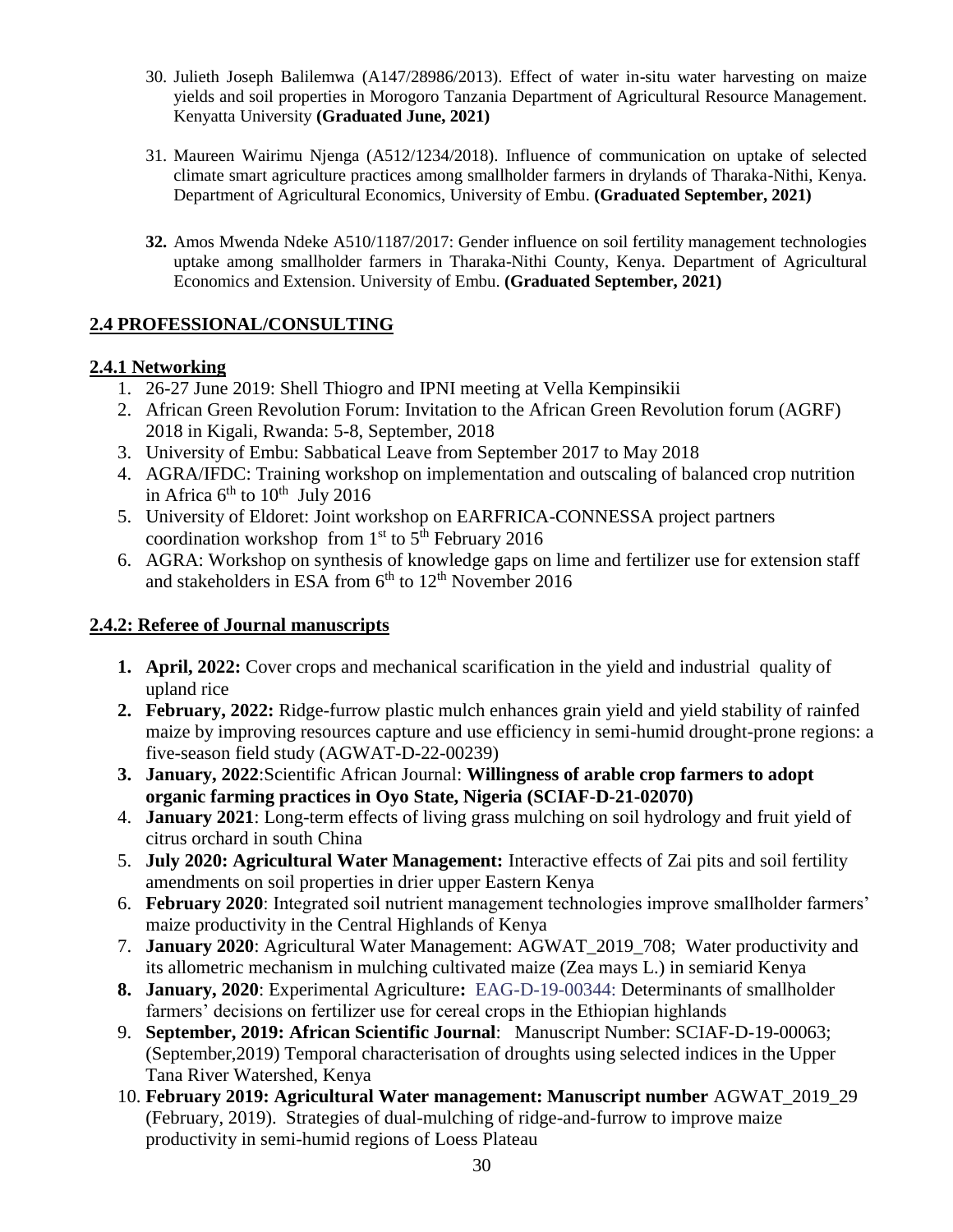### 11. **December, 2018: Agricultural Water management: Manuscript number**

AGWAT\_2018\_1224 (December, 2018) Vertical rotary sub-soiling and ridge-furrow with plastic mulch relieves drought stress by increasing soil water supply capacity and potato water uptake in semiarid area

12. **September, 2018: Referee of Experimental Agriculture Journal: Reviewed Manuscript (September, 2018)** ref.: ms. no. EAG-d-18-00167 Farmers' Determinants of soil fertilization, practices: ethnographic and econometric evidence from the semi-arid Ethiopian rift valley.

### **2.4.3: National Board Member**

SATREPS Steering committee Rice Research project

### **2.4.4: Professional Consultant**

Professional Consultant for CABI (November –December 2017): Impact of plant Clinics on Pest and disease Management in Malawi: Data analysis and writing a **Peer Reviewed Working Paper**

### **2.4.5 External Examination (University –based)**

1. **External examiner at South Eastern University, Kenya:** Role: Moderate examination papers and scripts in all semesters. I moderate examinations for the Department of Natural Resources Management

### **Thesis examination**

- 1. **University of Embu. August 2021**; Mycorrizal fungi associated with *Aspilia pluriseta* on Phosphorus availability and growth of sorghum plants **(PhD)**
- **2. University of Zimbabwe: August 2021:** Justin Chipombo Maize and weed response to fertilizer management across a soil fertility gradient in sub-humid Zimbabwe (**PhD)**
- *3.* **University of Nairobi.** April 2021. Wilson Nguru Maina. Factors affecting the adoption of soil organic carbon enhancement technologies and their spatial distribution among small scale farmers in Kenya and Ethiopia **(Msc)**
- 4. **University of Nairobi**: March 2021. Stephen Muhati Ichami. Refining fertilizer recommendations using digital property maps, soil and plant testing for smallholder maize production systems in western Kenya. University of Nairobi **(Ph D)**
- **5. University of Eldoret:** March 2021. Akoko Evans." Influence of phosphorus fertilizer on potato (*Solanum Tuberosum* L) seed production in acidic soils in Kenya **(Msc)**
- *6.* **University of Zimbabwe** September 2018: Examination of Masters Thesis for Nyasha Marble Kafesu titled "Maize fertilization under conservation agriculture systems on heterogeneous smallholder farms in Zimbabwe **(Msc)**
- *7.* **Jomo Kenyatta University of Agriculture and Technology:** John Nyaga Mwangi: October 2017. SC421-2926/2012 "Impact of trees on water and nutrients dynamics in smallholder maizebased farming systems in Rift Valley, Kenya. *(Ph D*)
- 8. **University of Embu:** September, 2016) "Effects of Tillage and Mulching on maize yield, soil water content and organic carbon in Kirege, Tharaka Nithi County, University of Embu by Evelyn Wambui Njogu-Murithi **(MSc)**"
- 9. **Jomo Kenyatta University of Agriculture and Technology**: Examination of 9 Masters Projects in July 2017
- *10.* **James Cook University:** Examination of Fiona Mwaniki PhD thesis: (2016) Kenyan Farmers perception of adaptation of to climate change before and after a radio program interventions. James Cook University, Australia *(Ph D)*
- *11.* Sydney Mwamba (October, 2016) MSc Research Methods. Root Knot Nematodes (*Meloidogyne Incognita*) interaction with selected Astaraceae plants and their potential use for nematode management. Jomo Kenyatta of Agriculture and Technology *(Masters)*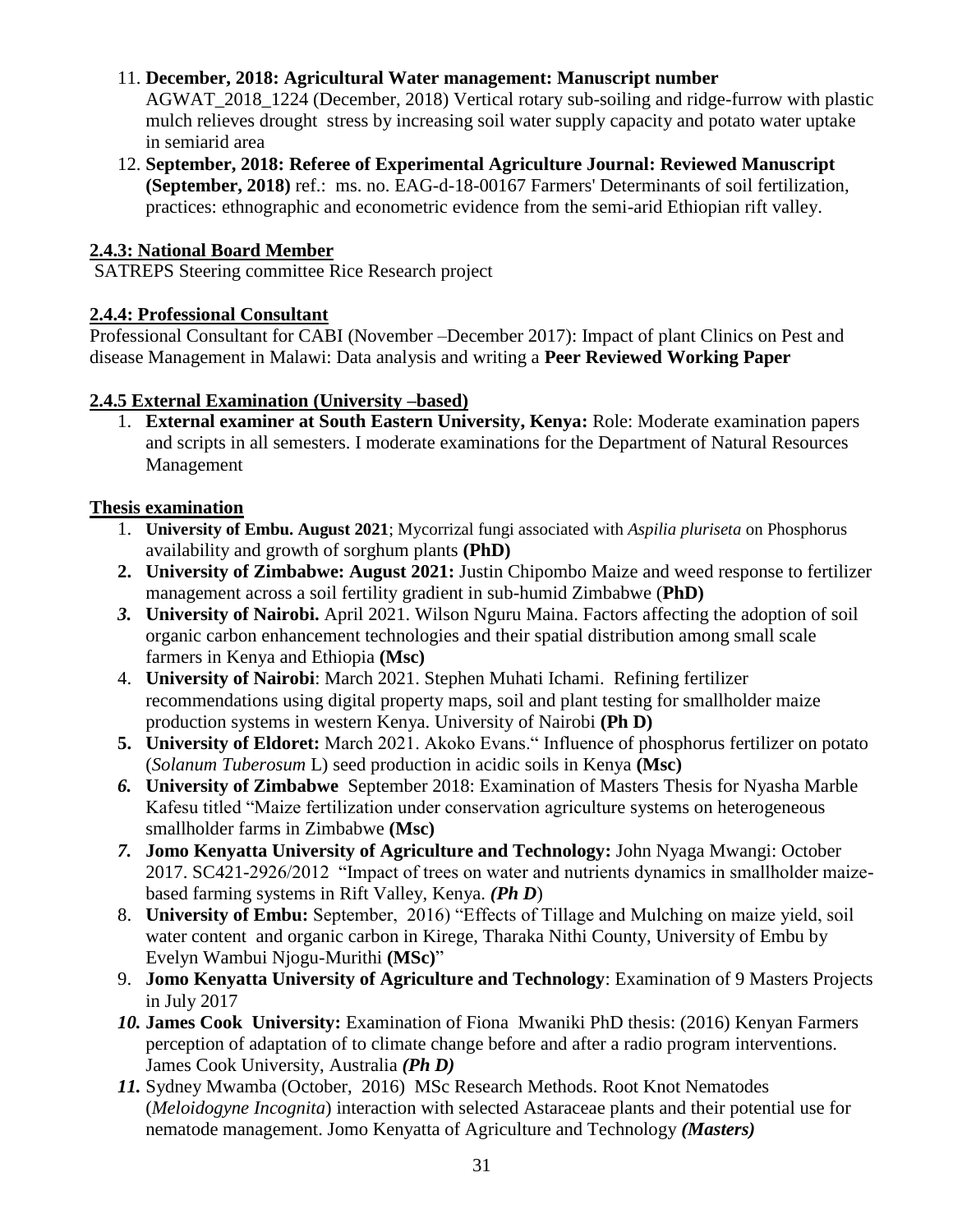- 12. Ogeya Fredrick Odoyo Determination of best fit model for the distribution and crop loss associated with bacterial wilt of tomatoes. Jomo Kenyatta of Agriculture and Technology *(Masters)*
- 13. Megersa Tadese Jirtata Occurrence, distribution and management strategies for ascochyta blight (A*scochyta rabiei pass*) of check pea (*Cicer arietinum L*.) in Ethiopia. *(Masters)*
- **14.** Mambo Wilson Optimal compaction pressure, particle size and binder ratio for quality briquettes made from maize cobs. Jomo Kenyatta of Agriculture and Technology *(Masters)*

### **2.4.6 Thesis Examination (Internal)**

- 1. 2010: Ruth Mwongeli (N50/10253/06) M. Env. Thesis entitled "Integrated Assessment of smallscale water harvesting and saving technologies in Machakos District, Kenya "Planning and Management, Kenyatta University *(Masters)*
- 2. 2011: Kirera Samuel Jacob Muthuri's (156/10104/2007) Masters Thesis entitled " Analysis of some physical soil properties on water availability in Ngaciuma-Kinyaritha Sub-Catchment, Upper Tana Basin, Kenya *(Masters)*
- 3. 2012: Robert Kaalisa (156EA/12149/2009). Masters entitled " Factors Influencing adoption and use of soil and water conservation measures in Bufundi sub catchment, Kabale District, Uganda, Kenya. *(Masters)*
- 4. **June 2012:** Ms. Zirhahwakuhingwa Wivine Munyahali (N50F/13010/2009) M. Env. Thesis titled "Assessment of the effects of commercial chemical products on maize yields in different agroecological zones of Kenya" *(Masters)*
- 5. **March 2013**: Ms Mercy Nyambura Kamau (A148/13234/09) Masters of Science in Integrated Soil Fertility Management. Thesis title "Characterization of Africa's Soil Mineralogy in relation to Soil fertility functional properties" *(Masters)*
- 6. **May 2013**: Mr Celestine Ndayisamba Pierre ( N50EA/12339/2009) M. Env. Thesis titled "Grain legumes and Mineral Fertilizers for soil productivity improvement in maize based systems of the Eastern Province of Rwanda *(Masters)*
- 7. **June 2013**: Ms Nadia Musaninkindi (A148EA/20179/2010) Masters of Science in Integrated Soil Fertility Management. Thesis title "Effect of cattle manure, mineral fertilizer and rhizobium inoculation on climbing beans production and soil properties changes in Burera District, Rwanda" *(Masters)*
- 8. **July 2013:** Mr Muambole Arlindo (A148F/21175/2010) Masters of Science in Integrated Soil Fertility Management. Thesis title "Efficiency of integrated incorporation of cattle manure and mineral fertilizers on maize yield in acidic soils of Beira Corridor, Mozambique *(Masters)*
- 9. **August, 2013**: Mr. James Kinyae Ngulu (N50/CE/20983/10) M. Env. Thesis entitled "An assessment of the adoption of improved mango varieties as an adaptation strategy to Climate change in Makueni County, KENYA" *(Masters)*
- *10.* **June 2014**: Ms Salome Muriuki (N85/13276/2009). Ph D Thesis: Potential of Biogas technology for climate change Mitigation and improving livelihoods of smallholder farmers in Kiambu County, Kenya" *(PhD)*
- 11. **November 2013**: Ms Immaculee Nyampinga (A148EA/20984/2010) Msc thesis : The effect of method, rate of urea application on nitrogen use efficiency and yield of wetland rice in Rwamagana District, Rwanda *(Masters)*
- *12.* **April 2014:** Ms Thandar Nyi (N85F/24868/2011) Ph D Thesis title: Improving Agronomic Efficiency in Cassava-based farming system in Central Africa using organic and Inorganic Inputs" *(Ph D)*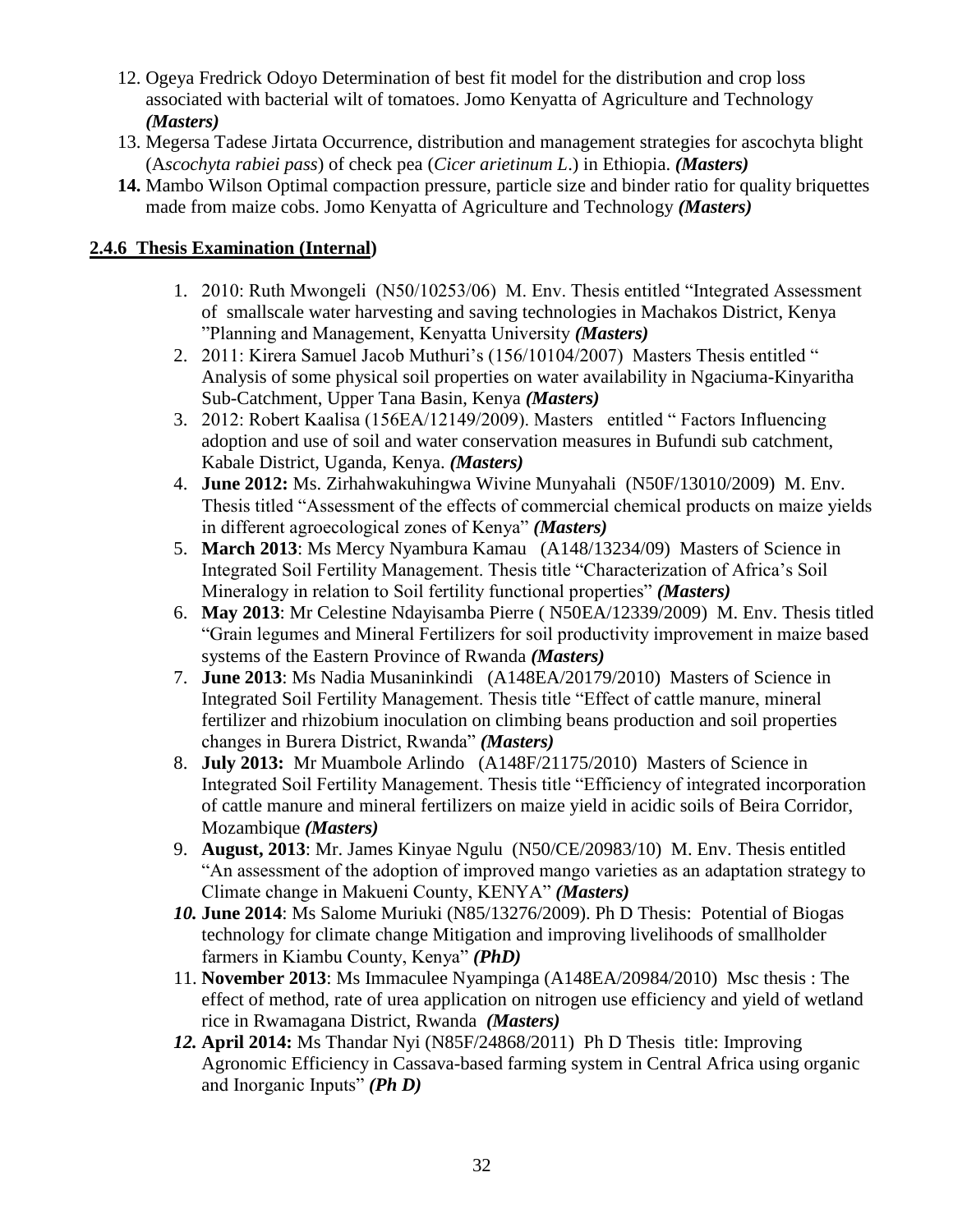- 13. **October 2014**: Mr Sylvester Nyongesa Aura: (N50/CTY/20277/2010). Msc Thesis: Effects of Integrated soil fertility management technologies on crop yields and income for smallholder farmers in Mbale Division, Kenya" *(Masters)*
- 14. **July 2015**: Michel Kabirigi MSc "Effects of Conservation Agriculture on bean and maize yield, soil properties and water productivity in Bugesera District, Rwanda" *(Masters)*
- 15. **June 2015**: Joas Tugizimana's. Effects of soil and water conservation technologies on soil productivity and bean yield in Nyamashere District, Rwanda" *(Masters)*
- *16.* Ms. Lilian Shukuru Bahati's (A148F/212062012) "Effect of *B. Japonicum* strains on soybean nodulation and indigenous AMF colonization and their survival in Walungu Peat under different storage conditions" *(Masters)*
- 17. August 2016 Mr Stephen Chege Wairuri "Dynamics of conflict in decentralized forest management in Mt Kenya" *(Ph D)*
- 18. **October 2016**: Naomi Ongucha (A148/20168/2010) Effect of NP fertilizers and manure application on maize-bean yields, and nitrogen mineralization in the Luvisols of Katumani, Machakos County *(Masters)*
- 19. **October 2016:** Sarah Wairimu Kimaru (N85/24932/2012). Effects of water harvesting techniques on agricultural production in the low midland zone of Tharaka-Nithi County, Kenya *(Ph D)*
- 20. **October 2016**: Lucy Wangui Nganga (N85/20710/2012) Soil carbon sequestration potential of different land use types on smallholder farms of Muranga County, Kenya *(Ph D)*
- 21. **February 2016**: Winnie Jelagat Kimutai's (A144/24125/CTY/OL/2014). Effect of selected bradyrhizobium on growth, biological nitrogen fixation and yield of cowpea in Kilifi and Embu Counties *(Masters)*
- *22.* March 2018: Ms Openda G. Susan A148/21591/2010 MSc Thesis "Improving maizebean yields through improved soil moisture storage using trapezoidal bunds and manure in Machakos County-Eastern Kenya" *(Masters)*
- *23.* **October 2018**. Ms Ngetich Alice Rotich A144/CE/24267/2013 MSc Thesis titled "Influence of spacing, plant architecture and nitrogen rates on the growth, yield and plasticity of grain Amaranth in Kiambu County" *(Masters)*
- 24. **May 2019**: Etabo Edung Mathew A144/OL/24077/2013: MSc Thesis titled "Effects of irrigation Scheduling and phosphatic fertilizer on yield of Nerica Rice (Oryza Sativa) in Mwea, Kirinyaga District" *(Masters)*
- 25. **June 2019**: Fidelis Githua A144/27027/2014 MSc Thesis titled "Effects of Acidulated Rock Phosphate on Growth and yield performance of Selected Leafy vegetables in Kiambu County. *(Masters)*
- 26. **June 2019:** Desire Nduwanama: titled "Effect of Nitrogen Fertilizer on Maize performance, nitrogen use efficiency and soil nitrogen transformation in smallholder farms in Rongo, Kenya" *(Masters)*
- 27. **September, 2019:** Heeran Mutuku: PHD/032/2029 "Tree cover perspectives and climate change resilence in the drylands of south Eastern Kenya: The case of Matungulu sub county, Machakos County" *(Masters)*
- *28.* **October 2019**: Doris Gakii : M/TH/138: "Impact of smallscale irrigation projects on household livelihoods in Chuka/Igambangombe Constituency, Tharaka Nithi County. Kenya*(Masters)*
- *29.* **January 2020**: Effects of Biochar and compost on soil physicochemical properties and maize from an acidic Ferrasols soil in Kamiti Sub-catchment, Kiambu County, Kenya*(Masters)*
- 30. **Ann Karanja April, 2020**: PhD Thesis: Quantifying Greenhouse gas emissions and carbon stocks in maize based cropping systems of Siaya County, Kenya *(Ph D)*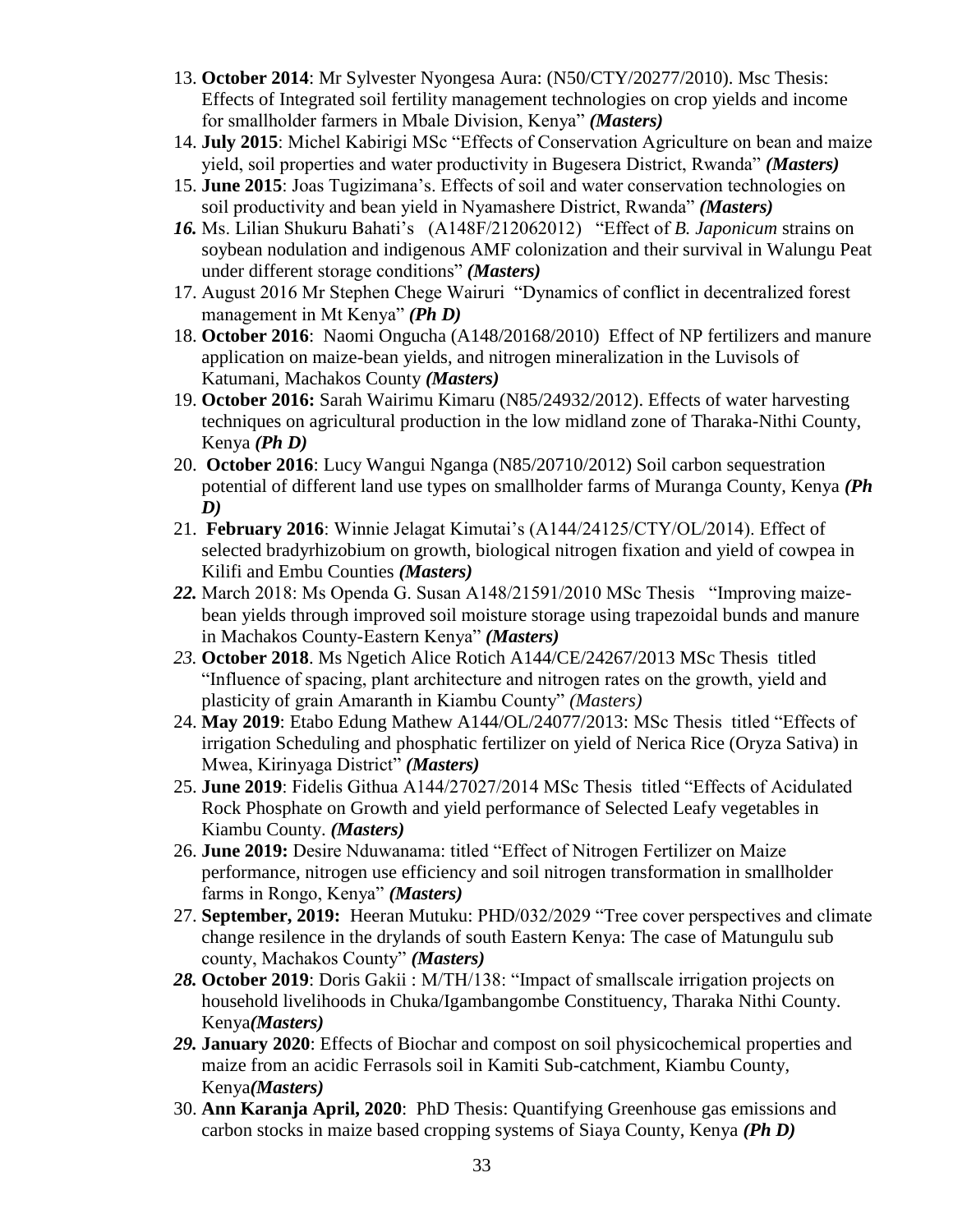- 31. **Dennis May 2021** PHD thesis Production of Quality Organic Fertilizer from Black Soldier Fly Frass for crop production and soil Health management in Nairobi City County, Kenya. *(Ph D)*
- 32. **April 2021:** Effects of Human encroachment on natural Regeneration of indigenous tree seedlings in Kimakia Forest, Muranga County, Kenya **(Masters)**

### **2.5 ADMINSTRATION AND RESPONSIBILITIES**

### **2.6.1: Chairman: Department of agricultural Resource Management**

- 1. Acting Dean; School of Agriculture and Enterprise Development (October 2018)
- 2. Renewal of appointment as Chairman: Department of Agricultural resource Management from 7 th February 2015
- 3. Confirmation of appointment as Chairman: Department of Agricultural resource Management from 7th February 2015
- 4. Appointment as Acting Chairman: Department of Agricultural Resource Management from August 2011

### **Achievements**

- 1. Accreditation of BSc in Animal Health and Management programme
- 2. Creation of Department of Animal Sciences
- 3. Initiated digital Mode of learning for Four Masters Programmes

### **2.6.2: Staff Mentor**

- Staff Mentor (2018)
- Staff Mentor for 2014/2015 Academic year

# **2.6 COMMUNITY SERVICE AND OTHER CONTRIBUTIONS**

### **2.6.1: Attracting Research Grants and Development Funding**

- 1. **September, 2020**: Research Grant by Kenya Climate Smart Agriculture Project (KSCAP). Balanced nutrition for management of soil acidity and nutrients deficiency for sustained agricultural productivity; Ksh 9,524,813. (One year Project: 2020 to 2021)
- 2. **June 2019** EAC Masters scholarships on Integrated Soil Fertility Management
- 3. **January 2019 – December 2022 (4 years):** Climate smart options allowing agricultural intensification for smallholders in the dry zones of the Central Highlands of Kenya ( $\epsilon$  279, 113)
- **4. October 2014 – September 2018**: CONNEcting knowledge, scales and actors; An integrated framework for adaptive organic resource management, targeting soil aggradation and agroecosystems' resilience in SSA; ERAfrica Project-NACOSTI-Kenya. 1,052, 106 EUR**; Nine partners and I was contact person, Kenyatta University Chapter**
- 5. **June 2014 – May 2017:** Alliance of a Green Revolution in Africa (AGRA) USD 549,645 on "Scaling up soybean and climbing beans using a value chain approach in maize-based systems of central Highlands of Kenya" [www.socoproject.org](http://www.socoproject.org/)
- 6. **September 2012-December 2013**: Association for Strengthening Agricultural Research in Eastern and Central Africa (ASARECA **NRM/2012/09**) USD 525,003; on "Integrated Soil Fertility management for improved Livelihoods"
- 7. **2011 – 2013**: International Atomic Energy Association (IAEA) USD 53, 013. Unravelling beneficial impacts of Nitrogen, carbon and water dynamics in mulch-based systems on crop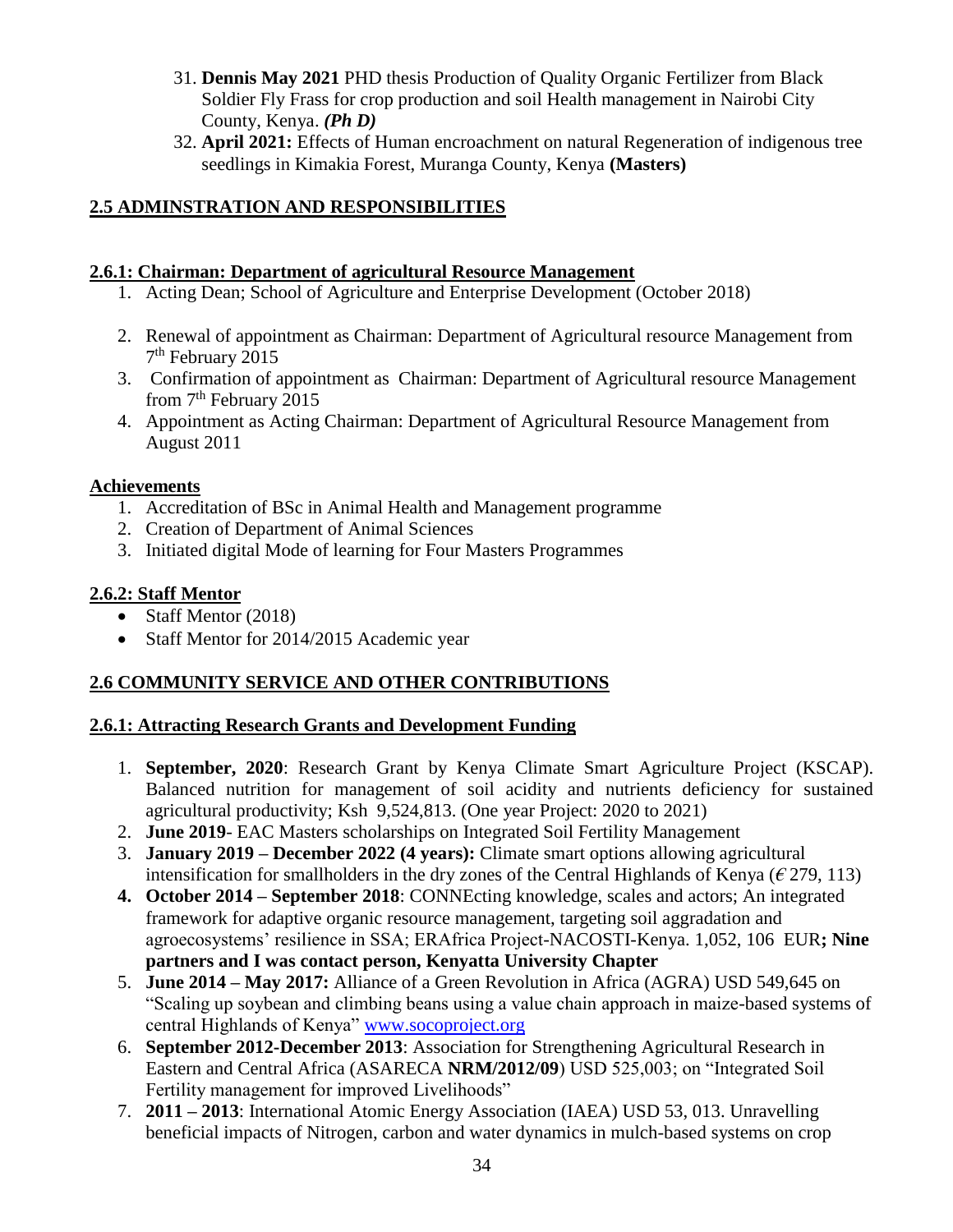productivity in heterogeneous biophysical environment of the central highlands of Kenya

- 8. **2011-2013**: RUFORUM Graduate Research Grants: USD 60,000. Enhancing crop productivity through soil water conservation and integrated drought prediction and preparedness techniques in the drier zones of central highlands of Kenya
- 9. **2010-2013**; The Alliance for a Green Revolution in Africa ( (AGRA) (USD 806,629) on "Enhancing Productivity and Market Development of Soybeans and Climbing Beans in Central Highlands of Kenya"
- 10. **2008-2013,** The Flemish Interuniversity Council Own Initiative (VLIR UOS) Belgian Government funded grant (Euro 309,998.58) to conduct research on "Enhancing farmers' benefits from integrated soil fertility management through improved water use efficiency and better marketing strategies in the highlands of central Kenya"
- 11. **2009-2012**; Association for Strengthening Agricultural Research in Eastern and Central Africa (ASARECA) funded proposal (USD 577,000.00) on "Accelerated Uptake and Utilization of Soil Fertility Management Best-Bets Practices in ECA Region"
- **12. 2004-2007,** The Flemish Interuniversity Council (VLIR Belgium)
- 13. **2004-2006,** FARM Africa MATF Grant (UK£ 60,000) to conduct research on "participatory scaling-up of soil nutrient management technologies for increased crop yields in smallholder farms of central highlands of Kenya".
- 14. **2006-2007**, Commission for Higher Education (CHE) funded proposal on "Food Security enhancement using soil nutrient replenishing technologies in the small holder farms of the central highlands of Kenya (Ksh. 3 million)".
- 15. **2001 – 2004:** The Bentley Fellowship (20,000 Canadian Dollars). Funded research on on-farm Participatory Evaluation and Promotion of Integrated Soil Fertility Management Practices within the smallholder farms of central Kenya

### **2.6.2: Community Outreach Programmes:**

- 1. Working with farmers in the field; Field days and training farming communities
- 2. Secretary to Christian Education Committee of Ridges PCEA Church form 2015 to 2018
- 3. Resource person on 19th September 2018: Scientific Writing Training, organized by Graduate School
- 4. Website (jaynemugwe.socoproject.org) to share information on Research Methods and ISFM

### **2.6.3: Recognition, Awards and Honours**

- 1) Certificate: Best paper award 2017; Symposium on climate change and Drought resilience in Africa; 7<sup>th</sup> to 9<sup>th</sup> November 2017
- 2) Top ten best KU Researchers in publishing by Elsevier
- 3) Best Oral Paper; Food Security Theme during 11<sup>th</sup> Egerton International Conference and Innovation week (March, 2017)
- 4) Best scientific presentation in Socio-economics and Biometrics Section (November 2006: 10<sup>th</sup>) KARI Biennial conference)
- 5) Third Best scientific presentation in Gender Integration in Research category (November 2002: 8<sup>th</sup> KARI Biennial conference)
- 6) Second Best scientific presentation in Soil Fertility Category (November 2002: 8th KARI Biennial conference)
- 7) Second Best scientific presentation in Soil and Water Management Category (November 2002: 8<sup>th</sup> KARI Biennial conference) Pan-paper mills prize for be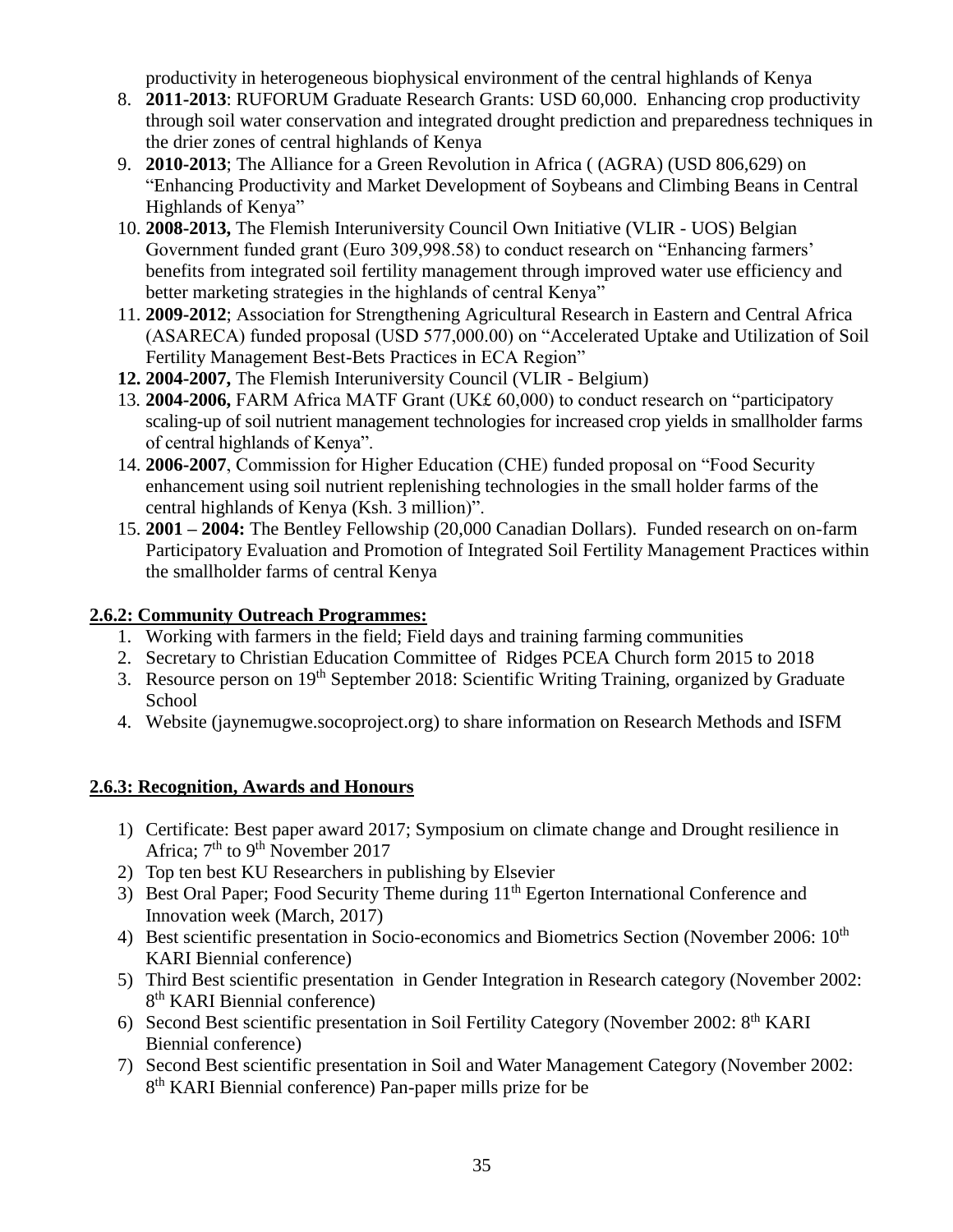### **2.7 OTHERS**

### **2.7.1 Participation in Workshops/Conferences from 2011 to date**

- 1. **29th to 31st March 2017:** 11th Egerton University International Conference and Innovation week
- 2. **29th November to 2nd December, 2016**. Conference by the School of Agriculture and Enterprise Development. Kenyatta University
- 3. **6 th to 12th November 2016**: Workshop on lime and fertilizer use for East and Southern Africa, Kigali, Rwanda
- 4. **5 th to 9th September, 2016**: Agriculture Green Revolution Forum (AGRF), UN, Nairobi, Kenya
- 5. **28th February to 4th March 2016**: Pan African Grain Legume and World Cowpea conference at Avani Victoria Falls Resort, Zambia
- 6. **1 st to 5th February 2016**: Writeshop on ISFM: ISFM writeshop at Simba Lodge, Naivasha, Kenya
- 7. **6 th to 10th July 2015**: Implementation and Out scaling of balanced Crop Nutrition in Africa. By International Fertilizer Development Centre, Nairobi, Kenya
- 8. **4 th to 7th February 2015**: Kick off workshop on CONNEcting knowledge, scales and actors; An integrated framework for adaptive organic resource management, targeting soil aggradation and agroecosystems' resilience in SSA, University of Eldoret, Eldoret, Kenya.
- 9. **1 st - 5 th December 2014**; International Conference on Building a new generation of Agricultural Scientists; Kenyatta University, Nairobi
- 10. **30 June to 4 July**: International Grantees Workshop at the Mount Meru Hotel in Arusha, Tanzania.
- 11. **20 – 25th October, 2013:** Soil Science Society of East Africa/African Soil Science Society Conference, Nakuru, Kenya
- 12. **3 rd -7 th September, 2013**: African Green Revolution Forum (AGRF) sypmposium Maputo, Mozambique
- 13. **14 – 17th October, 2013**: 11th African Crop Science Conference, Imperial Botanical Hotel, Entebbe, Uganda
- 14. **August 9th to 10th , 2013:** Training workshop on Impact Assessment of Agricultural Technologies: Embu, Kenya
- 15. May 2013 (15<sup>th</sup> to 17<sup>th</sup>): Agricultural Value Chain analysis (3 days) at Kaguru Training Centre, Maara, Kenya
- 16. January 2013: Data Management and analysis; Kenyatta university, Kenya
- 17. 22<sup>nd</sup> to 26<sup>th</sup> October 2012. Integrated Soil Fertility Management: From microbes to Markets. Safari Park hotel, Nairobi
- 18.  $25<sup>th</sup> 28<sup>th</sup>$  July 2012: 1<sup>st</sup> international conference on natural resources, peace and Conflicts. Karatina university College, Karatina, Kenya.
- 19. 4<sup>th</sup> to 8<sup>th</sup> June 2012: Workshop organized by Alliance for a Green revolution in Africa, Windsor Golf Hotel, Nairobi
- 20. October 2012 (One week): Agricultural Innovation Systems (AIS) and Value chain Development (VCD), Kigali, Rwanda
- 21. February 2011: Training workshop on group facilitation skills. Held at Embu Agricultural Training Centre on 13<sup>th</sup> February 2012
- 22. 23<sup>rd</sup> 27<sup>th</sup> October, 2011; Conference on Agricultural Intensification of the African Humid Highlands (CIALCA). August  $8<sup>th</sup>$  to  $10<sup>th</sup>$ , 2014: Training workshop on Experimentation and Economic data collection and analysis, Embu University College, Embu County, Kenya

### **2.7.2 Conferences /workshops/writeshops organized**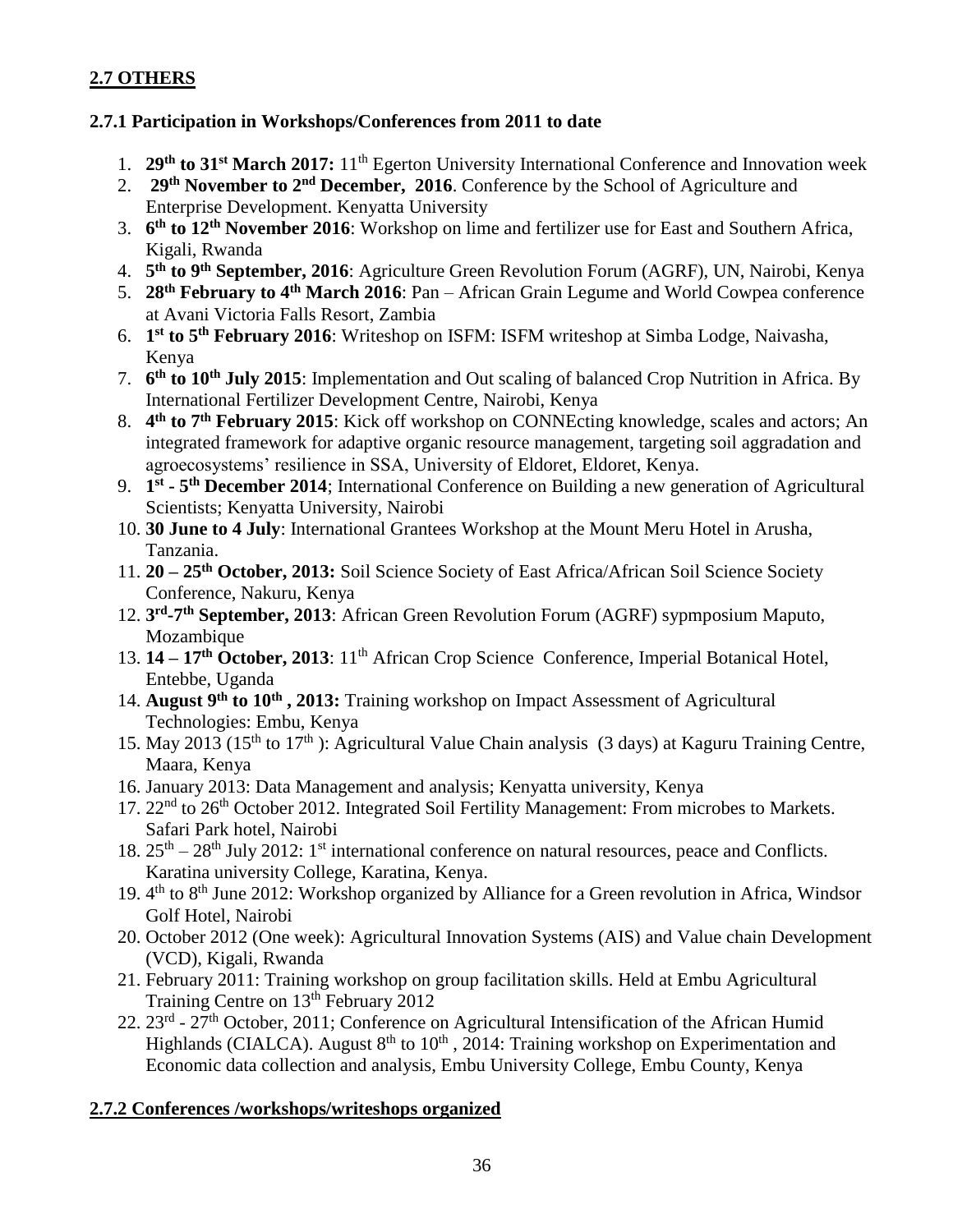- 1. 17th to 21 October 2016: Writeshop to develop training manuals for farmer groups at AICAD, JKUAT, JUJA
- 2. 17<sup>th</sup> to 19<sup>th</sup> February 2016: Editing writeshop for documentation committee at Mountain Breeze Hotel, Embu
- 3.  $16<sup>th</sup>$  to  $20<sup>th</sup>$  November 2015; Writeshop to develop knowledge sharing products for integrated soil fertility management promotion; Sagana Getaway Resort; Murang'a
- 4. 19<sup>th</sup> 20<sup>th</sup> February 2015: Training workshop for Field Extension Officers on ISFM, Group Dynamics and Leadership at Kaguru FTC
- 5. 8<sup>th</sup> to 10<sup>th</sup> August 2014: Experimentation and Economic data collection and analysis, Embu University College: Funded by AGRA
- 6. 13th and 17th May 2013: Value Chain stakeholders analysis workshop, Kaguru Farmers Training Centre, Chogoria: Funded by ASARECA
- 7. April 2013: End of AGRA SoCo project workshop, Panesic Hotel, Embu
- 8. 30<sup>th</sup> April and 1<sup>st</sup> May 2012: Monitoring and Evaluation workshop, Panesic Hotel Embu: Facilitator, Dr. Vincent Oeba
- 9. May 5-6 2003: Two-day stakeholders workshop on integrated soil fertility management strategies at Salkan hotel, Embu, Kenya
- 10. December 2003: One-week 21st Soil Science Society of East Africa conference, Eldoret, Kenya
- 11. November 2007: One-week 24th Soil Science Society of East Africa conference, Embu, Kenya
- 12. July 2009: Two days Inception workshop for Association for Strengthening Agricultural Research in East and Central Africa (ASARECA) regional workshop, Safari Park Hotel, Kenya.
- 13. January 2011: Three days Association for Strengthening Agricultural Research in East and Central Africa (ASARECA) regional workshop, Safari Park Hotel, Kenya.
- 14. September 2011: Three days Project closing workshop for Association for Strengthening Agricultural

# **2.7.3 Professional Competencies**

- Competent in use of EXCEL; SPSS; Competent in use of SAS and GENSTAT
- I used these programmes extensively for analyzing my PhD data, and continue using them in my research work
- Data analysis; both experimental and survey data
- Socially, I have worked with various teams; teams to develop research proposals; implementation of research projects. I work with several social groups from the church and in my local community (spiritual and welfare groups)

# **2.7.4: Academic Leadership**

- 2016 Chair: Subcommittee on Coding of programmes in the School of Agriculture and Enterprise development
- 2016: Spearheaded Accreditation of Animal Health and Production Programme
- 2016: Spearheaded creation of Department of Animal Sciences from the ARM Department
- Chair: Department of Agricultural Resource Management from August 2011 to February 2017e
- Coordinated a stakeholders One–day workshop for BSc Animal Health and production in July 2016
- Coordinated development of Msc Dryland Agriculture and MSc Animal Nutrition and Management
- Coordinated the development of BSc Animal Health and production programme in 2015 which was approved in March 2016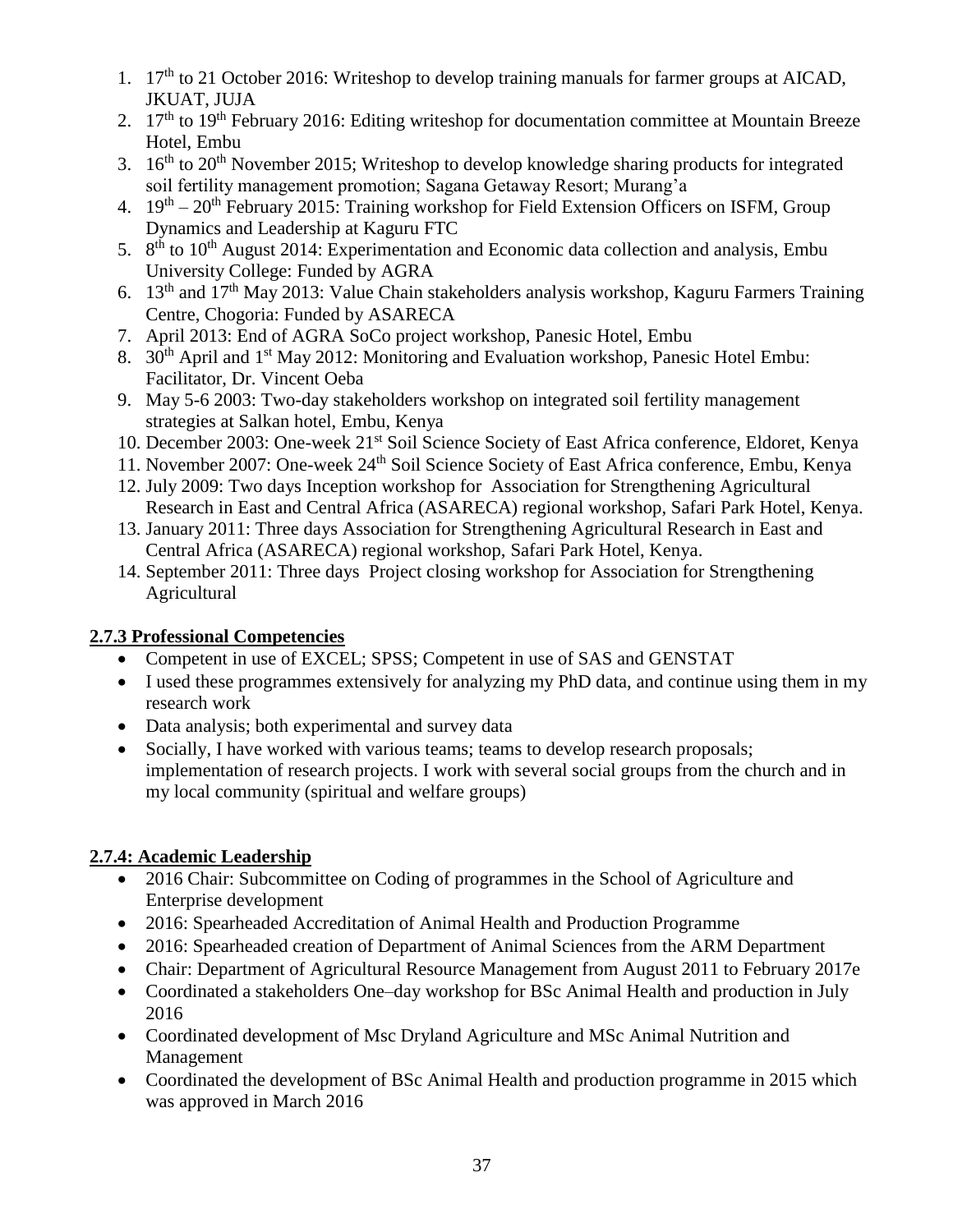• Coordinated development of Digital School programmes in MSc integrated soil fertility management, MSc Land and water management, MSc animal Nutrition and Management and MSc Dryland agriculture from 2012 to 2013

### **2.7.5 Research Leadership**

- **1. Co PI (KU Chapter)** Research Grant by Kenya Climate Smart Agriculture Project (KSCAP). "Balanced nutrition for management of soil acidity and nutrients deficiency for sustained agricultural productivity"; **KES 9,524,813.**
- 2. Project Manager for AGRA project (2013 SHP 014), March 2010 to February 2013. Donor; AGRA Contact Person; Dr. Abed Kiwia; E mail**;** [akiwia@agra-alliance.org](mailto:kiwia@agra-alliance.org)
- 3. Project Leader for ASARECA Project NRM/2012/09; Upscaling soil fertility management for improved livelihoods. Donor; ASARECA Contact Person: Dr Hezron Mogaka. E mail [hezronmogaka@gmail.com](mailto:hezronmogaka@gmail.com)
- 4. Project Manager for AGRA project (SHP 022), March 2010 to February 2013. Donor; AGRA Contact Person; Dr. Abed Kiwia; E mail: [akiwia@agra-alliance.org](mailto:kiwia@agra-alliance.org)
- 5. Project Leader for ASARECA Project (NRM/09/01) July 2009 to September 2011. Donor; ASARECA Contact Person: Dr Hezron Mogaka. E mail; [hezronmogaka@gmail.com](mailto:hezronmogaka@gmail.com)

### **2.7.6 Capacity Building**

- 1. September, 2020: Training on Data management, Analysis and Scientific writing for Post graduate students from KU, UoEm, SEKU and Chuka
- 2. May 2016: Organised a two-day training on the use of SAS (18 participants)
- 3. March 2016: Organised a writeshop to develop knowledge sharing products on integrated soil fertility management
- 4. October 2015: Organized a two –day Agro-dealer training workshop
- 5. August 2015: Organized a two day training workshop for Local processors/enterpreneurs

# **2.7.7: Professional Associations**

- 1. Member of the African Network (AfNet) of Tropical Soil Biology and Fertility Institute of CIAT  $-2000$  to date
- 2. Chairperson: Soil Science Society of East Africa: Kenya Chapter (2010 2011)
- 3. Soil Science Society of East Africa 2001 to date
- 4. African Crop Science Society 2001 to date
- 5. Member of African Forestry Research Network (AFRONET)

# **Contribution to University Advancement**

- 1. **June 2019**: Masters Degree in integrated soil fertility programme selected to host East African **Scholarships**
- 2. **April 2019**: PhD in integrated soil fertility Management (PhD ISFM) selected for on-site visits by Partnership for skills in Applied Sciences, Engineering and Technology (PASET)
- 3. Chair: Committee on development of proposals for African Union 2016
- 4. Chair: School farm relocation committee
- 5. Committee Member: Dairy Tech farm Committee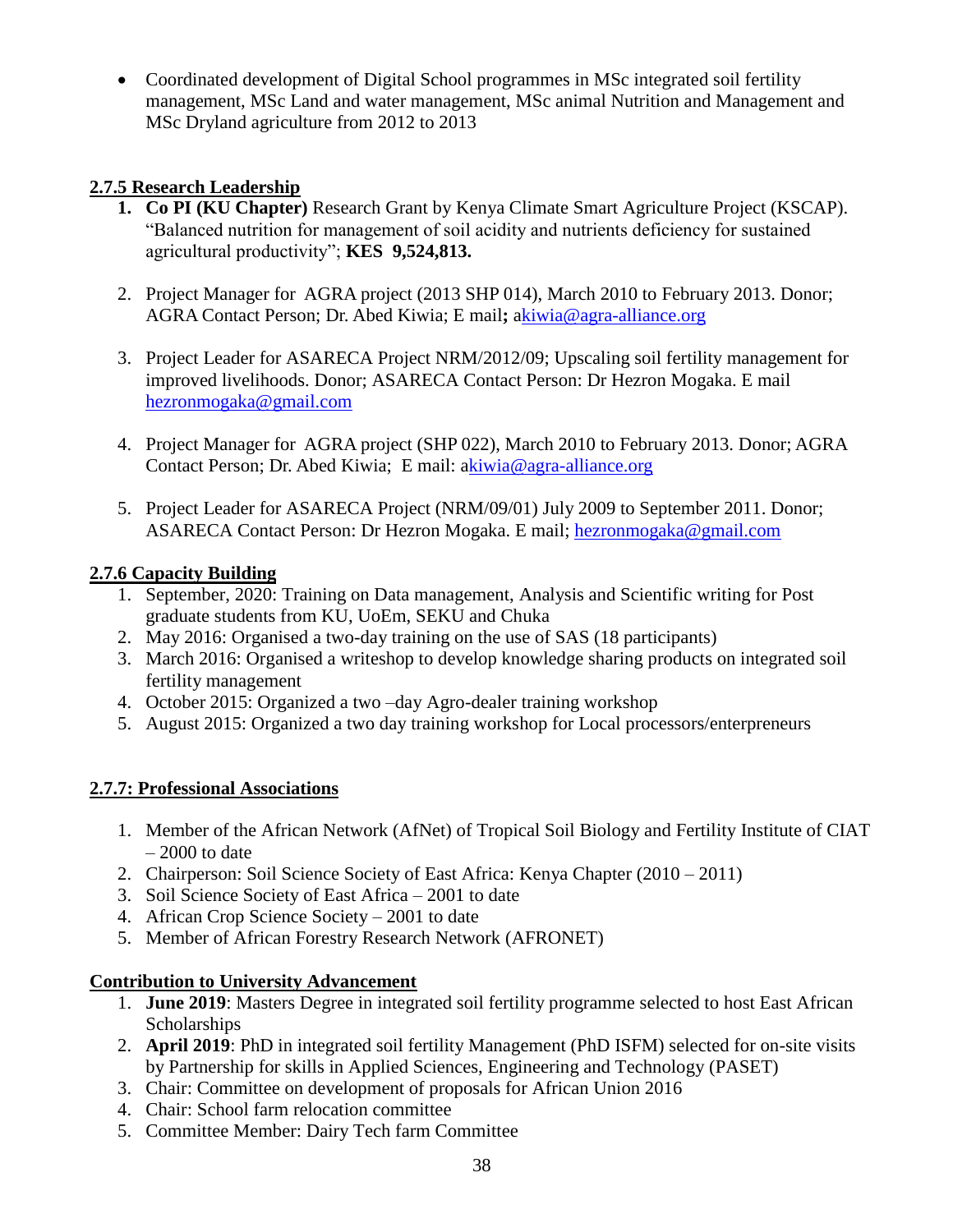- 6. Committee Member: Harmonization of Credit Waiver
- 7. Member: Development of On line Research methodology Course (PUCU 500)
- **8.** Committee Member: Institute of African studies

#### **Community participation**

- 1. Working with farmers: Development of Extension materials and promotion of technologies through field days; Training of farmers
- 2. 2015 February to Date: Member of Christian Education Committee, PCEA Ridges Church.
- 3. 2010 to Date: Coordinator: Membley Gracious Ladies organization
- 4. 2008 2009 Deacon: PCEA; Membley Church
- 5. 2017 to 2019: Chair of Gracious Girls Welfare group (12 Members)
- 6. 2017 to Date: Patron: Greenberry Mentorship Initiative
- 7. 2014 to date: Member Woman's Guild PCEA Church: Commissioned on 14th April, 2019
- 8. 2015 to Date: Church School teacher; Ridges PCEA church: Commissioned on 1<sup>st</sup> September 2019
- 9. January 2019 to date : Member of Board of Management: PCEA Ridges School; Chair of Academic Committee